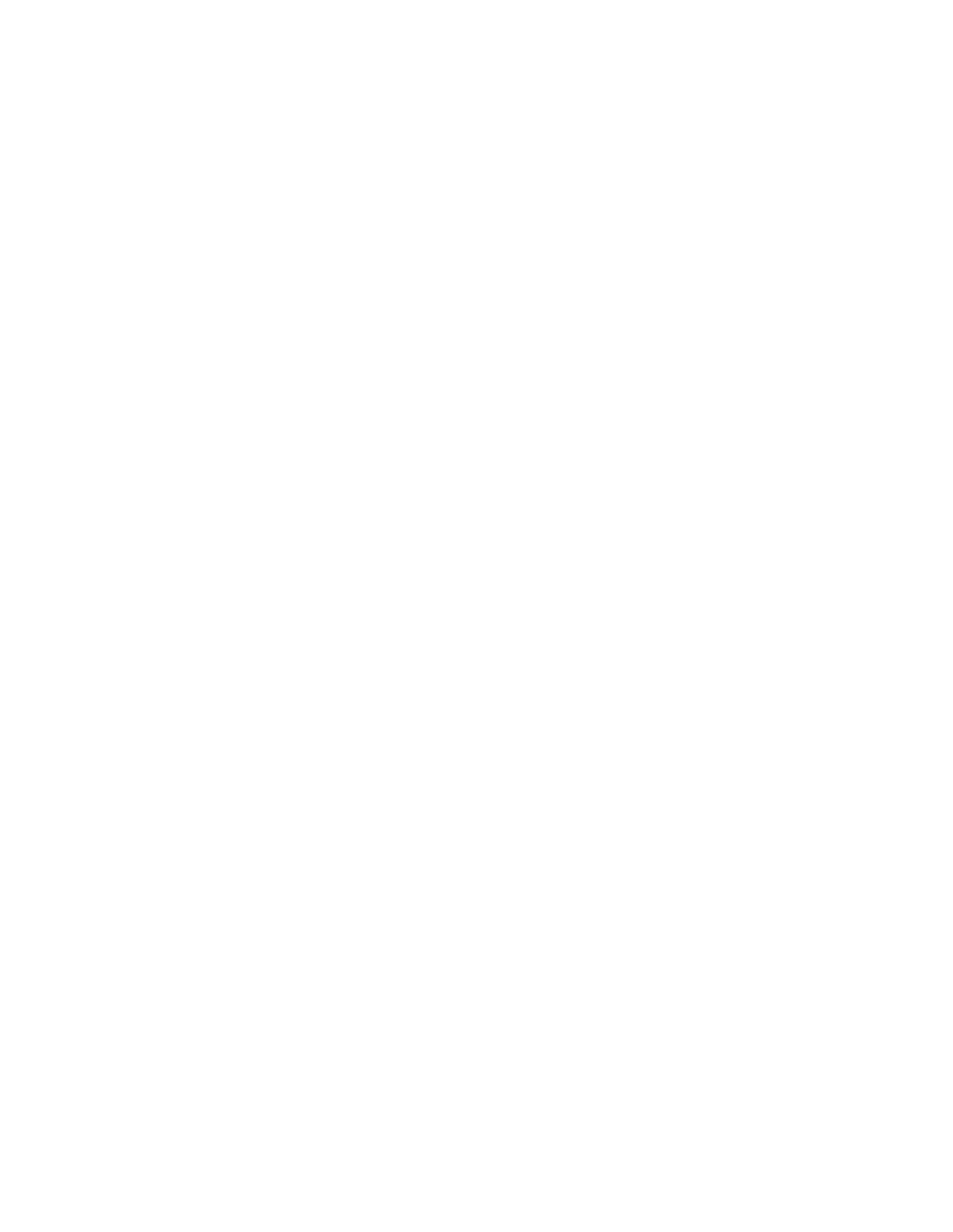# Conditions of Service

# and

# Tariff

# December 1, 2020

Amended document [Article 11.1.2.1] retroactive to October 1, 2020 [Article 13.2.2.2] as of January 1, 2021 [Article 15.5.2] as of June 23, 2021

> An electronic version of this document is available at [Energir.com/conditions-tariff-en](https://www.energir.com/en/residential/customer-centre/billing-and-pricing/pricing/)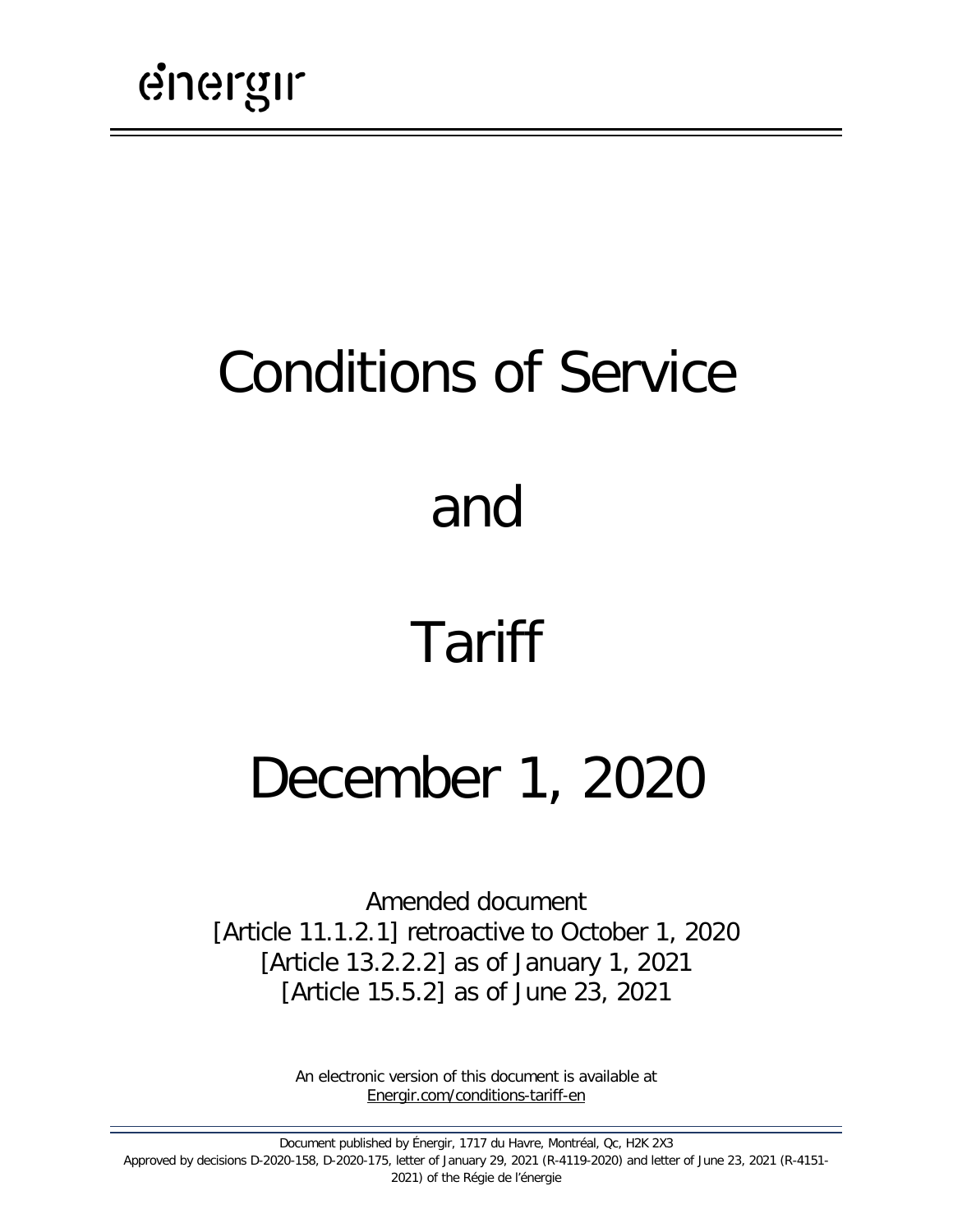## **INTRODUCTORY NOTE**

The content of the present document has been set by the Régie de l'énergie pursuant to the Act Respecting the Régie de l'énergie (R.S.Q., c. R-6.01). Any customer who disagrees with the application of the present document by the distributor may submit a complaint to the distributor in accordance with the complaint review procedure established by the distributor and approved by the Régie de l'énergie in Decision D-98-25, File R-3392-97, May 13, 1998, Appendix M. If the customer does not agree with the distributor's decision concerning its complaint, it may then ask the Régie to review it in accordance with the provisions of Chapter 7 of the aforementioned Act (Sections 86 to 101).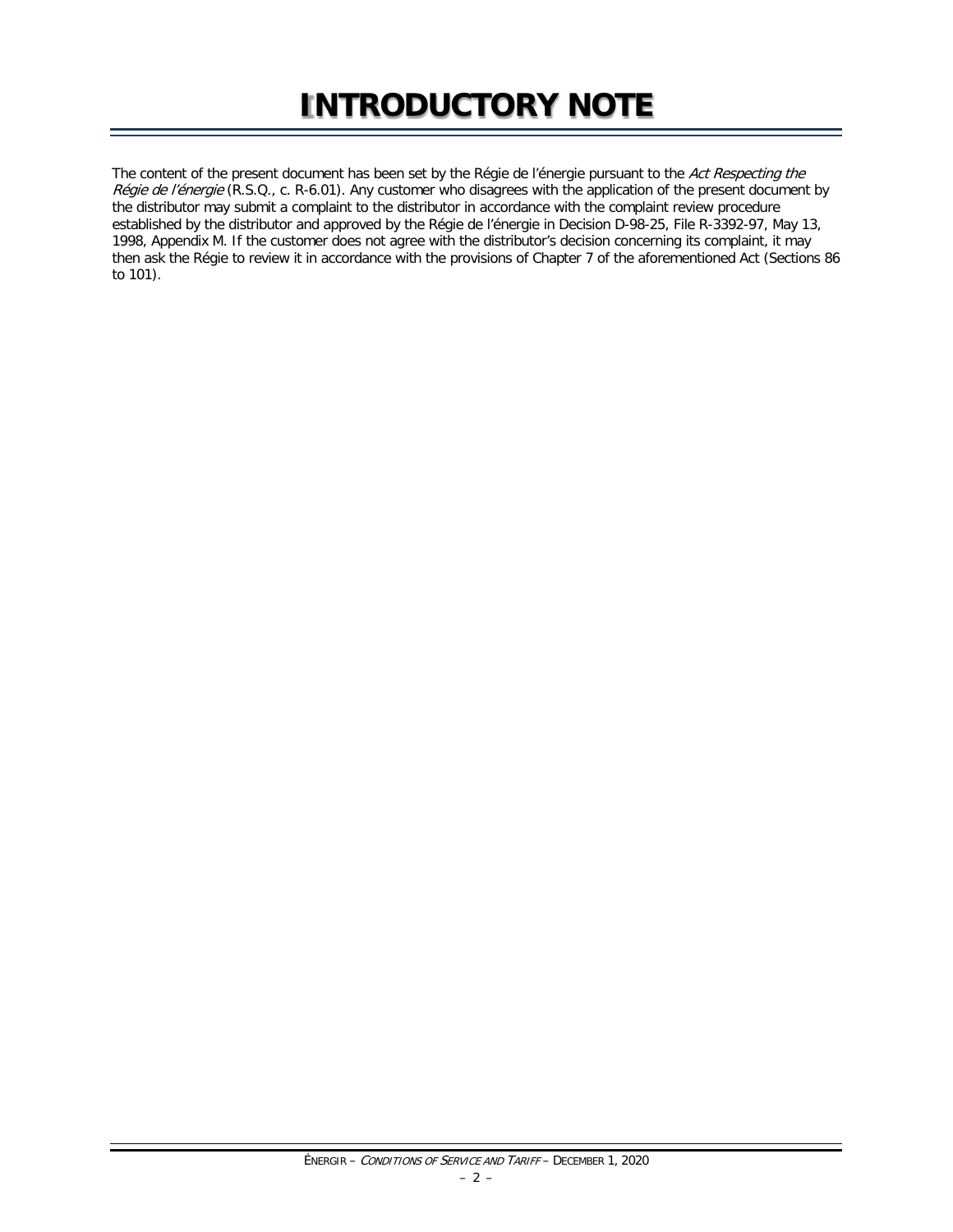## **TABLE OF CONTENTS**

## **SECTION I: APPLICATION**

## **SECTION II: CONDITIONS OF SERVICE**

| 2.                    |                                              |  |
|-----------------------|----------------------------------------------|--|
| 2.1<br>2.1.1<br>2.1.2 |                                              |  |
| 3.                    |                                              |  |
| 3.1                   |                                              |  |
| 3.2                   |                                              |  |
| 4.                    | NATURAL GAS SERVICE REQUEST AND CONTRACT  17 |  |
| 4.1                   |                                              |  |
| 4.1.1                 |                                              |  |
| 4.1.2                 |                                              |  |
| 4.1.3                 |                                              |  |
| 4.2                   |                                              |  |
| 4.2.1<br>4.2.2        |                                              |  |
| 4.3                   |                                              |  |
| 4.3.1                 |                                              |  |
| 4.3.2                 |                                              |  |
| 4.3.3                 |                                              |  |
| 4.3.4                 |                                              |  |
| 4.4                   |                                              |  |
| 4.4.1                 |                                              |  |
| 4.4.2                 |                                              |  |
| 4.5                   |                                              |  |
| 4.5.1<br>4.5.2        |                                              |  |
|                       |                                              |  |
| 4.6                   |                                              |  |
| 4.7                   |                                              |  |
| 4.8                   |                                              |  |
| 4.9                   |                                              |  |
| 4.9.1                 |                                              |  |
| 4.9.2                 |                                              |  |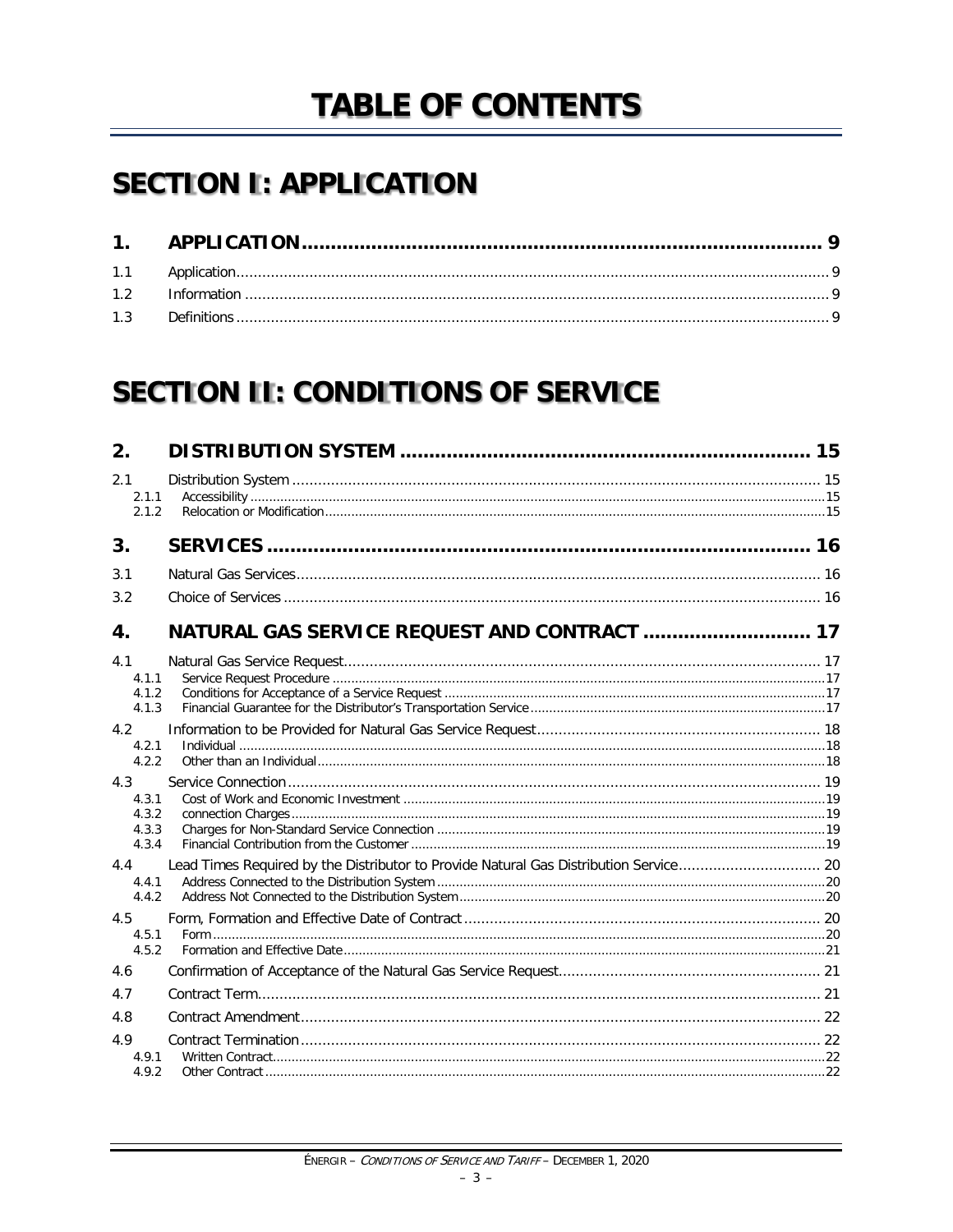| 4.10                                                                      |                |    |
|---------------------------------------------------------------------------|----------------|----|
| 4.11                                                                      |                |    |
| 5.                                                                        |                |    |
| 5.1<br>5.1.1<br>5.1.2<br>5.1.3                                            |                |    |
| 5.2                                                                       |                |    |
| 5.3<br>5.3.1<br>5.3.2<br>5.3.3                                            |                |    |
| 5.4                                                                       |                |    |
| 5.5                                                                       |                |    |
| 6.                                                                        |                |    |
| 6.1<br>6.1.1<br>6.1.2<br>6.1.3<br>6.1.4<br>6.2<br>6.2.1<br>6.2.2<br>6.2.3 |                |    |
| 6.2.4                                                                     |                |    |
| 7.                                                                        |                |    |
| 7.1                                                                       |                |    |
| 7.2                                                                       |                |    |
| 7.2.1<br>7.2.2<br>7.2.3                                                   |                |    |
| 7.3<br>7.3.1<br>7.3.2                                                     |                |    |
| 8.                                                                        | <b>DEPOSIT</b> | 31 |
| 8.1<br>8.1.1<br>8.1.2                                                     |                |    |
| 8.2<br>8.2.1<br>8.2.2<br>8.2.3                                            |                |    |
| 8.3                                                                       |                |    |
| 8.4                                                                       |                |    |
| 8.5<br>8.5.1<br>8.5.2                                                     |                |    |
| 8.6<br>8.6.1<br>8.6.2                                                     |                |    |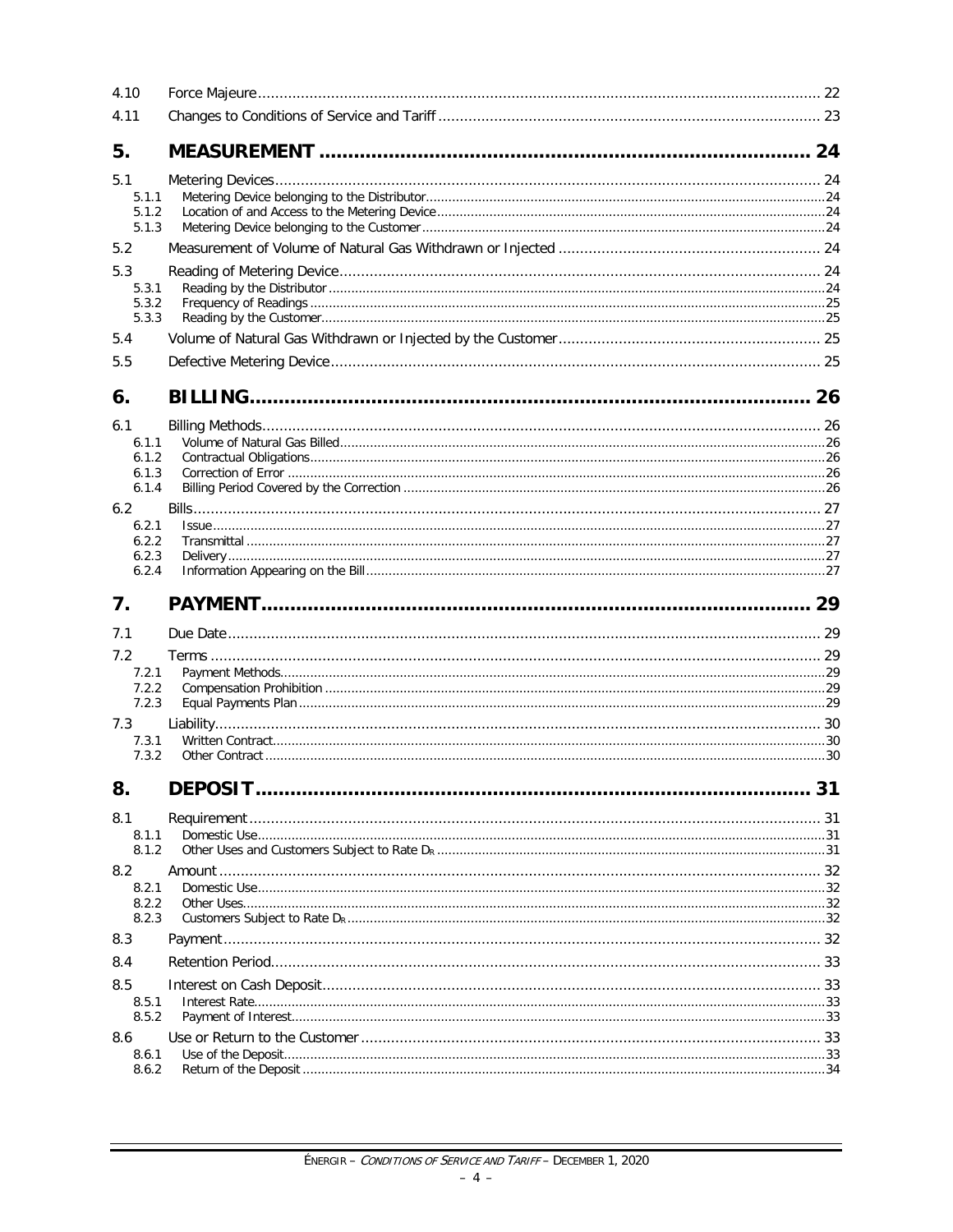| 9.1                   |  |
|-----------------------|--|
| 9.2                   |  |
| 9.3                   |  |
| 9.4<br>9.4.1<br>9.4.2 |  |
| 9.5                   |  |

## **SECTION III: TARIFF**

| 10.1<br>10.2<br>10.3<br>10.4<br>11.<br>11.1<br>11.1.1<br>11.1.2<br>11.2<br>11.2.1<br>11.2.2<br>11.2.3<br>11.3<br>11.3.1<br>11.3.2<br>11.3.3<br>12.<br>12.1<br>12.1.1<br>12.1.2<br>12.1.3<br>12.1.4<br>12.2<br>12.2.1<br>12.2.2<br>12.2.3<br>13.<br>13.1<br>13.1.1<br>13.1.2<br>13.1.3<br>13.1.4<br>13.1.5 | 10. |  |
|-----------------------------------------------------------------------------------------------------------------------------------------------------------------------------------------------------------------------------------------------------------------------------------------------------------|-----|--|
|                                                                                                                                                                                                                                                                                                           |     |  |
|                                                                                                                                                                                                                                                                                                           |     |  |
|                                                                                                                                                                                                                                                                                                           |     |  |
|                                                                                                                                                                                                                                                                                                           |     |  |
|                                                                                                                                                                                                                                                                                                           |     |  |
|                                                                                                                                                                                                                                                                                                           |     |  |
|                                                                                                                                                                                                                                                                                                           |     |  |
|                                                                                                                                                                                                                                                                                                           |     |  |
|                                                                                                                                                                                                                                                                                                           |     |  |
|                                                                                                                                                                                                                                                                                                           |     |  |
|                                                                                                                                                                                                                                                                                                           |     |  |
|                                                                                                                                                                                                                                                                                                           |     |  |
|                                                                                                                                                                                                                                                                                                           |     |  |
|                                                                                                                                                                                                                                                                                                           |     |  |
|                                                                                                                                                                                                                                                                                                           |     |  |
|                                                                                                                                                                                                                                                                                                           |     |  |
|                                                                                                                                                                                                                                                                                                           |     |  |
|                                                                                                                                                                                                                                                                                                           |     |  |
|                                                                                                                                                                                                                                                                                                           |     |  |
|                                                                                                                                                                                                                                                                                                           |     |  |
|                                                                                                                                                                                                                                                                                                           |     |  |
|                                                                                                                                                                                                                                                                                                           |     |  |
|                                                                                                                                                                                                                                                                                                           |     |  |
|                                                                                                                                                                                                                                                                                                           |     |  |
|                                                                                                                                                                                                                                                                                                           |     |  |
|                                                                                                                                                                                                                                                                                                           |     |  |
|                                                                                                                                                                                                                                                                                                           |     |  |
|                                                                                                                                                                                                                                                                                                           |     |  |
|                                                                                                                                                                                                                                                                                                           |     |  |
|                                                                                                                                                                                                                                                                                                           |     |  |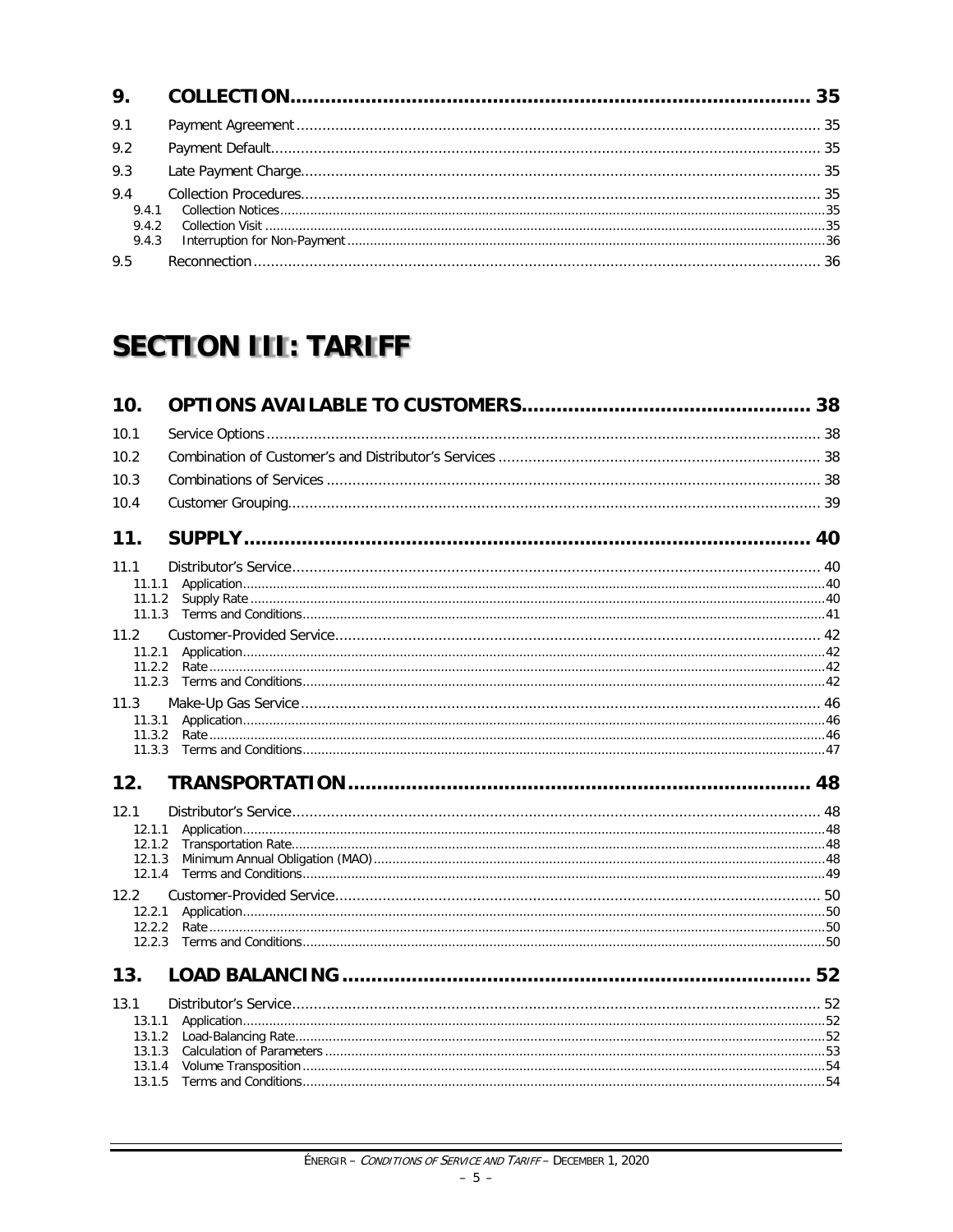| 13.2             |  |
|------------------|--|
| 13.2.1           |  |
|                  |  |
|                  |  |
| 14.              |  |
| 14.1             |  |
|                  |  |
| 14.2             |  |
| 14.2.1           |  |
|                  |  |
| 15.              |  |
|                  |  |
| 15.1             |  |
| 15.1.1<br>15.1.2 |  |
| 15.1.3           |  |
| 15.1.4           |  |
| 15.1.5           |  |
| 15.2             |  |
| 15.2.1<br>15.2.2 |  |
| 15.2.3           |  |
| 15.2.4           |  |
| 15.2.5           |  |
| 15.3             |  |
| 15.3.1<br>15.3.2 |  |
| 15.3.3           |  |
| 15.3.4           |  |
| 15.3.5           |  |
| 15.3.6           |  |
| 15.4             |  |
| 15.4.1<br>15.4.2 |  |
| 15.4.3           |  |
| 15.4.4           |  |
| 15.4.5<br>15.4.6 |  |
| 15.4.7           |  |
| 15.5             |  |
| 15.5.1           |  |
| 15.5.2           |  |
| 15.5.3<br>15.5.4 |  |
| 15.5.5           |  |
| 15.5.6           |  |
| 15.5.7           |  |
| 15.5.8<br>15.5.9 |  |
|                  |  |
| 16.              |  |
| 16.1             |  |
| 16.1.1           |  |
| 16.1.2           |  |
| 16.2             |  |
| 16.2.1           |  |
|                  |  |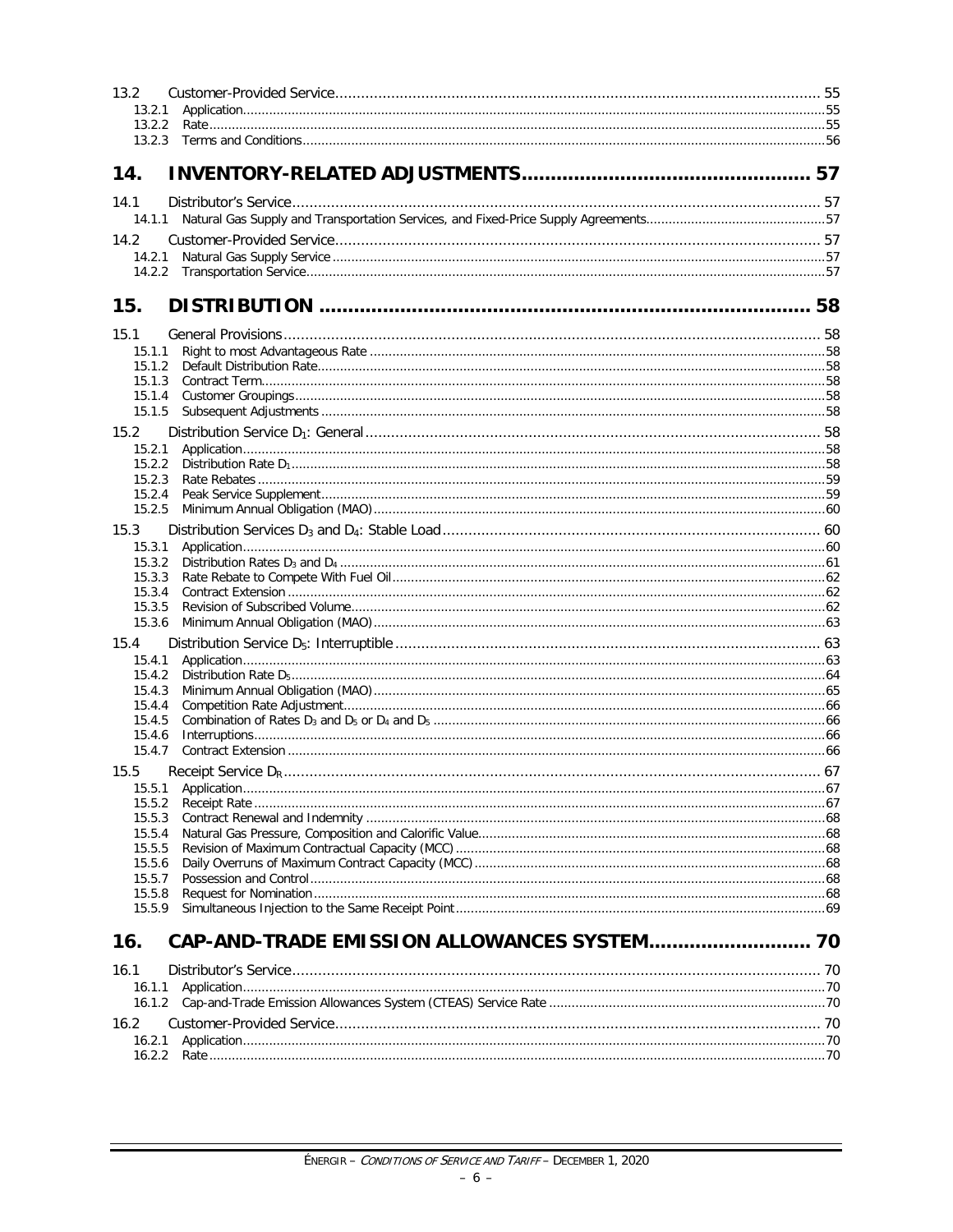## **SECTION IV: EFFECTIVE DATE AND TRANSITIONAL PROVISIONS**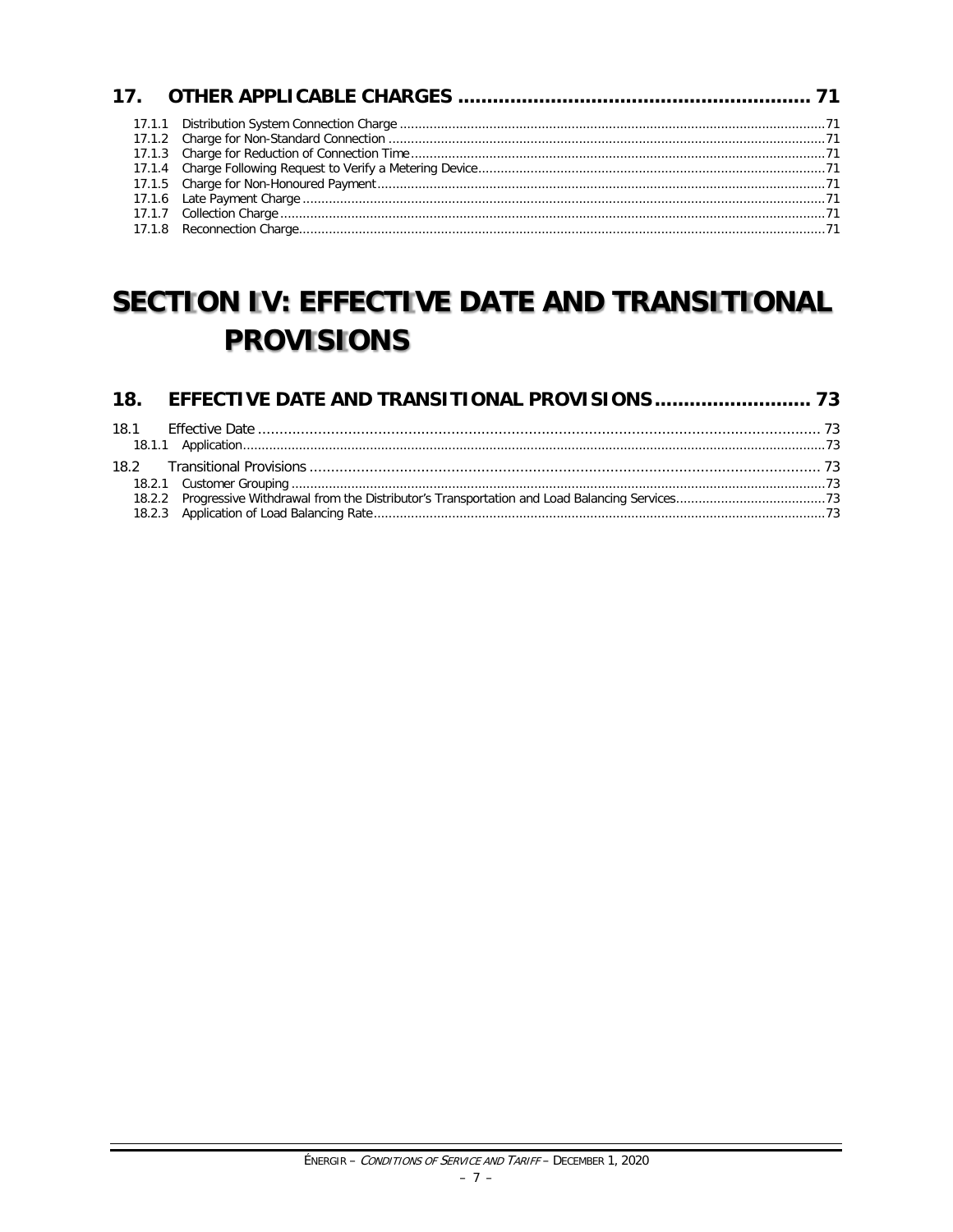# Section I

# Application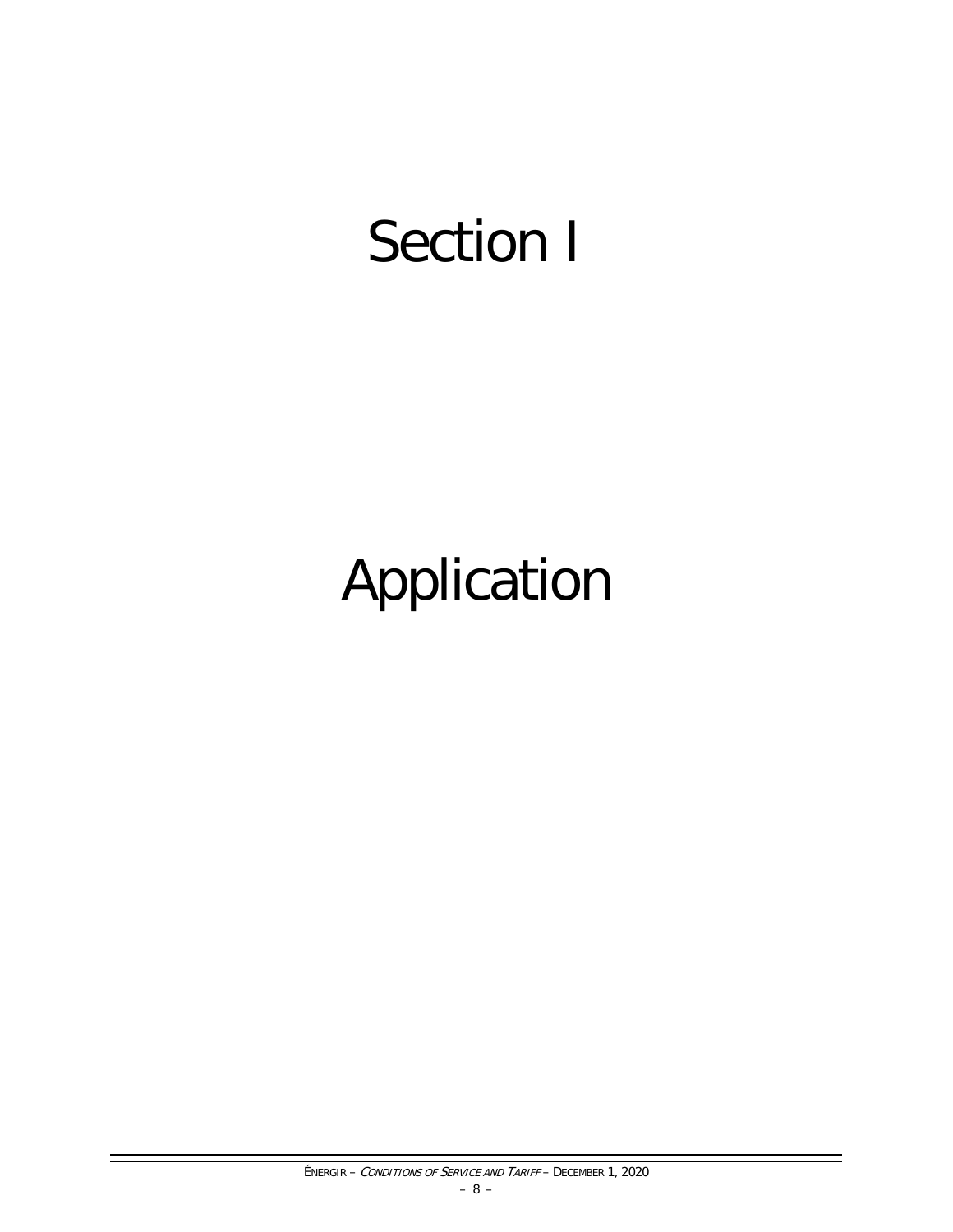# <span id="page-10-0"></span>**1. APPLICATION**

## <span id="page-10-1"></span>**1.1 APPLICATION**

The provisions hereof establish the conditions of service and rates of Énergir, s.e.c. (the distributor) in its exclusive distribution territory.

### <span id="page-10-2"></span>**1.2 INFORMATION**

The distributor shall inform its customers of these conditions of service and the application of various services and rates. In addition, when new conditions of service or rates come into effect, the distributor shall inform its customers of them in writing. It shall also inform them of the availability of different rates, of their right to avail themselves of the most advantageous Distribution Rate and to obtain free of charge copy of the Conditions of Service and Tariff.

## <span id="page-10-3"></span>**1.3 DEFINITIONS**

In this document, the following terms shall have the meaning ascribed to them:

#### **AGREED DELIVERY POINT**

Physical or geographical location where natural gas is delivered:

- to the distributor, at a point specified in the customer-provided natural gas supply service contract agreement; or
- within the territory on Énergir's gas system or outside the territory (ex-territory) at a point specified at the time of the commitment to the nominated volume by a customer subject to Rate  $D_R$ .

#### **BILLING ADDRESS**

Address to which the customer's bill is sent.

#### **CONNECTION**

Connection of a new service address to the distribution system.

#### **CONNECTION PIPELINE**

Underground line belonging to the distributor connecting the distribution main to the connection point at the service address.

#### **CONNECTION POINT**

Point where the distributor's connection pipeline joins connects to the customer's pipes at the service address.

#### **CONSUMPTION ZONE**

Geographic zone extending from the point of interconnection with the TCPL/TQM system delimiting the portion of Énergir's system connected to that interconnect point.

#### **CONTRACT**

Agreement between a customer and the distributor for one or more natural gas services supplied by the distributor to a service address.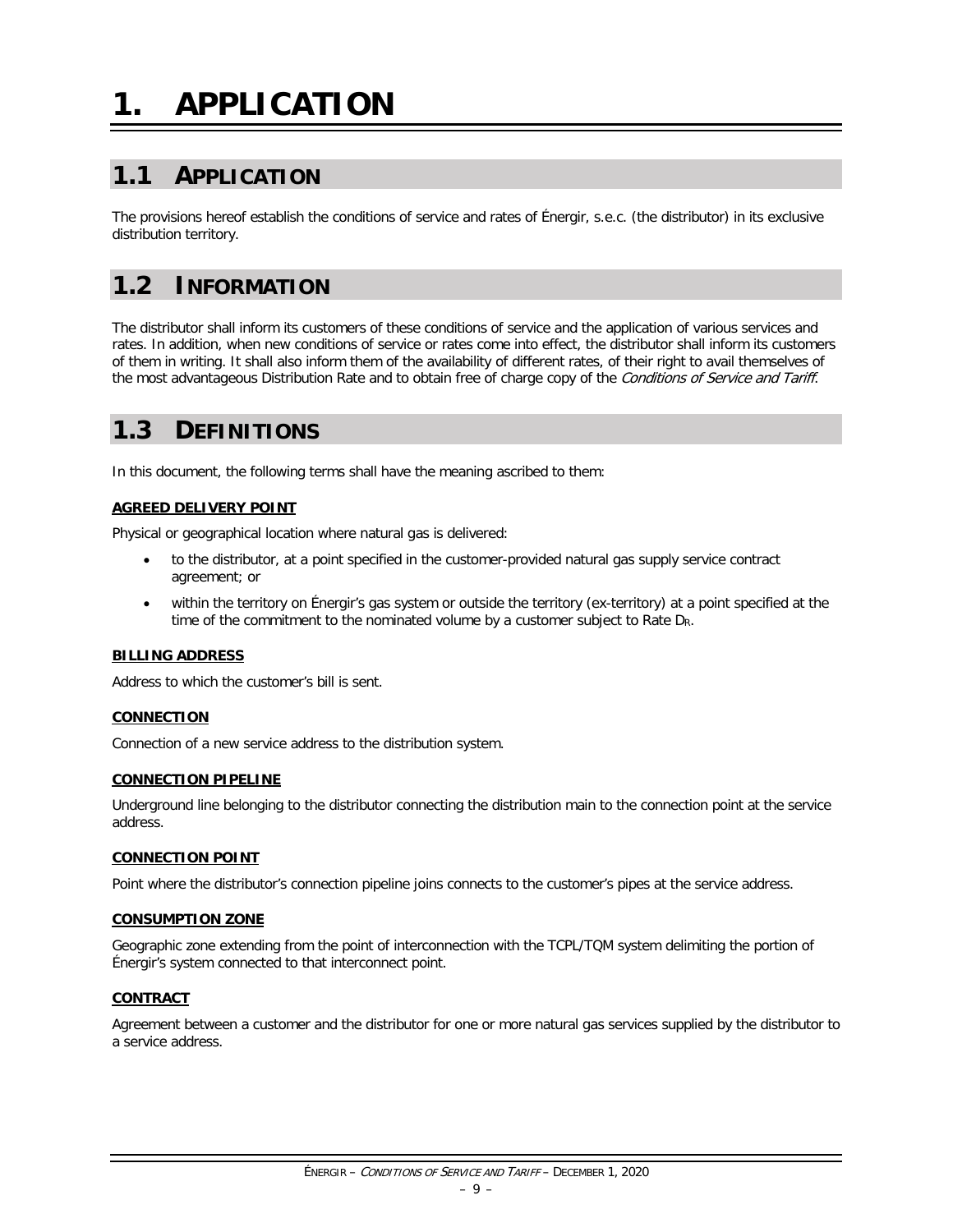#### **CONTRACT PERIOD**

Period of one year or less between two agreed upon dates.

#### **CONTRACT YEAR**

Period of 12 months beginning on the date agreed upon in the written contract.

#### **CUBIC METRE OF NATURAL GAS (m³)**

Quantity of natural gas contained in one cubic metre at an absolute pressure of 101.325 kilopascals and at a temperature of 15 degrees Celsius.

#### **CUSTOMER**

Any individual or legal person, partnership or body that has entered into a contract with the distributor.

#### **CUSTOMER DELIVERY POINT**

Point, immediately after the distributor's metering device, at which the distributor makes the natural gas available to the customer.

#### **CUSTOMER GROUPING**

Customers who form a group to purchase services provided for in the Conditions of Service and Tariff.

#### **DAY**

Unless otherwise specified, a 24-hour period beginning at 10:00 a.m. Eastern Standard Time (ET), in the absence of an agreed time.

#### **DISTRIBUTION SYSTEM**

Natural gas distribution system as provided in the Act Respecting the Régie de l'énergie. (R.S.Q., c. R-6.01).

#### **DOMESTIC USE**

Utilization of the natural gas service for applications related exclusively to the occupation of a personal residence or of apartments in a housing cooperative or non-profit housing organization, or to the use of common areas in a condominium.

#### **EMITTER**

A person or a municipality qualifying as an emitter within the meaning of Article 2 of the Requlation respecting a capand-trade system for greenhouse gas emission allowances (chapter Q-2, R. 46.1) and having completed and transmitted to Énergir an initial declaration indicating that it is an emitter within the meaning of section 2 of said Regulation.

#### **FIRM SERVICE**

Uninterrupted natural gas service.

#### **FIXED-PRICE SUPPLY AGREEMENT**

Supply service from a specific supplier chosen by the customer, allowing the latter to set the price of the natural gas or the renewable natural gas supply for a given period, given the agreed-upon price with the supplier to Énergir and taking into consideration the customer's consumption.

#### **GROSS HEATING VALUE**

The total number of joules produced by the full combustion, at a constant pressure, of one cubic metre of natural gas in contact with air, under conditions such that the natural gas is free of water vapour; that the natural gas, air and combustion products are at normal temperature, and that all water produced by the combustion is condensed to a liquid state.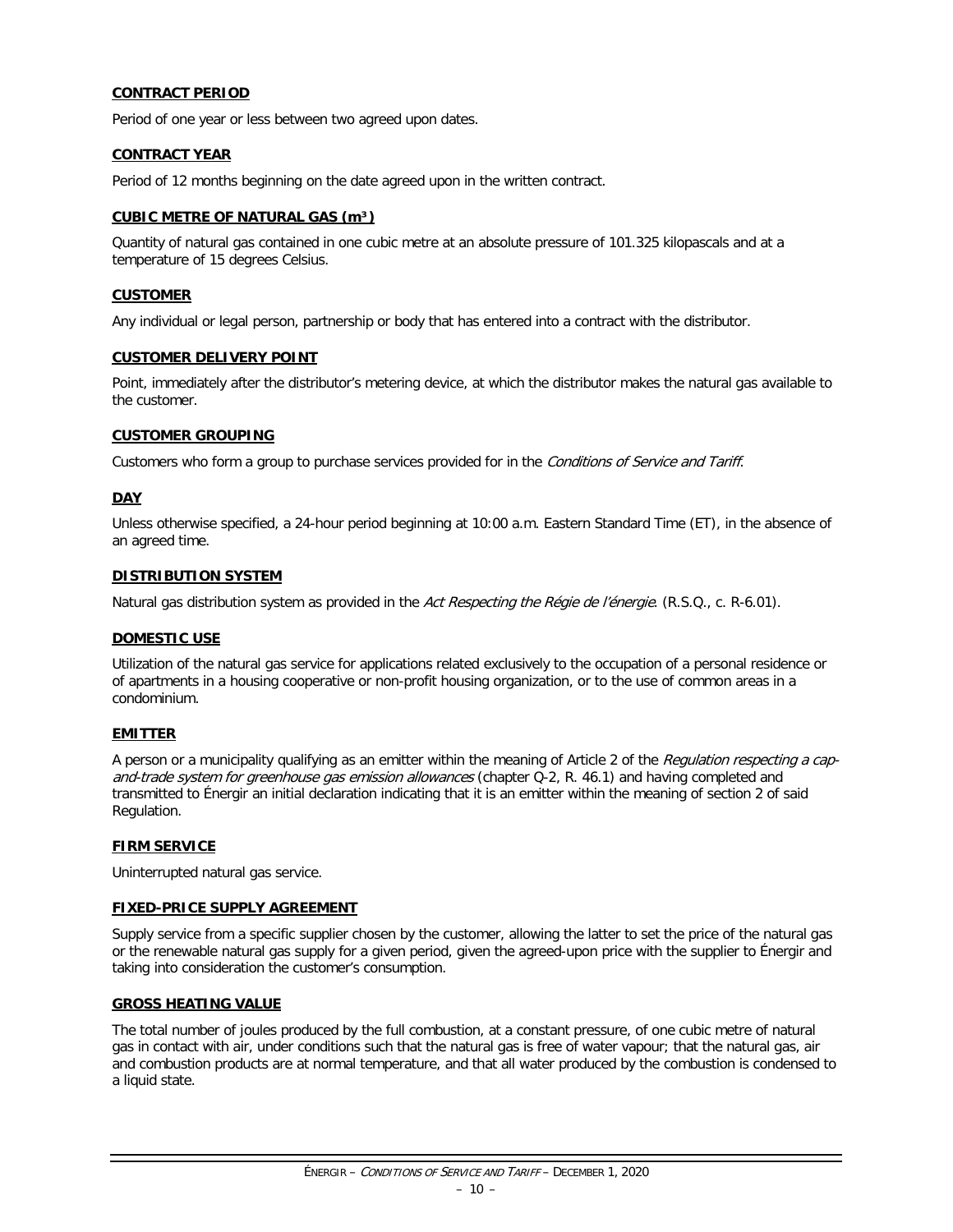#### **INVENTORY**

Natural gas supply and transportation held in inventory by the distributor and necessary for serving the customer during the contract year.

#### **LOAD FACTOR**

Ratio of average annual daily load to peak daily load.

#### **METERING DEVICE**

Any device or combination of devices used to measure the natural gas withdrawn or injected by the customer, including in particular a meter, with or without a remote reading device, or a chromatograph.

#### **METERING POINT**

One metering device, or more than one if the distributor deems appropriate to use more than one, measuring the natural gas withdrawn by a single customer and serving one or more buildings or facilities located at a single site occupied by that customer or measuring the natural gas injected by a customer.

#### **MINIMUM ANNUAL OBLIGATION (MAO)**

Minimum annual volume of natural gas, for each contract year, that a customer agrees to pay for, in accordance with the Conditions of Service and Tariff, whether or not it withdraws or injects the natural gas.

#### **MULTIPLIER FACTOR**

The coefficient applied to the measurement of the volume of natural gas withdrawn or injected by a customer, in order to take account of the characteristics of the metering device.

#### **NATURAL GAS SERVICE**

One or more of the distributor's following services: natural gas supply service, transportation service, load-balancing service and distribution service.

#### **NOMINATED VOLUME**

Volume the customer agrees to inject in the distribution network during a day at an agreed delivery point.

#### **NORMALIZED ANNUAL CONSUMPTION**

Average annual volume of the last 24 months after normalization.

#### **NORTHERN ZONE**

The Abitibi-Témiscamingue region served by the distributor.

#### **PAYMENT AGREEMENT**

Agreement between a customer and the distributor to spread the payment of unpaid amounts owing on the due date over a period of time and to provide for full payment of the bills issued during the period covered by the agreement.

#### **PRESSURE FACTOR**

The coefficient applied to the measurement of the natural gas volume withdrawn or injected by a customer in order to take account of atmospheric pressure and delivery pressure.

#### **PRICE OF NATURAL GAS TRADED AT IROQUOIS**

Price of natural gas according to the "Daily price survey" indicator published by Platts in Gas Daily under "Canadian Gas: Iroquois, receipts; Midpoint; Flow Date(s)."

#### **RECEIPT POINT**

Physical location where producers' facilities connect to Énergir's connection pipelines to move natural gas to the gas system.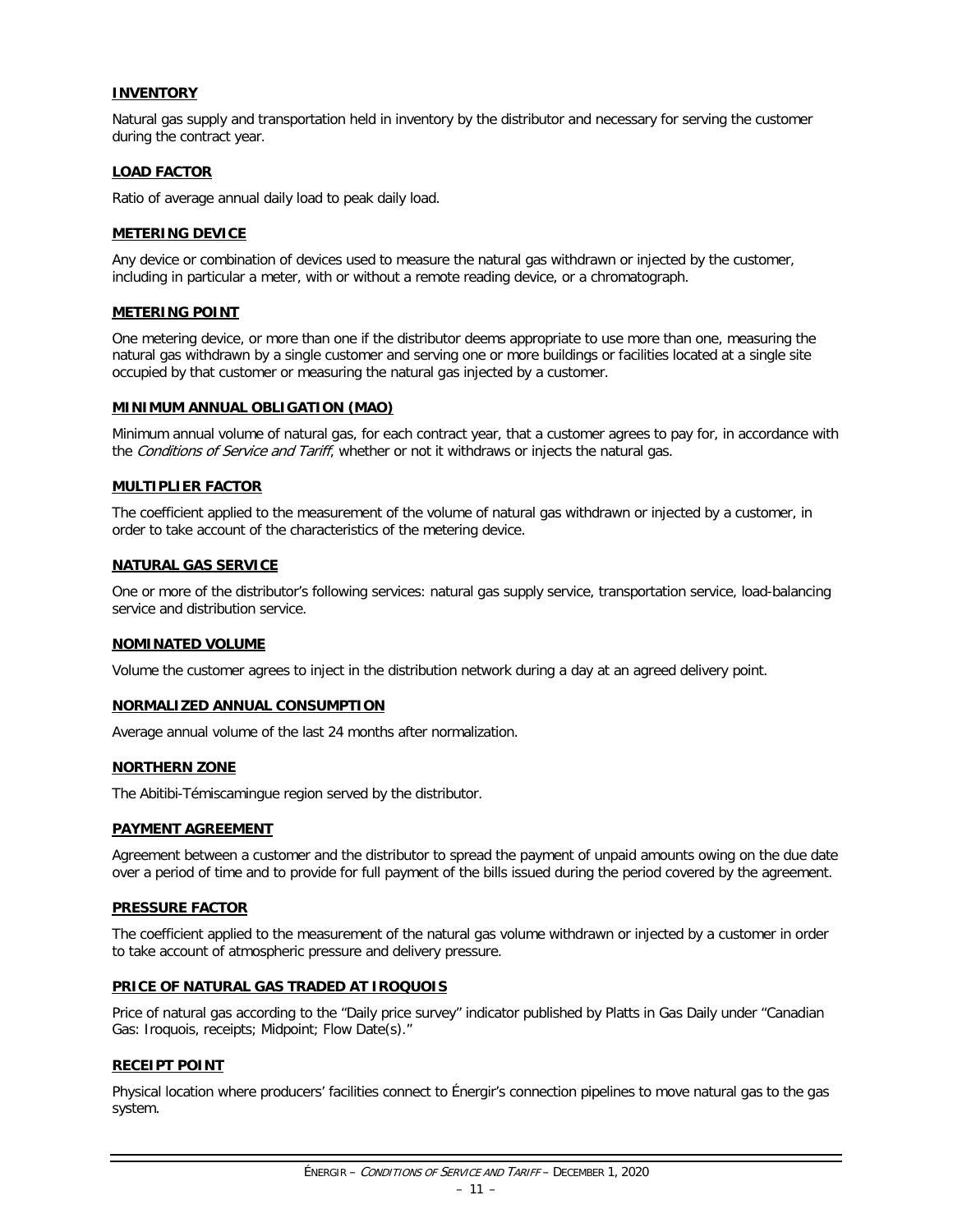#### **RECOGNIZED MARGINAL REDUCTION**

When a customer participates in an energy efficiency program under the Global Energy Efficiency Plan (GEEP), the recognized marginal reduction is evaluated by calculating the difference between the typical consumption following the implementation of a higher-efficiency measure and the consumption following the implementation of a standard measure. This recognized marginal reduction and the period for which it will be recognized will be included in the contract documents governing the customer's participation in the energy efficiency program.

#### **SERVICE ADDRESS**

Address that is or will be connected to the distribution system, including the receipt point.

#### **SOUTHERN ZONE**

The territory served by the distributor with the exception of the Northern zone.

#### **TARIFF**

The schedule of rates and rate conditions applicable to the customer and the distributor, as set out in Sections III and IV.

#### **TCPL/TQM TRANSPORTATION**

Transportation of natural gas within Énergir's territory between different consumption zones or outside Énergir's territory, via the TCPL/TQM transmission system.

#### **UNAUTHORIZED WITHDRAWALS DURING INTERRUPTIONS**

All natural gas withdrawals at a service address not respecting the terms of the interruption notice issued by the distributor under Article 15.4.6 (4<sup>o</sup>).

#### **VOLUME DEFICIT**

Portion of the minimum volume not withdrawn by a customer.

#### **VOLUMES DELIVERED OUTSIDE THE TERRITORY**

Delivery of natural gas to a point of interconnection with the TCPL/TQM system.

#### **VOLUMES DELIVERED WITHIN THE TERRITORY**

Delivery of natural gas to Énergir's entire system.

#### **WITHDRAWALS EXEMPT FROM THE CAP-AND-TRADE EMISSION ALLOWANCES SYSTEM SERVICE**

The volumes of natural gas exempted from the cap-and-trade emission allowances system (CTEAS) service are those prescribed by the Regulation respecting a cap-and-trade system for greenhouse gas emission allowances.

To be exempted from the CTEAS service, these volumes must have been declared by the emitter in declarations received by the distributor no later than the third working day following the end of the month covered by the billing and as confirmed, at the end of each applicable calendar year, no later than January 31 of each year by sworn statement by the emitter, or if the emitter is a legal entity or a corporation, by an authorized officer thereof;

Also exempted are the volumes of natural gas withdrawn by an emitter and declared in a sworn statement submitted to the distributor no later than January 31 of each year, or if the customer is a legal entity or a corporation, by an authorized officer.

For the above volumes to be exempted from the CTEAS service, the aforementioned declarations must be approved by the Distributor's greenhouse gas (GHG) emissions auditor and the minister of Sustainable Development, Environment and the Fight against Climate Change (or its successor). It is understood that the CTEAS service applicable will be charged to the client if the auditor or the minister (or its successor) were to dismiss the client's declarations.

Notwithstanding the above, also exempted from the CTEAS service are the volumes of renewable natural gas withdrawn.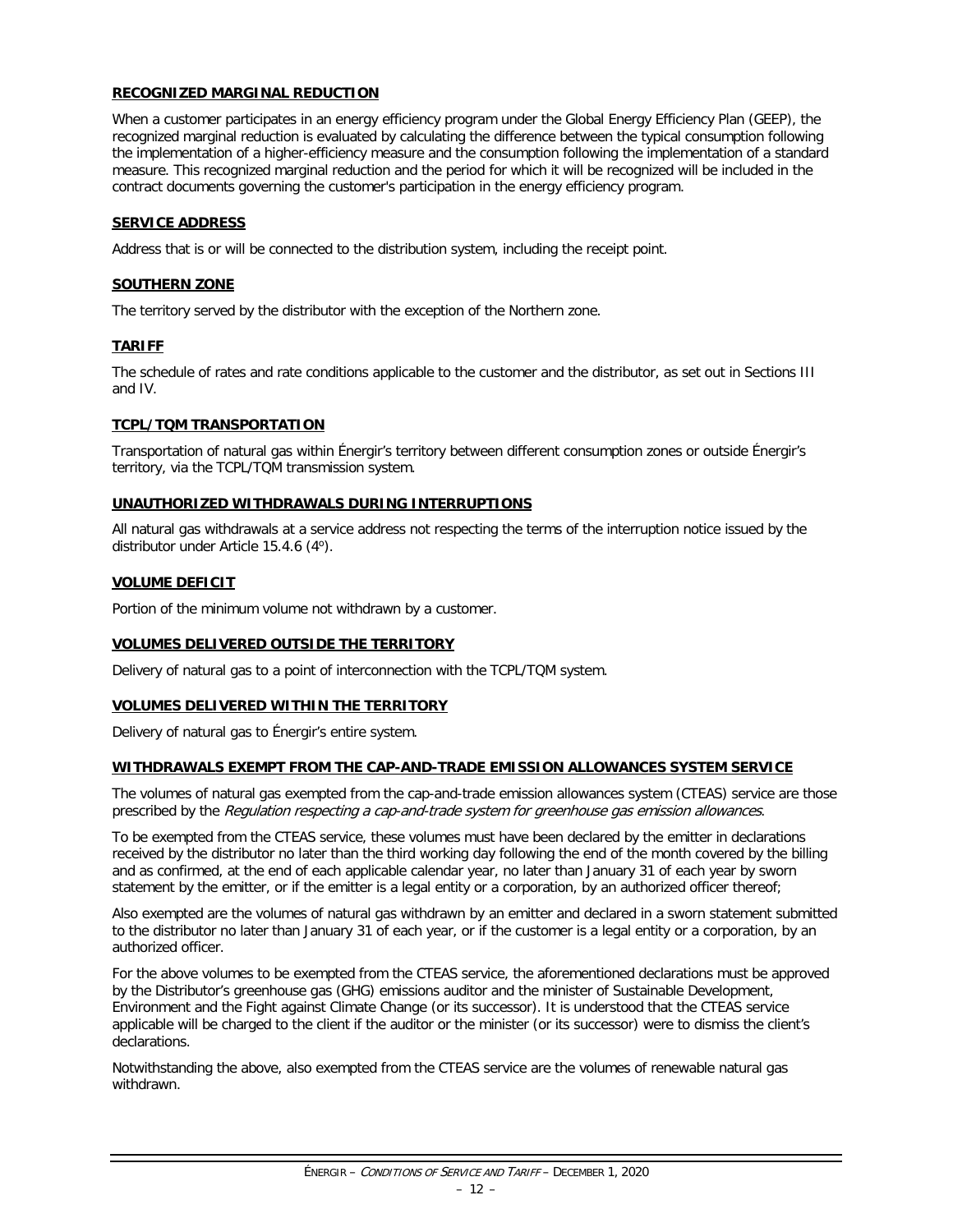#### **WORKING DAY**

Monday to Friday with exception of public holidays.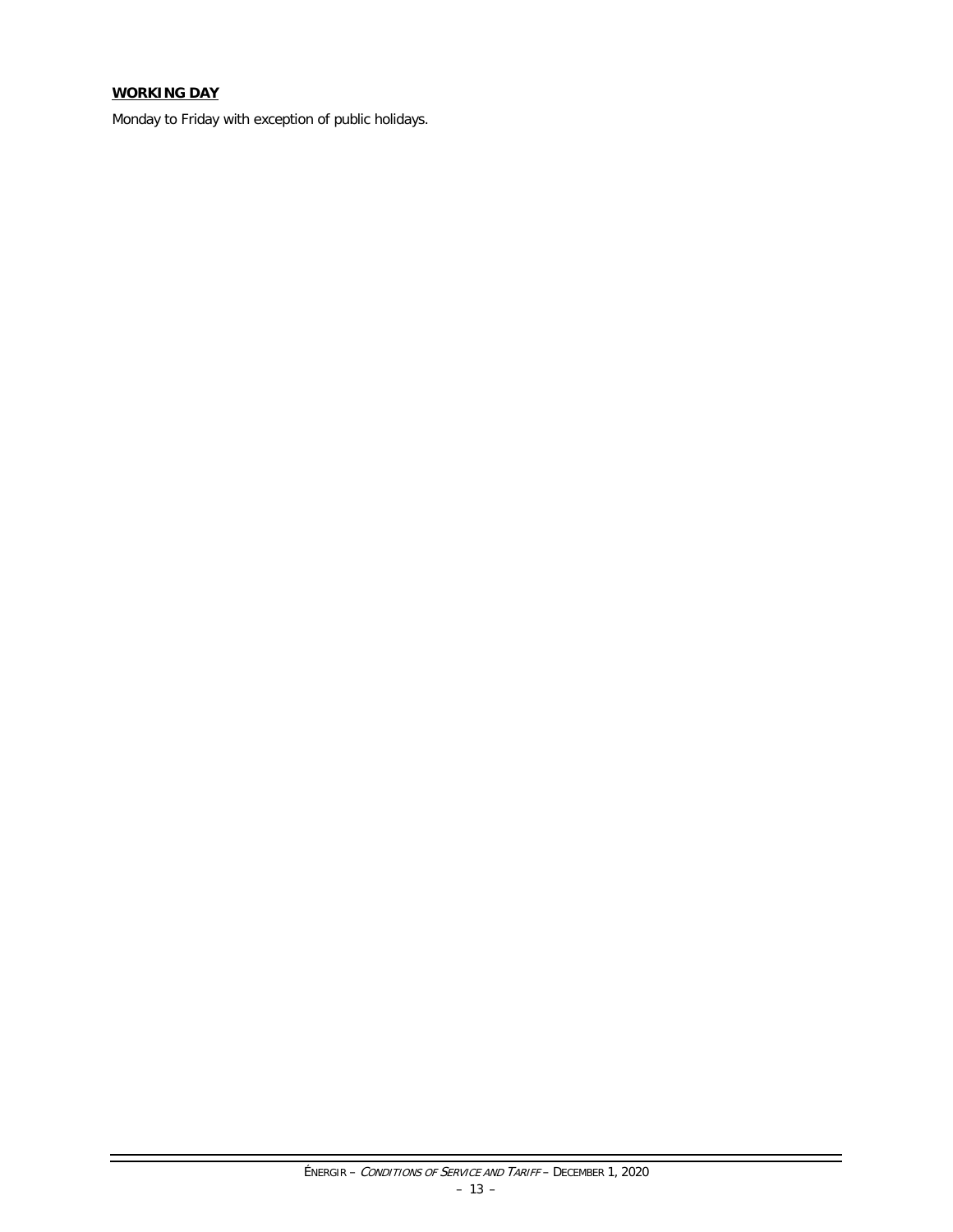# Section II

# Conditions of Service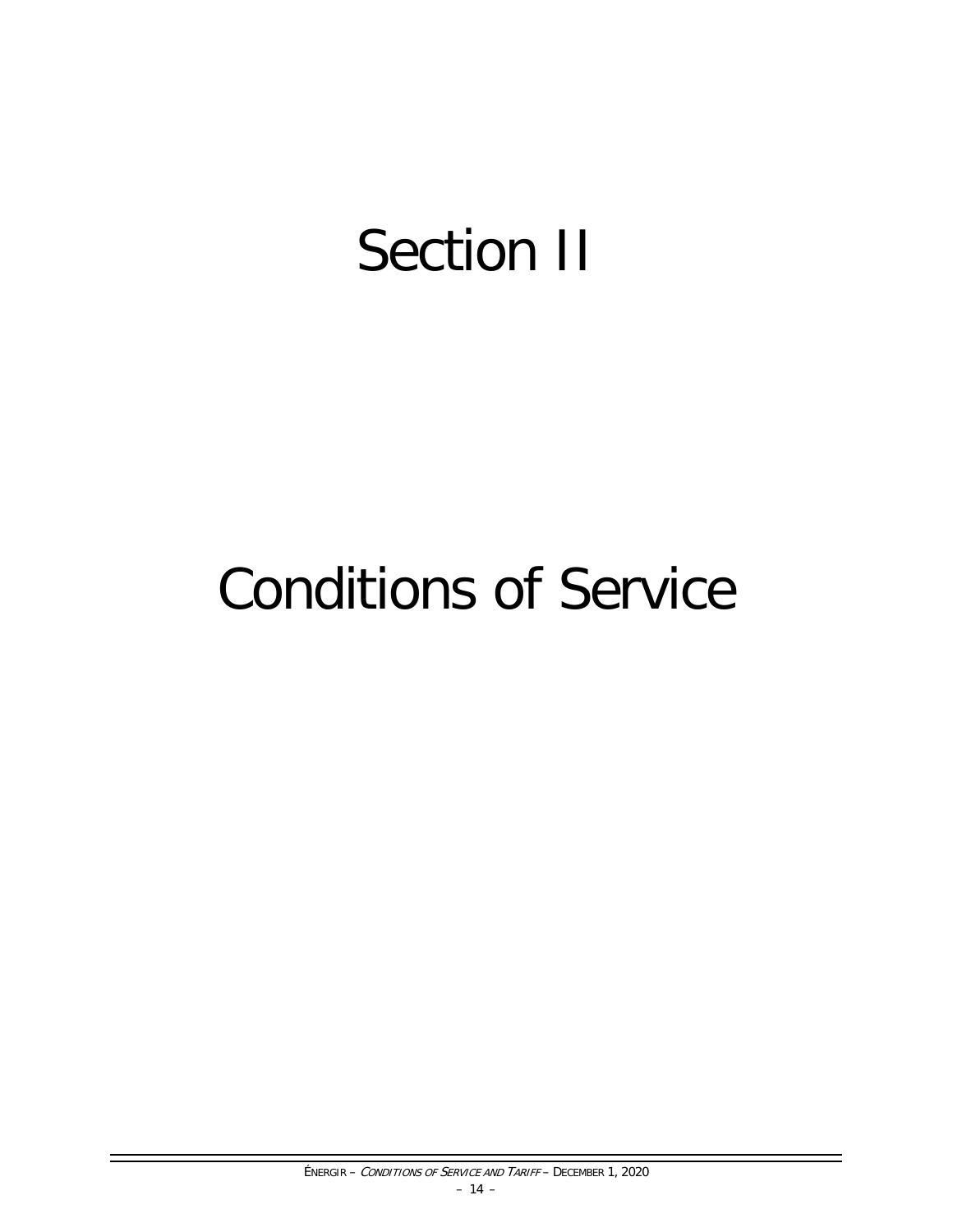# <span id="page-16-0"></span>**2. DISTRIBUTION SYSTEM**

## <span id="page-16-1"></span>**2.1 DISTRIBUTION SYSTEM**

The distributor shall determine the location of its distribution system, which includes the receipt point.

The distributor shall own the distribution system and shall supply, install, operate and maintain the distribution system up to the connection point or the receipt point.

No one other than the distributor or its authorized agent may at any time or in any way modify or alter its distribution system.

#### <span id="page-16-2"></span>**2.1.1 ACCESSIBILITY**

The customer shall make the distribution system accessible to the distributor at any time and shall maintain the premises in a manner that permits the distributor to operate the distribution system in accordance with the applicable legislation.

When the customer refuses access to the distribution system of the distributor, the distributor shall send a written notice advising the customer of the intention to proceed to an interruption. The notice must be of at least 10 working days. At the expiration of the notice, the distributor may interrupt natural gas service.

After an interruption of service under this article, the distributor invoices the reconnection charge set out in Article 17.1.8 to the customer upon the reconnection of the service.

#### <span id="page-16-3"></span>**2.1.2 RELOCATION OR MODIFICATION**

A person who requests a relocation or modification of the distribution system must be the owner of the property where the service address is located or declare and warrant having, for this purpose, all the authorizations and permissions required from the owner of the premises. The applicant shall provide the distributor, upon request, with any evidence so attesting.

If the distributor relocates or modifies its distribution system following a request made under the preceding paragraph, the distributor will bill the applicant for the cost of work. The cost of work is determined based on the distributor's estimate, the details of which shall be provided to the applicant in advance, or on the actual cost of work. The method of billing the cost of work shall be determined when the relocation or modification request is made.

If a request to relocate or modify the distribution system is withdrawn, the distributor may bill the applicant if work has already been undertaken or completed. The amount shall then be based on the actual cost of work.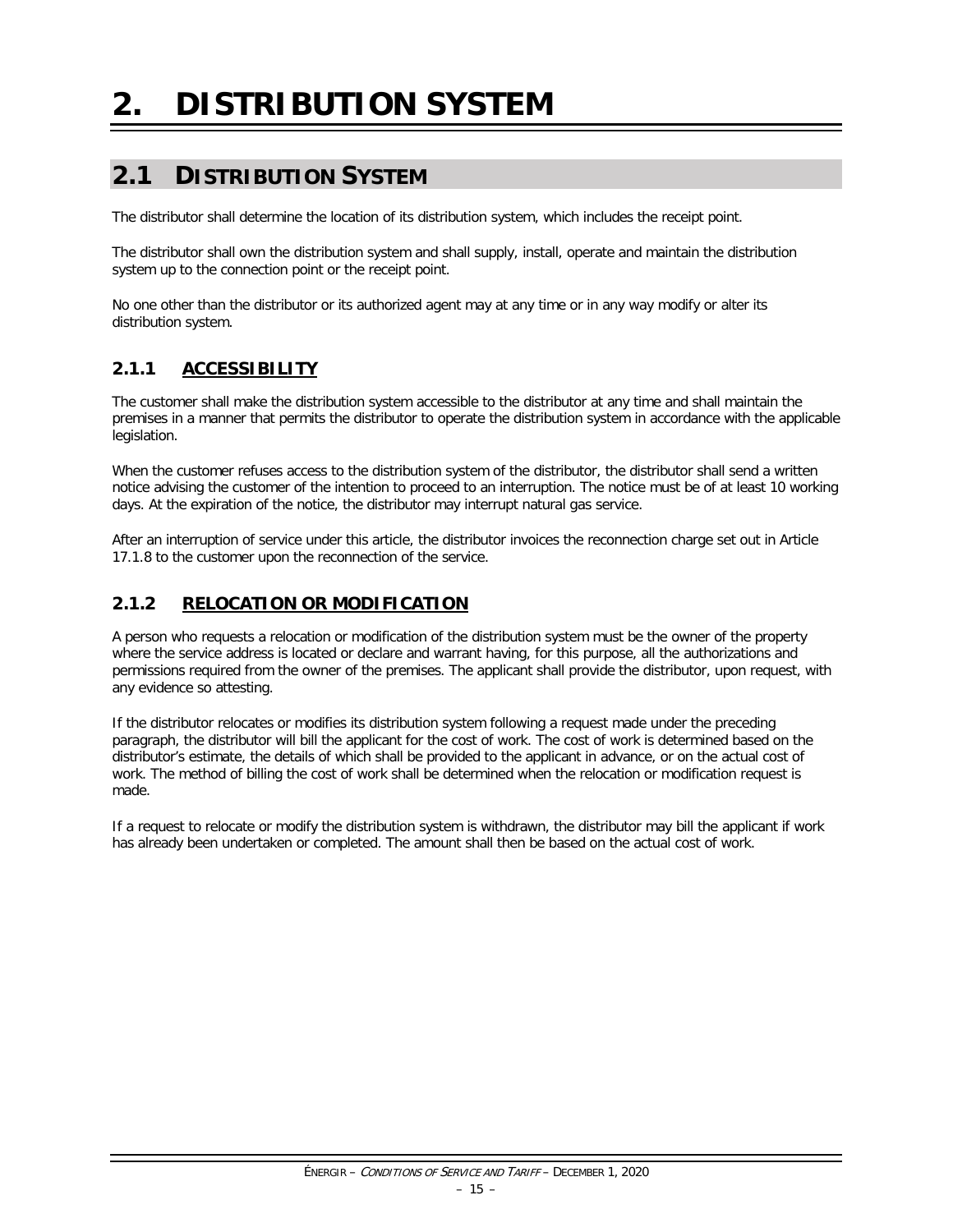## <span id="page-17-1"></span><span id="page-17-0"></span>**3.1 NATURAL GAS SERVICES**

The distribution service shall be offered exclusively by the distributor in its territory, as provided in the Act Respecting the Régie de l'énergie. For any customer who is not registered as an emitter, the "cap-and-trade emission allowances system" (CTEAS) service shall be offered exclusively by the distributor in its territory.

Except for customers subject to the receipt rate, the following services may, at the option of the customer, be obtained from the distributor, or subject to Section III of the present document, obtained by the customer itself from one or more suppliers:

- 1. gas supply service, including make-up gas service;
- 2. transportation service;
- 3. load-balancing service.

The distributor shall provide these services by default, in accordance with Section III of the present document, unless the customer notifies the distributor of its intention to provide them itself.

## <span id="page-17-2"></span>**3.2 CHOICE OF SERVICES**

The conditions relating to a customer's obtaining services from the distributor or providing them itself are specified in Section III of the present document.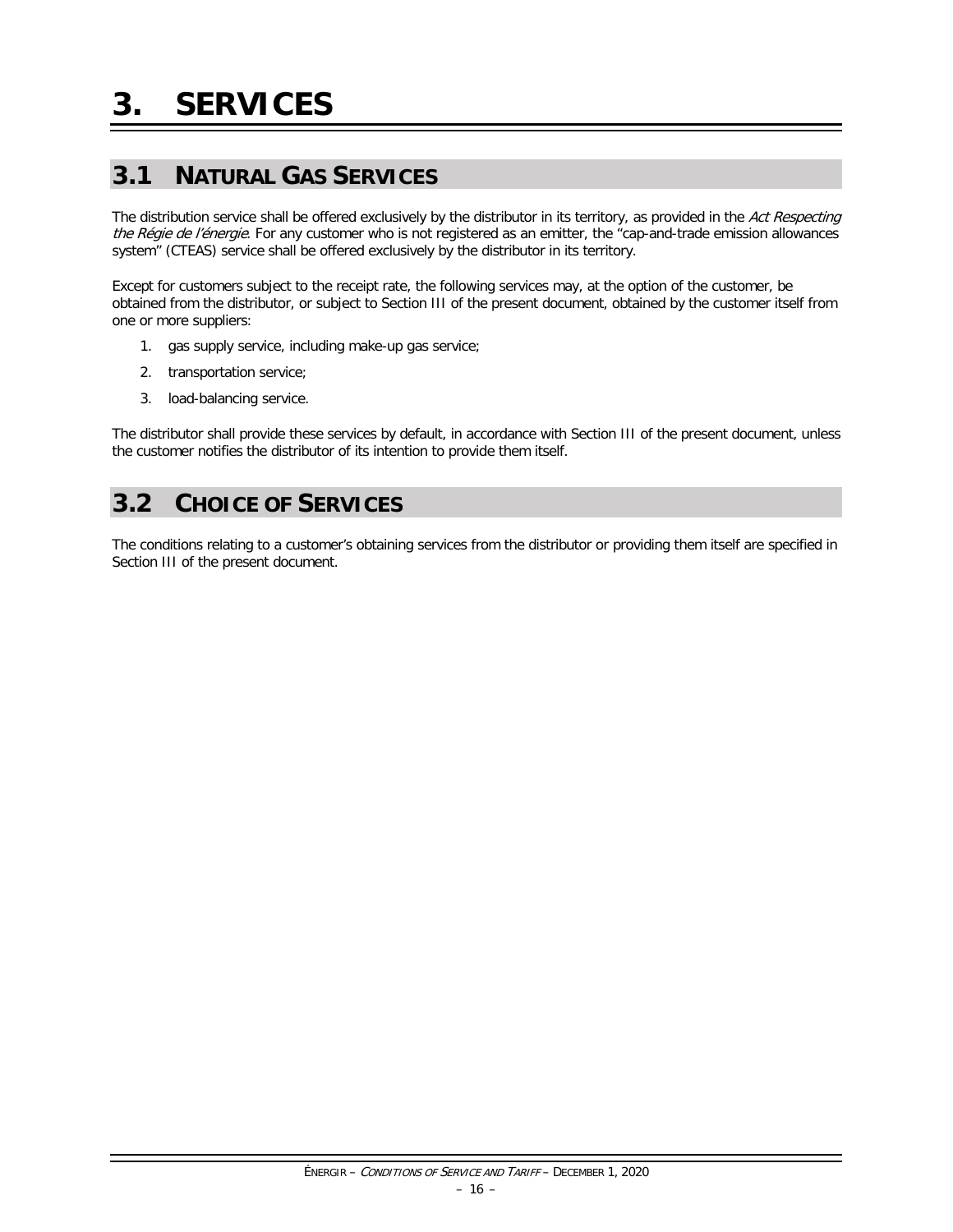## <span id="page-18-0"></span>**4. NATURAL GAS SERVICE REQUEST AND CONTRACT**

### <span id="page-18-1"></span>**4.1 NATURAL GAS SERVICE REQUEST**

#### <span id="page-18-2"></span>**4.1.1 SERVICE REQUEST PROCEDURE**

#### **4.1.1.1 Address Connected to the Distribution System**

The service request may be made to the distributor by telephone, mail, e-mail or fax or on the distributor's Internet site. If required by the distributor, the request shall be in writing where the applicant does not intend to occupy the address in question.

A service request by a customer subject to the receipt rate shall be made in writing.

#### **4.1.1.2 Address not Connected to the Distribution System**

The service request may be made to the distributor in the manner provided in Article 4.1.1.1 or to one of its representatives duly authorized for this purpose. The list of duly authorized representatives may be obtained from the distributor.

The applicant must be the owner of the property where the service address is located or declare and warrant having, for this purpose, all the authorizations and permissions required from the owner of the property. The applicant shall provide the distributor, upon request, any evidence so attesting.

#### <span id="page-18-3"></span>**4.1.2 CONDITIONS FOR ACCEPTANCE OF A SERVICE REQUEST**

Acceptance of a service request by the distributor may be subject to:

- 1. payment of a deposit required in accordance with Article 8.1;
- 2. payment, in accordance with Chapter 7, of the amounts owing to the distributor by a customer if the customer continues to occupy the service address covered by the request after the date the natural gas is required.

#### <span id="page-18-4"></span>**4.1.3 FINANCIAL GUARANTEE FOR THE DISTRIBUTOR'S TRANSPORTATION SERVICE**

#### **4.1.3.1 Requirement**

At the signing of the contract, and before the distributor reserves the necessary transportation capacity, the distributor may require a financial guarantee in the case of a new application wishing to use the distributor's transportation service whose peak daily projected consumption is of 300 000 m<sup>3</sup>/day and over.

Subsequent to the signing of the contract, the distributor may revise the amount of the financial guarantee provided in Article 4.1.3.2 depending on the particular circumstances of each case.

#### **4.1.3.2 Amount**

The financial guarantee amount that may be required by the distributor is determined based on the following formula:

**Financial Guarantee t** (\$) = (Price Tt x Peak Annual Volume x 75%)

Where **Price Tt** = Price of Énergir's **Transportation** Service at year t

**Peak Annual Volume** = P x 365

**P** = Projected Peak Consumption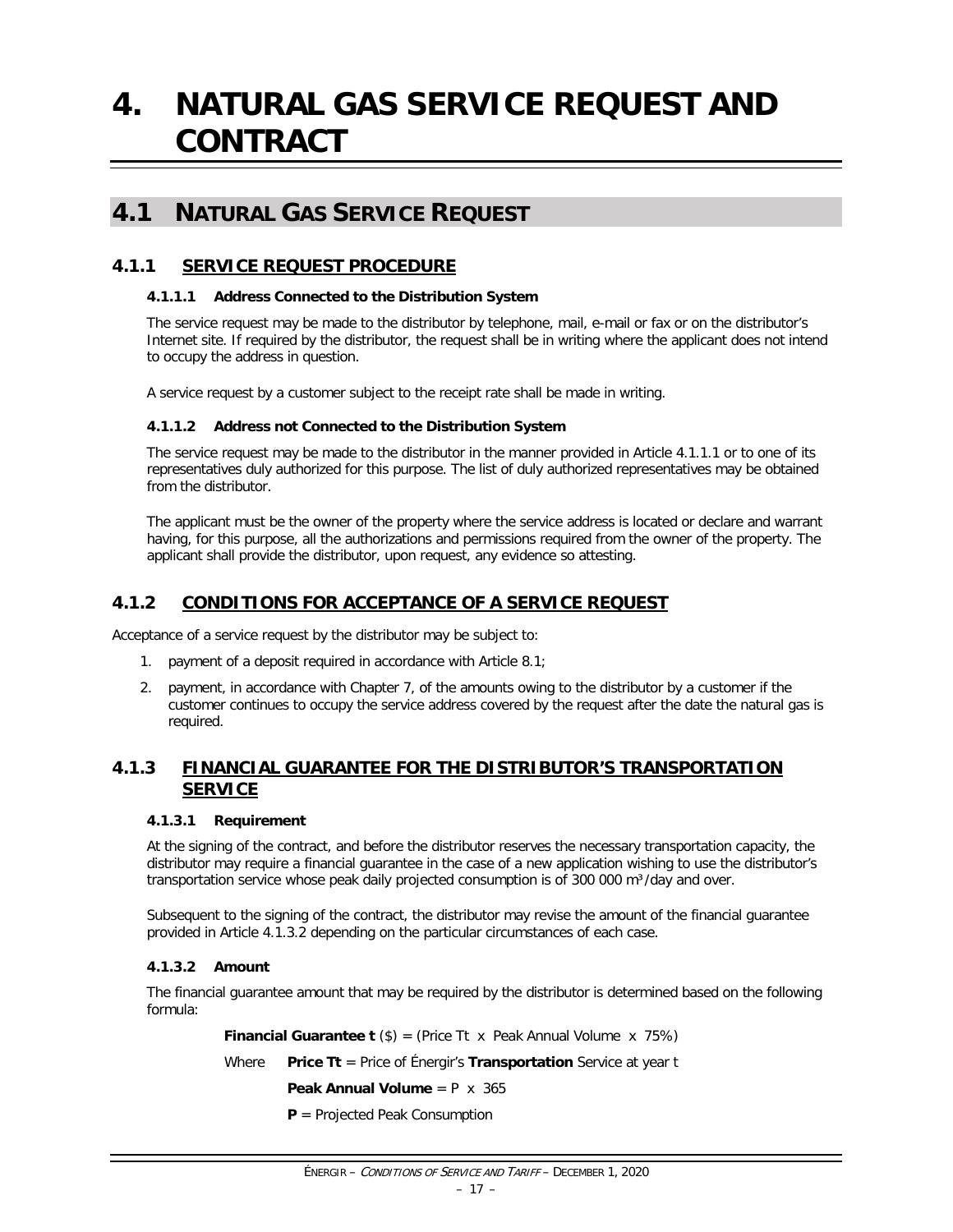#### **4.1.3.3 Retention Period**

The distribution will retain the financial guarantee until the customer begins its consumption of natural gas.

#### **4.1.3.4 Use of the Financial Guarantee**

The distributor may use the financial guarantee to repay development costs incurred to obtain transportation capacity outside the territory.

## <span id="page-19-0"></span>**4.2 INFORMATION TO BE PROVIDED FOR NATURAL GAS SERVICE REQUEST**

#### <span id="page-19-1"></span>**4.2.1 INDIVIDUAL**

- 1. Mandatory information
	- a) Family name and given name
	- b) Service address covered by the natural gas service request
	- c) Billing address, if different from address covered by the natural gas service request
	- d) Telephone number(s)
	- e) Date for which service is requested
	- f) Date of birth
	- g) Other active accounts with the Distributor
	- h) Last address occupied during the 12 months preceding the request
- 2. Optional information
	- a) Fax number
	- b) E-mail address
	- c) Reading of the metering device

#### <span id="page-19-2"></span>**4.2.2 OTHER THAN AN INDIVIDUAL**

- 1. Mandatory information
	- a) Name
	- b) Business name
	- c) Service address covered by the natural gas service request
	- d) Billing address, if different from address covered by the natural gas service request
	- e) Telephone number(s)
	- f) Name of contact person
	- g) Date for which service is requested
	- h) Other active accounts with the distributor
	- i) Last address occupied during the 12 months preceding the request
- 2. Optional information
	- a) Fax number
	- b) E-mail address
	- c) Reading of the metering device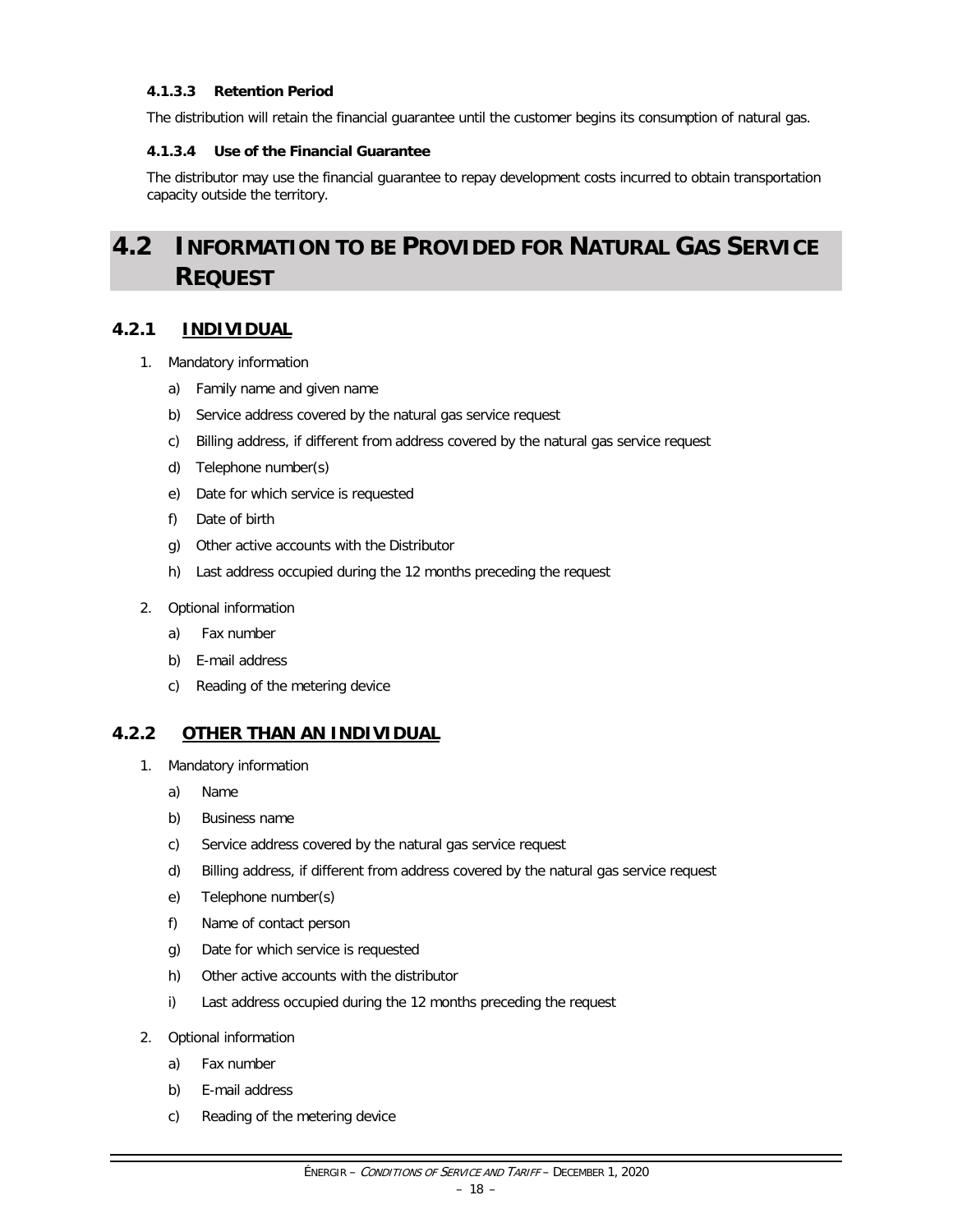## <span id="page-20-0"></span>**4.3 SERVICE CONNECTION**

#### <span id="page-20-1"></span>**4.3.1 COST OF WORK AND ECONOMIC INVESTMENT**

If the service address is not connected to the distribution system, the distributor shall estimate the cost of the work required and the revenues generated by connection of the service address to the distribution system.

If a connection request is withdrawn, the distributor may bill the applicant if the work has already been undertaken or completed. The amount shall then be based on the actual cost of the work.

A connection request is withdrawn when:

- 1. The applicant notifies the distributor that it withdraws its connection request; or
- 2. The commissioning has not taken place within 12 months of the in-service date agreed upon in the contract, unless the applicant and the distributor enter into an agreement.

#### <span id="page-20-2"></span>**4.3.2 CONNECTION CHARGES**

If the connection to the natural gas distribution system is requested for a service address to which Rate  $D_1$  will be applicable and for which the projected annual volume will be less than  $10,950$  m<sup>3</sup>, the connection charge set out in Article 17.1.1 shall be required from the applicant.

If the connection to the gas distribution system is requested by the real estate developer or the builder of the building where the service is required, the applicant shall then deemed to be the owner of the building when the service request is made.

These service connection charges shall be payable in a single payment or, if the applicant is a customer of the distributor, over a period of 24 months or, at the customer's request, in a single payment. If payment of the service connection charges is spread over 24 months and the contract ends before the service connection charges have been fully paid, the balance thereof shall be due immediately.

#### <span id="page-20-3"></span>**4.3.3 CHARGES FOR NON-STANDARD SERVICE CONNECTION**

The charges for the connection of a service address set out in Article 17.1.2 shall be required from the applicant, when, at its request:

- the connection point is located more than 3 meters from the front corner of the building, or
- the length of the connection pipeline between the property line on which the building is located and the connection point exceeds 50 linear meters.

#### <span id="page-20-4"></span>**4.3.4 FINANCIAL CONTRIBUTION FROM THE CUSTOMER**

If the revenues generated from connection of the service address to the distribution system do not allow the distributor to earn a return on its investment, based on the estimated cost of the work required, in accordance with the conditions approved by the Régie de l'énergie, the distributor must, on entering into the contract, agree with the customer on a financial contribution payable by the customer except in exceptional cases which will have to be justified a posteriori to the Régie. Any service connection charge under Article 4.3.2 shall be additional to this contribution. The distributor may also agree with the customer on a minimum annual obligation.

If a financial contribution is required, it shall be payable in a single payment before the work is started or paid in instalments over the contract term. The distributor shall provide the customer with the details of the financial contribution required.

If a financial contribution is required, the distributor and the customer shall agree before the work is started on matters including:

1. the amount of the financial contribution requested from the customer;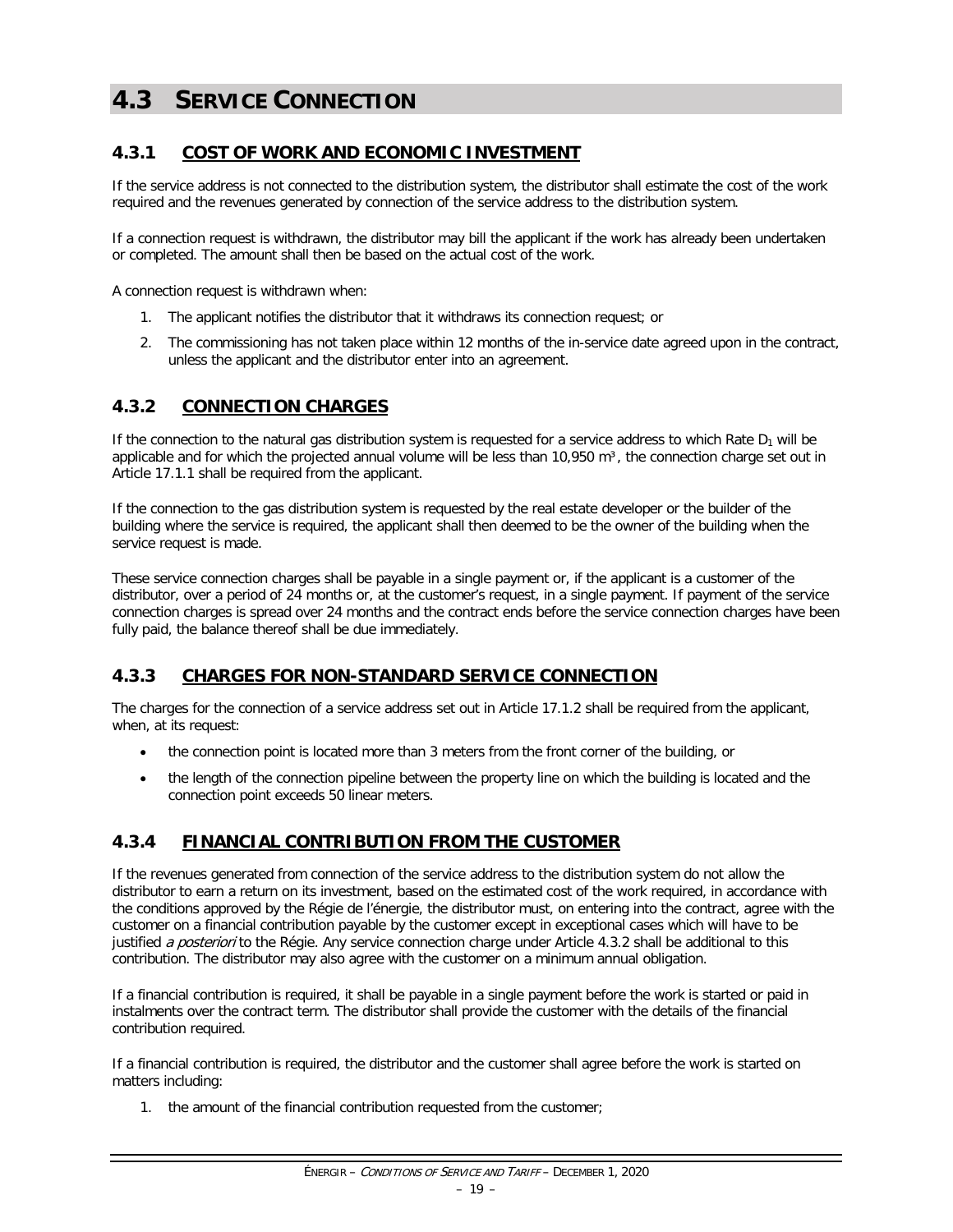- 2. the terms of payment of the financial contribution requested from the customer;
- 3. the conditions for repayment, in whole or in part, of the contribution requested from the customer, where applicable.

The distributor may repay, in whole or in part, in accordance with certain profitability conditions set out in writing when the contract is entered into, the financial contribution paid by the customer to make the investment economic.

Notwithstanding the payment of a financial contribution by the customer, the distributor shall remain the exclusive owner of the distribution system.

## <span id="page-21-0"></span>**4.4 LEAD TIMES REQUIRED BY THE DISTRIBUTOR TO PROVIDE NATURAL GAS DISTRIBUTION SERVICE**

#### <span id="page-21-1"></span>**4.4.1 ADDRESS CONNECTED TO THE DISTRIBUTION SYSTEM**

The natural gas shall be made available to the customer immediately if the metering device is not turned off or sealed.

If the metering device is turned off or sealed, the distributor will generally require one to five business days to establish service. However, service may be established later than that if the customer so requests or by reason of constraints relating to the metering device. In the case of metering-device-related constraints, the time required shall be determined for each case and the customer shall be notified of it.

If the service request is made following a service interruption requested by the customer, the distributor shall bill the customer for the service reconnection charge set out in Article 17.1.8.

#### <span id="page-21-2"></span>**4.4.2 ADDRESS NOT CONNECTED TO THE DISTRIBUTION SYSTEM**

If the service connection requires only a connection pipeline to connect the service address to the existing distribution system, the time between the acceptance of the service request and the natural gas service being made available to the customer shall be:

- 1. 30 business days for the installation of an S6 or S20 metering device;
- 2. 40 business days for the installation of an S40 to S50 or R80 to R450 metering device.

However, service may be established later than that if the customer so requests or by reason of constraints relating to construction. In the case of construction-related constraints, the distributor shall notify the applicant.

If, in addition to the connection pipeline, the service connection requires work on the existing distribution system, the time required by the distributor shall be determined for each case and the applicant shall be notified.

If a request is submitted to the distributor for connection in less time than provided in the first paragraph according to the type of metering device, the charge for the reduction in the service connection time set out in Article 17.1.3 shall be required from the applicant.

## <span id="page-21-3"></span>**4.5 FORM, FORMATION AND EFFECTIVE DATE OF CONTRACT**

#### <span id="page-21-4"></span>**4.5.1 FORM**

The contract shall be made in writing in the following cases:

- 1. the customer is billed Distribution Rate  $D_{3}$ ,  $D_{4}$ ,  $D_{5}$  or  $D_{R}$ ;
- 2. the customer is subject to a minimum annual obligation;
- 3. the customer has entered into a fixed-price agreement;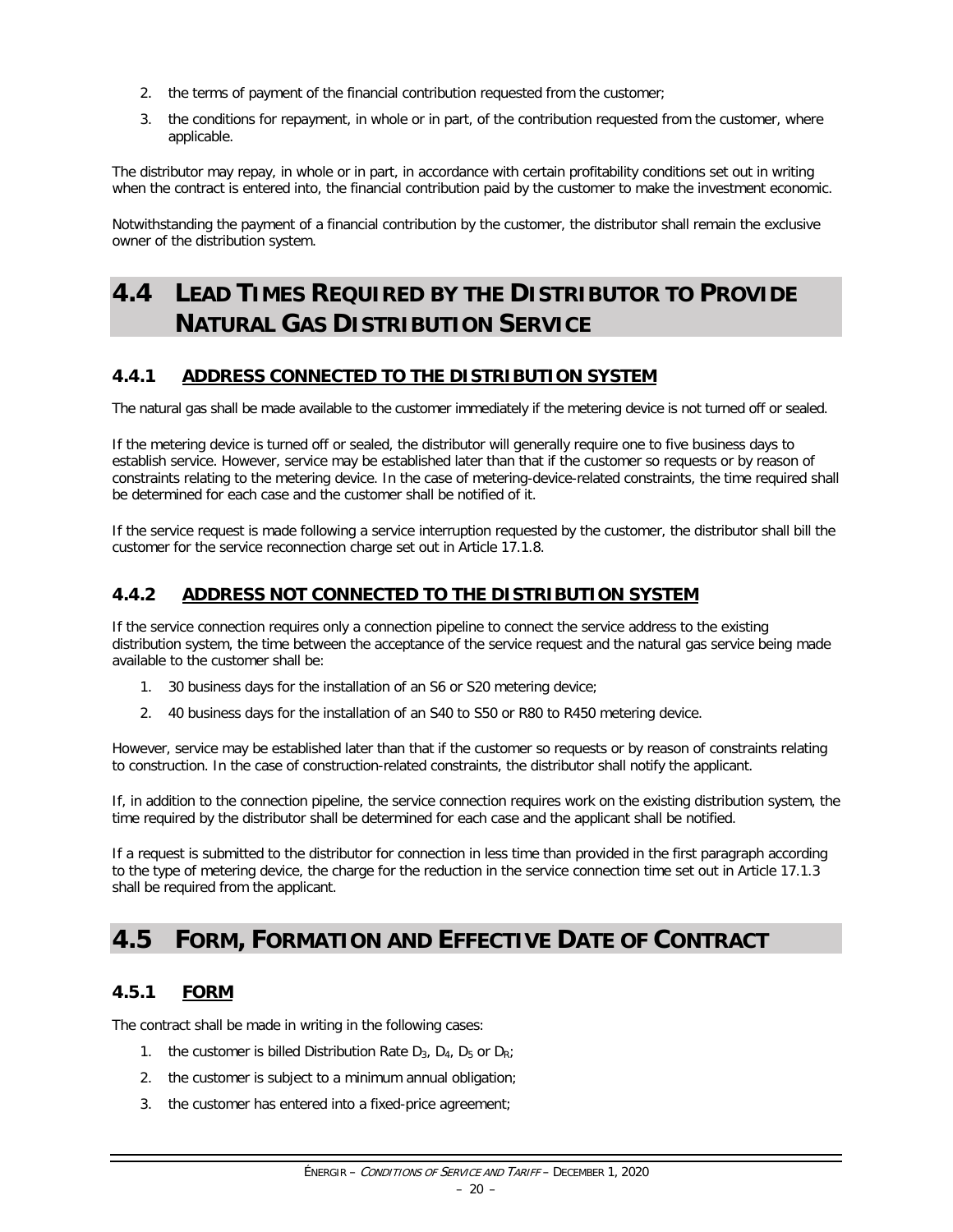- 4. the customer has to pay a financial contribution to the distributor;
- 5. the customer who supplies its own natural gas supply service.

#### <span id="page-22-0"></span>**4.5.2 FORMATION AND EFFECTIVE DATE**

The contract is formed when the distributor informs the new customer that it accepts the natural gas service request or for a written contract, at the moment of the signature. Service shall start on the agreed date.

If a contract with a customer has ended and no contract has been formed with a new customer for the service address, the owner of the property where the service address is located shall be deemed to have entered into a contract if it fails to inform the distributor of its intentions with respect to the natural gas service within 12 business days following delivery by the distributor of written notice to that effect. Then the contract is deemed formed on the date of termination of the former customer's contract.

If a contract with a customer has ended and no contract has been formed with a new customer for the service address and, the owner of the property where the service address is located informs the distributor he wishes to maintain the natural gas service within 12 business days following delivery by the distributor of written notice to that effect, the contract is therefore formed on the date of termination of the former customer's contract.

## <span id="page-22-1"></span>**4.6 CONFIRMATION OF ACCEPTANCE OF THE NATURAL GAS SERVICE REQUEST**

Following acceptance of the service request, the distributor shall provide to the customer in writing the mandatory information obtained, excluding the list of the customer's other active accounts, with an explanation that the meter reading provided by the customer, if any, may differ from the meter reading used for the billing.

The distributor shall also provide the following information in writing:

- 1. the applicable rate $(s)$ ;
- 2. the amount and the terms and conditions of the financial contribution, if required;
- 3. information regarding payment methods available to the customer for paying its bill;
- 4. the fact that all customers at the same address are severally liable for full payment of the bills on which they are identified by name;
- 5. the fact that a contract that is not in writing shall remain in effect until resiliated by the customer or, as the case may be, by the distributor;
- 6. the requirement for a deposit, if applicable, and the conditions of repayment thereof.

## <span id="page-22-2"></span>**4.7 CONTRACT TERM**

If the contract is not in writing, it shall remain in force and effect until resiliated.

If the contract is in writing, its term shall be stated therein.

The distributor may require that the contract term be the same for all the services it provides.

The minimum term of a written contract shall be the term stated in the Conditions of Service and Tariff according to the applicable services.

The distributor may require transportation, load balancing and distribution contracts to mature on the same date and that a distribution contract cover the entire period of the other contracted services.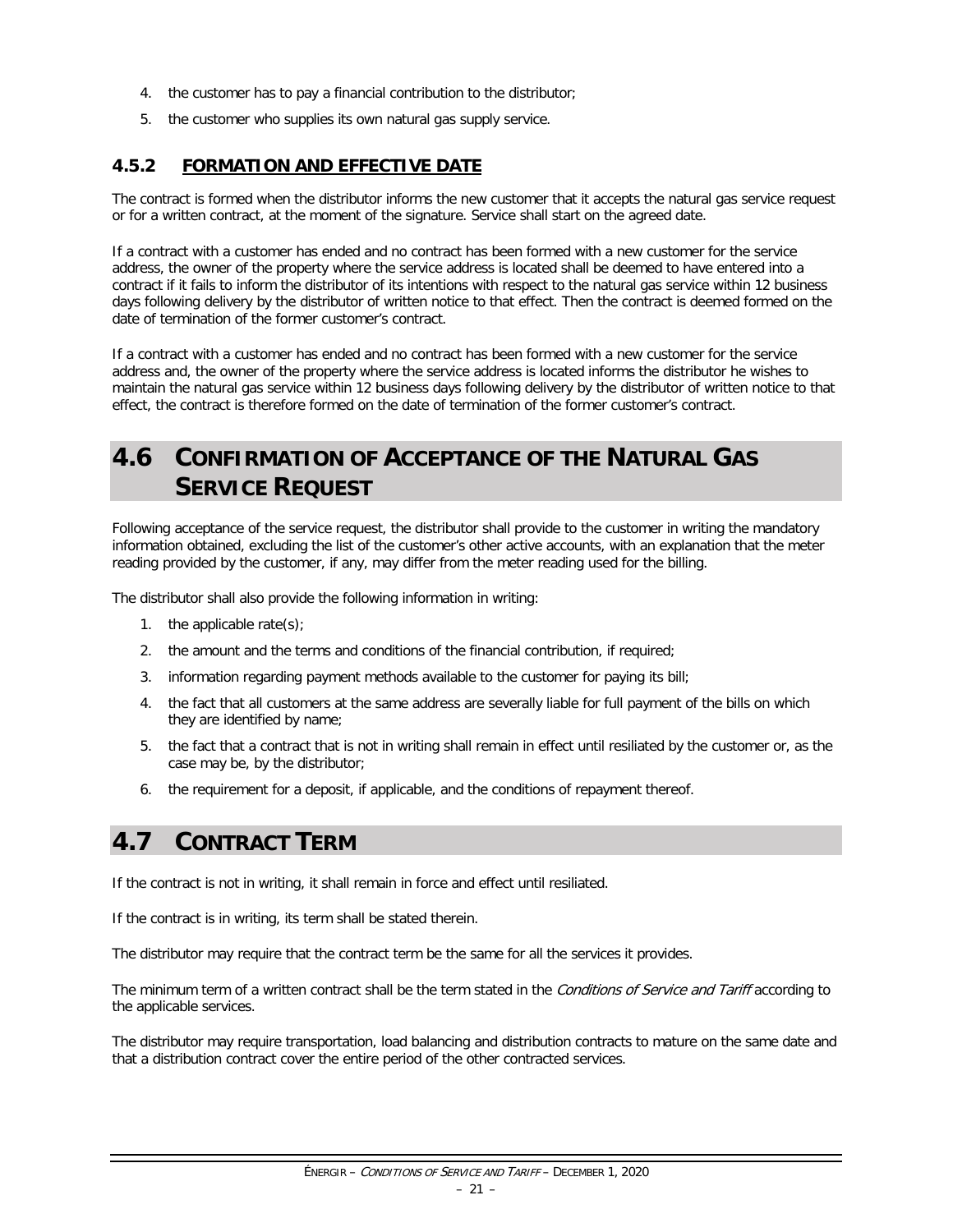## <span id="page-23-0"></span>**4.8 CONTRACT AMENDMENT**

The customer shall be responsible for notifying the distributor of any change to the information provided since the natural gas service request.

The customer may also submit a request for a contract amendment. If the request complies with the Conditions of Service and Tariff and if it is economic and operationally possible for the distributor to accept it, the contract may be amended or replaced by a new contract.

If the revenues generated from the contract amendment do not allow the distributor to earn a return on its investment required by the contract amendment, based on the estimated cost of the work required, in accordance with the conditions approved by the Régie de l'énergie, the distributor may, when amending the contract or on entering into the contract, agree with the customer on a financial contribution payable by the customer. If a financial contribution is required, it shall be set in accordance with the terms and conditions provided in Article 4.3.4.

A written contract may not be amended verbally.

In each case provided in this article, the confirmation referred to in Article 4.6 shall not be sent to the customer.

## <span id="page-23-1"></span>**4.9 CONTRACT TERMINATION**

#### <span id="page-23-2"></span>**4.9.1 WRITTEN CONTRACT**

The contract is terminated on the date specified.

Notwithstanding the foregoing, the distributor may resiliate the contract if the customer has interfered with the distributor's pipes, mains, metering device or other device, or used the distributor's natural gas service without its consent.

#### <span id="page-23-3"></span>**4.9.2 OTHER CONTRACT**

The customer may resiliate the contract by informing the distributor that it ceases or will cease receiving natural gas service. It may do so verbally and shall specify the time after which natural gas service is no longer required.

Where the customer does not inform the distributor that it ceases or will cease receiving natural gas service, the distributor may resiliate the contract at one of the following times:

- 1. when it sees the customer has ceased receiving natural gas service and that no other contract has been entered into for the service address; or
- 2. on the effective date of a new contract with a person requesting natural gas service for the service address in question, except in the case of a customer who owes an amount of money to the distributor and will continue to occupy the service address after the date the gas is required.

Notwithstanding the foregoing, the distributor may resiliate the contract if the customer has interfered with the distributor's pipes, mains, metering device or other device, or used the distributor's natural gas service without its consent.

## <span id="page-23-4"></span>**4.10 FORCE MAJEURE**

When the distributor suffers from a force majeure, it is relieved of its obligation to serve the customer and the customer is relieved of its minimum obligations and, where applicable, of the basic fee under Distribution Rate  $D_1$  for the duration of the force majeure. Under all other circumstances, the customer must assume its minimum obligations, including situations where it suffers from a force majeure.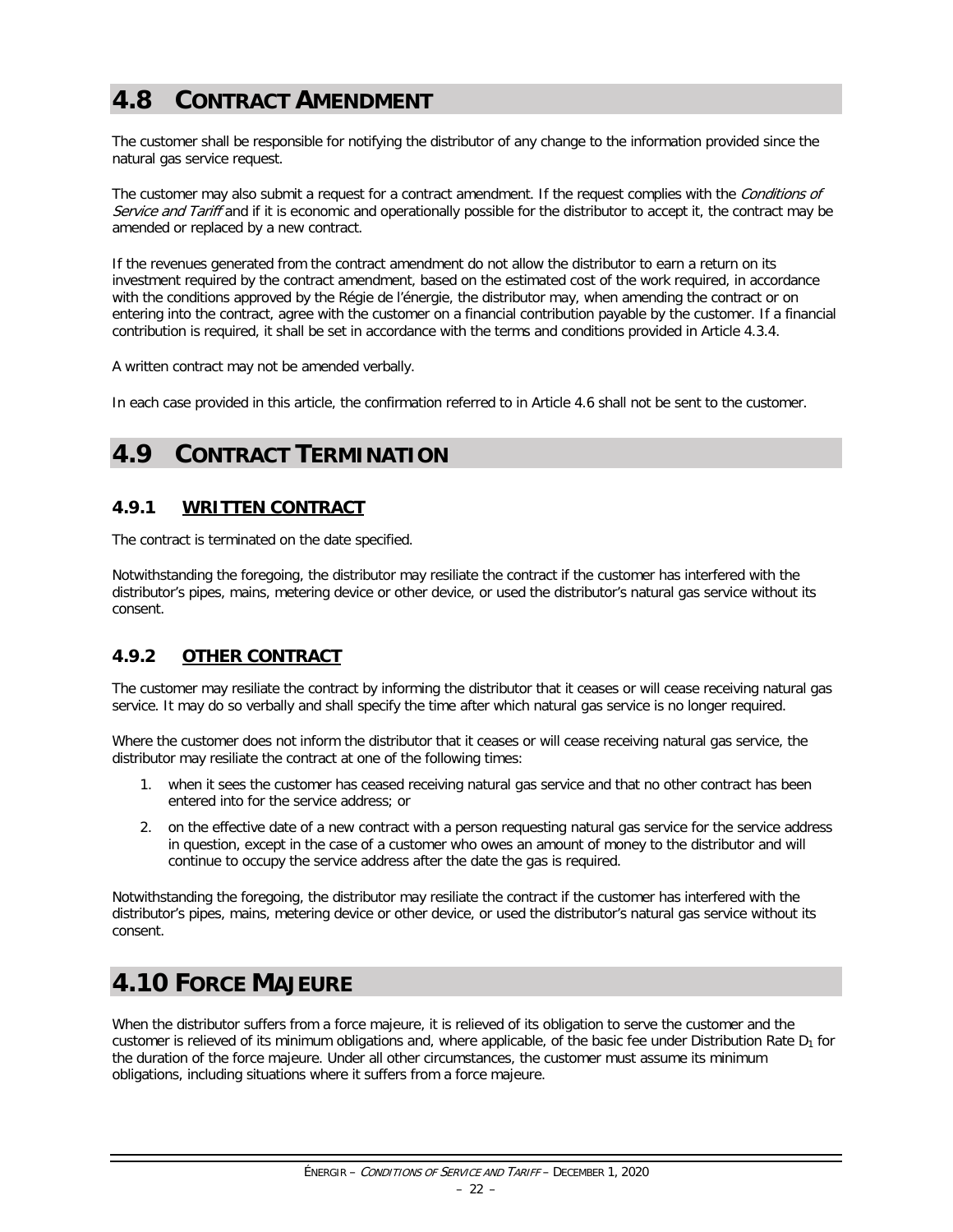## <span id="page-24-0"></span>**4.11 CHANGES TO CONDITIONS OF SERVICE AND TARIFF**

Every contract shall comply with the Conditions of Service and Tariff, shall be subject to amendments to this document by the Régie de l'énergie and shall be deemed amended by such amendments.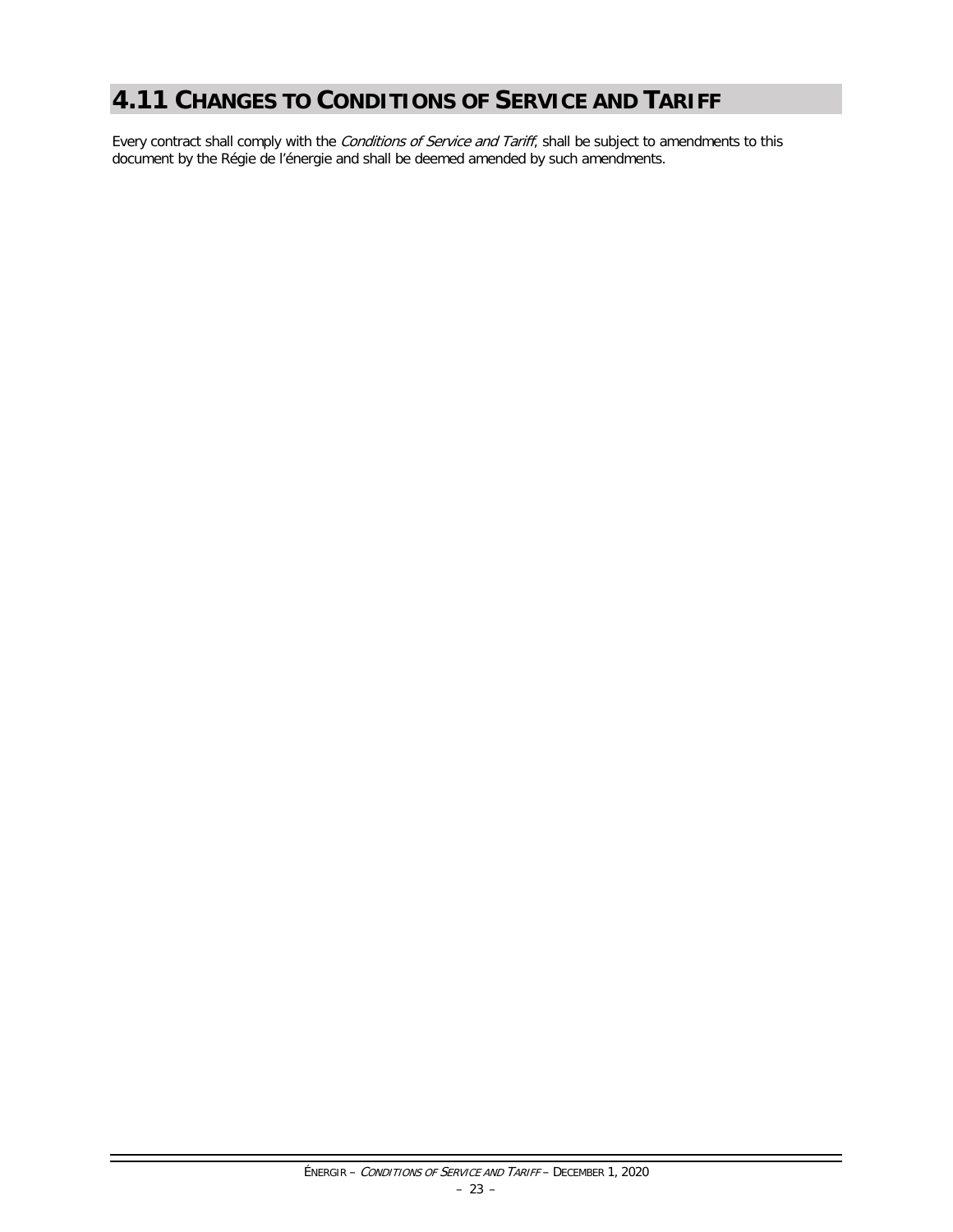<span id="page-25-0"></span>**5. MEASUREMENT**

## <span id="page-25-1"></span>**5.1 METERING DEVICES**

#### <span id="page-25-2"></span>**5.1.1 METERING DEVICE BELONGING TO THE DISTRIBUTOR**

The distributor shall determine the type of metering device to be used at the metering point or at the receipt point. It shall install, operate and maintain metering device to measure the natural gas withdrawn or injected by the customer.

#### <span id="page-25-3"></span>**5.1.2 LOCATION OF AND ACCESS TO THE METERING DEVICE**

The distributor shall determine the location of its metering device.

The distributor shall hold, at no cost, all rights of entry, rights-of-way and rights of access to its metering device. The customer shall take the necessary steps to enable the distributor to exercise those rights at the following times:

- 1. at any time for reasons of safety;
- 2. between 7:00 a.m. and 7:00 p.m. from Monday to Friday except for statutory holidays or at any other time agreed with the customer, for any other reason.

The customer shall not interfere with access to the distributor's metering device.

#### <span id="page-25-4"></span>**5.1.3 METERING DEVICE BELONGING TO THE CUSTOMER**

The customer may install, operate and maintain on pipes belonging to it its own metering device at its own expense.

However, the customer's metering device shall be installed downstream from the distributor's metering device in the case of a customer subject to Rate  $D_1$ ,  $D_3$ ,  $D_4$  or  $D_5$  and upstream in the case of a customer subject to Rate  $D_R$ .

Customer's metering device shall be installed, operated and maintained in a manner that does not interfere with the distributor's activities.

## <span id="page-25-5"></span>**5.2 MEASUREMENT OF VOLUME OF NATURAL GAS WITHDRAWN OR INJECTED**

The metering device shall indicate the volume of natural gas withdrawn or injected by the customer, in either metric or imperial units. For billing purposes, imperial units shall be converted to metric units.

Depending on the type of metering device used, a multiplier factor and a pressure factor may also be applied.

## <span id="page-25-6"></span>**5.3 READING OF METERING DEVICE**

#### <span id="page-25-7"></span>**5.3.1 READING BY THE DISTRIBUTOR**

The distributor shall choose the reading method to be used. The reading of the metering device may be done on site or by a remote device.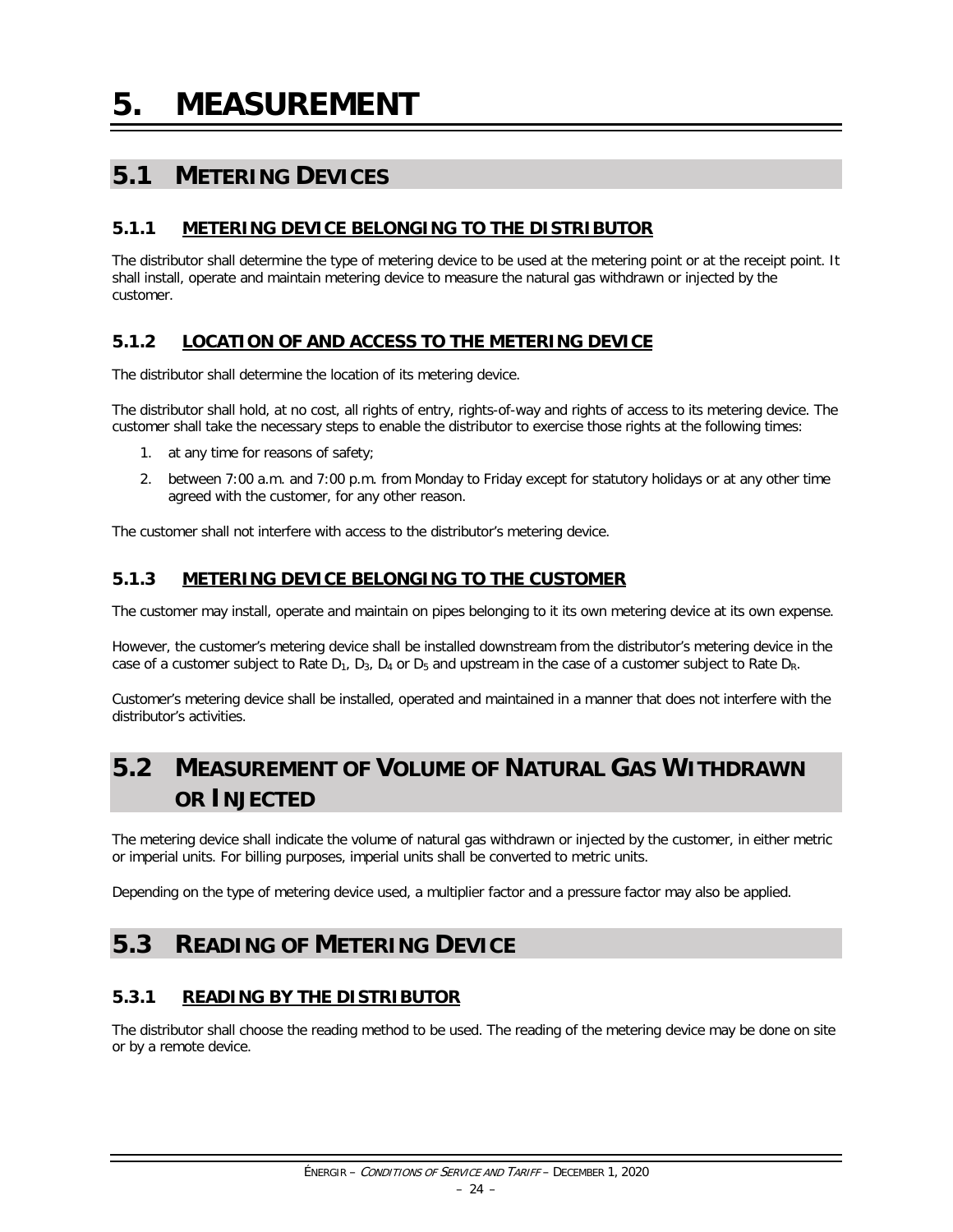However, if the customer requests a reading method other than the one chosen by the distributor, the distributor may bill the customer for the actual costs incurred as a result of using the reading method requested by the customer.

#### <span id="page-26-0"></span>**5.3.2 FREQUENCY OF READINGS**

The distributor shall read the metering device with all reasonable diligence using a method consistent with the efficient operation of its business.

The distributor shall read the metering device every two months.

However, in the case of a Rate  $D_1$  customer that withdraws less than 1,000 m<sup>3</sup> a year of natural gas, the distributor shall read the metering device every 12 months.

Furthermore, if the natural gas is billed at Rates  $D_4$ ,  $D_5$ ,  $D_R$  or  $D_3$  and  $D_5$  in combination, the distributor shall read the metering device every day. In the case where natural gas is billed at Rate  $D_3$  without combination with Rate  $D_5$ , the distributor shall read the metering device every month.

#### <span id="page-26-1"></span>**5.3.3 READING BY THE CUSTOMER**

When the distributor has not obtained a reading in accordance with Article 5.3.2, it may ask the customer to take the reading and communicate it to the distributor.

In addition, upon arriving at the service address and at the termination of the contract, the customer shall provide to the distributor, at the distributor's request, a reading of the metering device. Otherwise, the distributor shall estimate the volume withdrawn and the distributor may revise that estimate when the distributor obtains a reading of the metering device.

## <span id="page-26-2"></span>**5.4 VOLUME OF NATURAL GAS WITHDRAWN OR INJECTED BY THE CUSTOMER**

The volume of natural gas withdrawn or injected shall be calculated by determining the difference between two consecutive readings of the metering device. If the distributor does not obtain a reading of the metering device before the bill is issued, the distributor shall estimate the volume of natural gas withdrawn or injected by the customer.

## <span id="page-26-3"></span>**5.5 DEFECTIVE METERING DEVICE**

If the customer doubts the accuracy of the distributor's metering device, it shall so notify the distributor as soon as possible.

If the distributor determines that there is a defect in the metering device that may have an impact on the billing, it shall so inform the customer as soon as possible.

The customer or the distributor may, at any time, request verification of the metering device in accordance with the Electricity and Gas Inspection Act, R.S.C. 1985, c. E-4.

If the customer initiates a request for verification of the metering device, the distributor shall inform the customer of the reasons that lead not to doubt of the metering device accuracy, if any. If the customer maintains its request of verification and that the verification confirms the accuracy of the metering device within the allowed limits, the distributor is then authorized to bill it the fee stipulated in Article 17.1.4.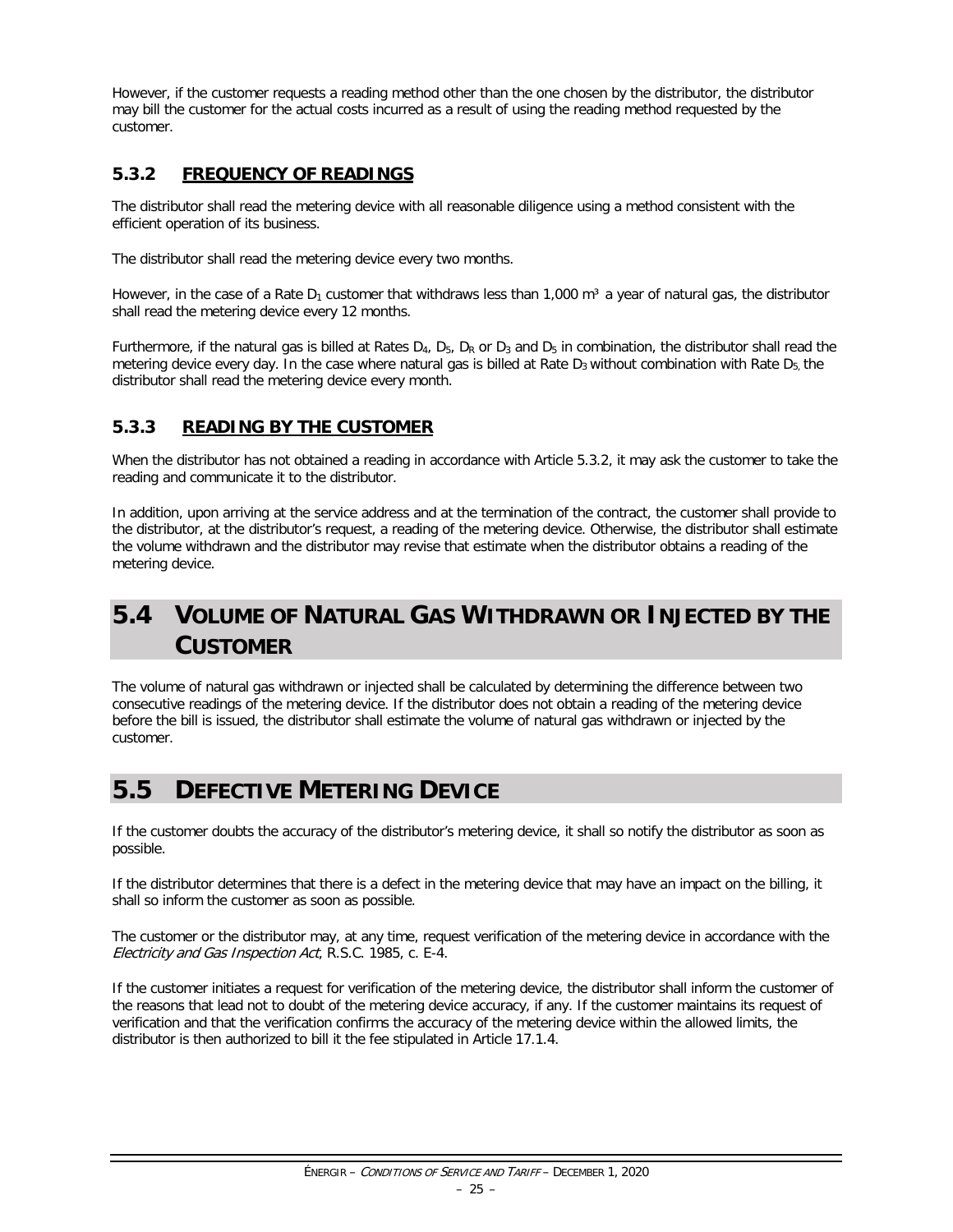# <span id="page-27-0"></span>**6. BILLING**

## <span id="page-27-1"></span>**6.1 BILLING METHODS**

#### <span id="page-27-2"></span>**6.1.1 VOLUME OF NATURAL GAS BILLED**

For billing purposes, the volume will be adjusted to a greater gross heating value of 37.89 MJ/m<sup>3</sup>.

The distributor shall bill the customer monthly for the actual or estimated volume of natural gas withdrawn or injected at the service address.

However, the distributor may bill every two months a customer billed at Rate  $D_1$  who withdraws less than 1,000 m<sup>3</sup> of natural gas per year.

The billing shall be based on the actual or estimated volume withdrawn or injected at each metering device. However, if the distributor uses more than one metering device at a single metering point or receipt point, the billing shall be based on the sum of the volumes withdrawn or injected at those metering devices as though there were only one.

When a customer, to whom a rate other than  $D_1$  applies, has been billed on the basis of an estimated volume, its bill shall be revised and sent when the actual volume becomes known if the actual volume is less than the estimated volume.

#### <span id="page-27-3"></span>**6.1.2 CONTRACTUAL OBLIGATIONS**

If applicable, the distributor shall bill the customer a minimum annual obligation and/or a financial contribution in accordance with Article 4.3.4.

If the customer asks the distributor to turn off and seal the metering device, the basic fee in section III of the present document shall cease to be billed after the turn-off date agreed by the customer and the distributor.

#### <span id="page-27-4"></span>**6.1.3 CORRECTION OF ERROR**

If the customer notes an error on its bill, it shall so inform the distributor.

If the distributor notes or is informed of an error on the customer's bill, it shall analyse the bill and notify the customer of the results. If a correction is required, it shall issue a corrected bill. The corrected bill shall replace any other bill issued for the billing period in question.

If the correction results in an amount owing to the distributor by the customer, the customer may spread the payments over a period equal to the re-billed period without any late payment charge or interest as long as it complies with the agreed payment dates.

#### <span id="page-27-5"></span>**6.1.4 BILLING PERIOD COVERED BY THE CORRECTION**

If the correction results in an amount owing to the distributor by the customer, the period covered by the retroactive correction may not exceed three years from the issue date of the corrected bill arising from the analysis referred to in Article 6.1.3.

However, the retroactive correction shall apply to the entire period affected by the error in the following cases:

1. the distributor was unable to read the metering device because it was unable to exercise its rights of access thereto and was also unable to obtain the reading from the customer in accordance with Article 5.3.3;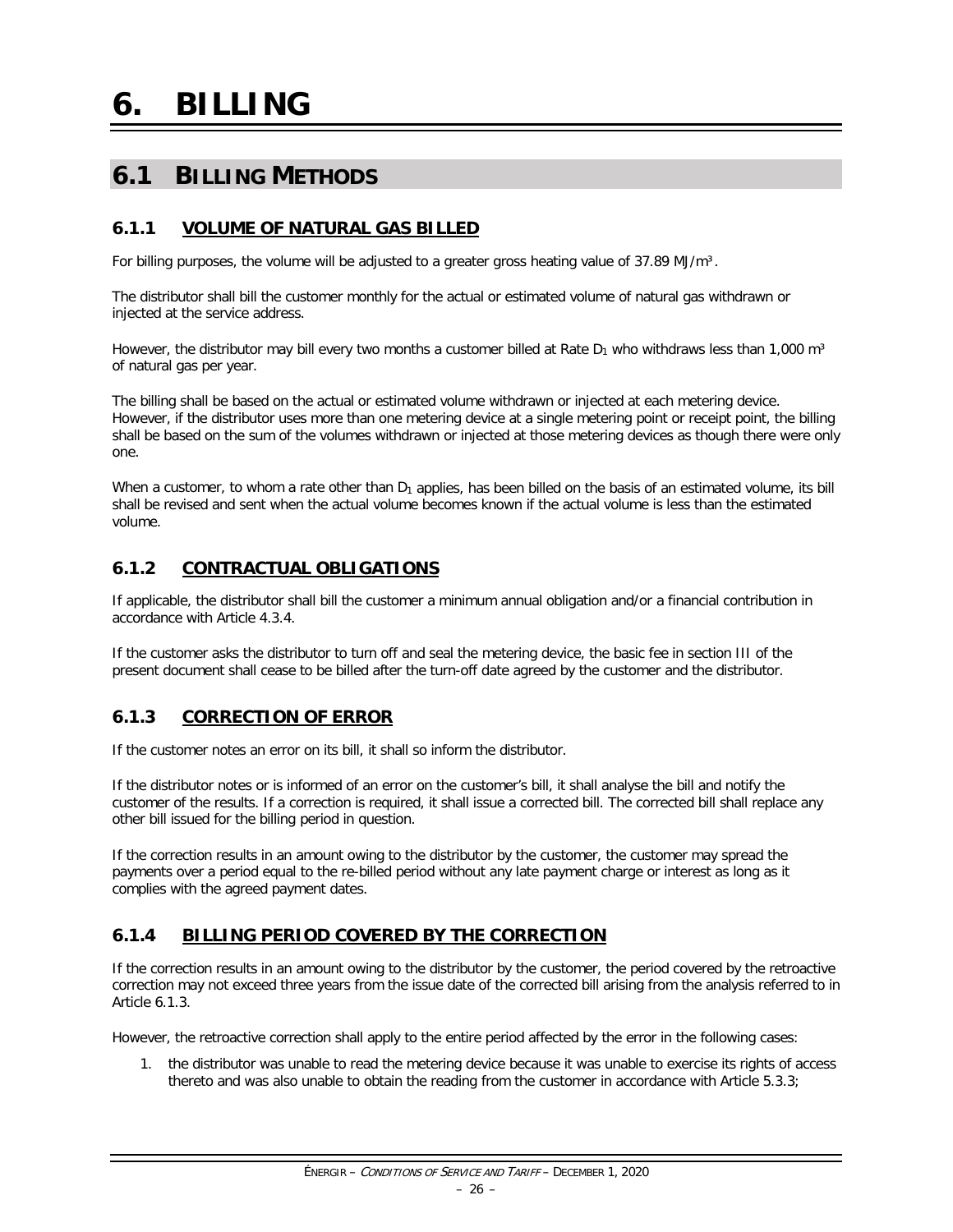- 2. the customer has interfered with the distributor's pipes, mains, metering device or other device, or used the distributor's natural gas without its consent;
- 3. the error is the result of intentional damage to the distributor's metering device;
- 4. the customer was aware of the billing error or the defect in the metering device and failed to inform the distributor thereof;
- 5. the amount of the corrected bill, for the period covered by the retroactive correction is less than the amount of the corrected bill for the three-year period mentioned in the first paragraph.

Notwithstanding the foregoing, if the retroactive correction leads to an amount owing to the distributor by the customer, but the amount of the corrected bill for the three-year period starting on the issue date of the corrected bill results in an amount owing to the customer by the distributor, no corrected bill is issued.

If the retroactive correction results in an amount owing to the customer by the distributor, it shall cover the entire period affected.

## <span id="page-28-0"></span>**6.2 BILLS**

#### <span id="page-28-1"></span>**6.2.1 ISSUE**

Except when a contract ends, the distributor shall issue the bill within a maximum of six business days following:

- 1. the last day of the month; or
- 2. the date the metering device was read.

#### <span id="page-28-2"></span>**6.2.2 TRANSMITTAL**

The bill shall be sent to the customer the business day after it is issued.

#### <span id="page-28-3"></span>**6.2.3 DELIVERY**

The distributor shall send the bill to the customer every month or every two months in accordance with Article 6.1.1.

The bill shall be sent by any means selected by the distributor, including by mail, unless the customer asks the distributor to send it electronically.

The customer may ask the distributor to group its bills for delivery. The distributor may bill the customer the actual costs of that service. If it does, the distributor shall notify the customer of the cost of that service before grouping the bills.

#### <span id="page-28-4"></span>**6.2.4 INFORMATION APPEARING ON THE BILL**

The bill shall include at least the following items:

- 1. Distributor's telephone number
- 2. Telephone number in case of emergency
- 3. Billing date
- 4. Name of customer
- 5. Account number
- 6. Number of the metering device
- 7. Service address
- 8. Applicable rate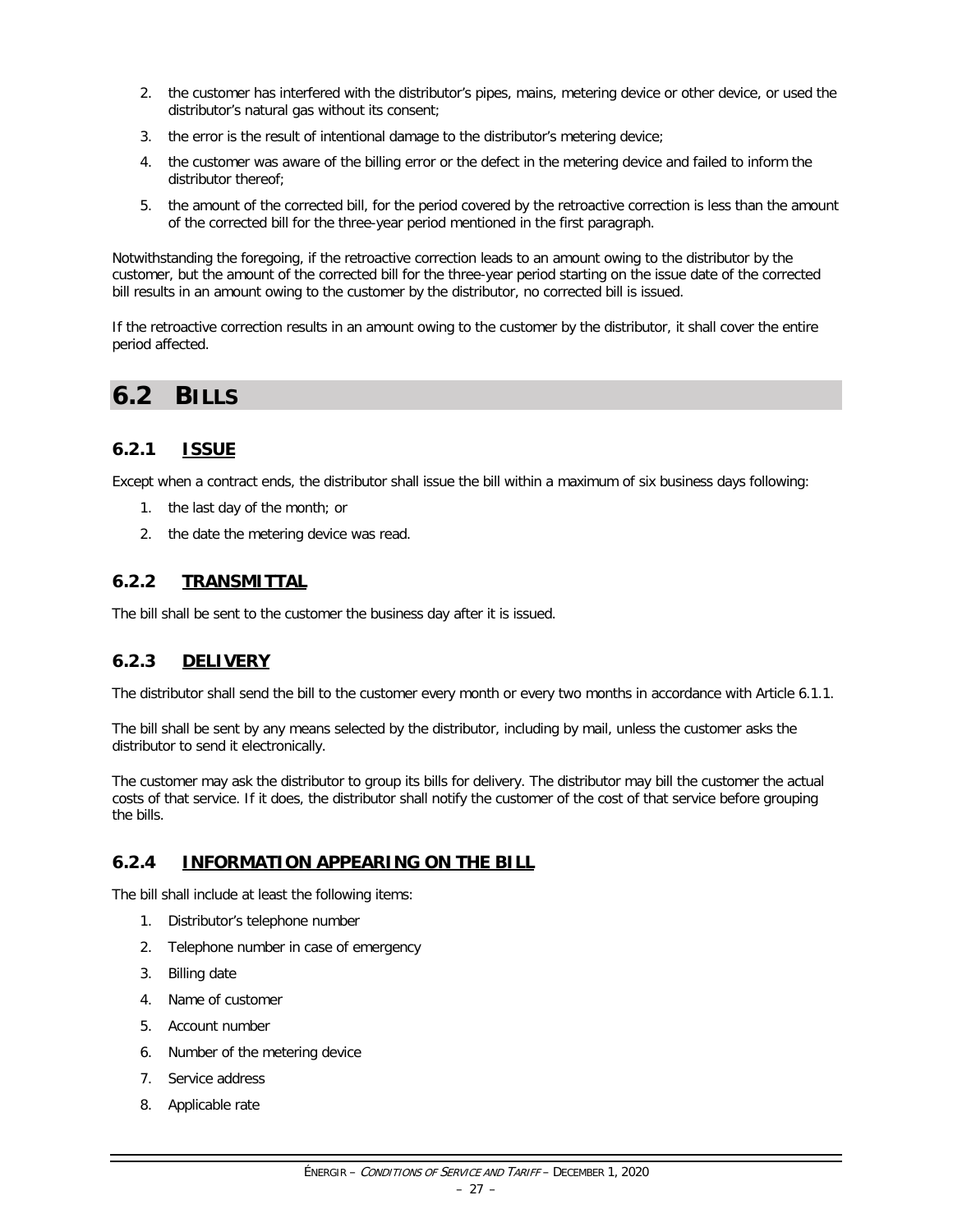- 9. Period billed
- 10. Consumption, specifying whether actual or estimated
- 11. Total amount
- 12. Amount in arrears and late payment charge
- 13. Due date
- 14. Consumption history available, if applicable
- 15. Minimum annual obligation, if applicable
- 16. Amount and date of last payment
- 17. Amount of financial contribution requested from customer to make the investment economic, if applicable
- 18. Amount of deposit and interest paid, if applicable
- 19. Rate adjustment arising from any commercial program approved by the Régie de l'énergie, if applicable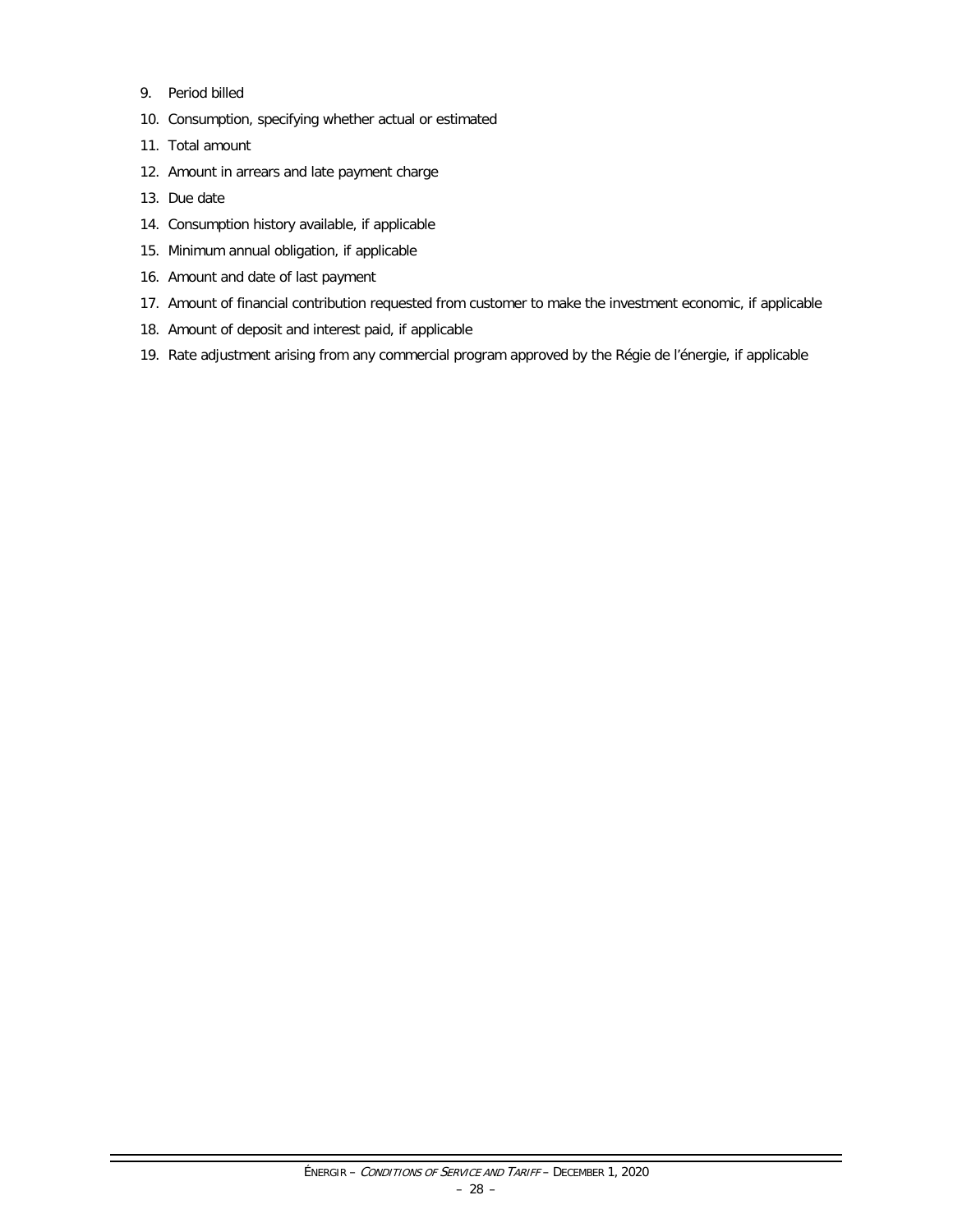## <span id="page-30-1"></span><span id="page-30-0"></span>**7.1 DUE DATE**

There shall be at least 12 business days between the date the bill is sent and the due date shown thereon. However, if bills are grouped as provided in Article 6.2.3, the time elapsed may be less than 12 business days because each bill shall retain its own due date shown thereon.

The customer shall pay the total amount billed that appears on the bill no later than the due date shown thereon.

The customer may contact the distributor at any time to propose a payment agreement as provided in Article 9.1.

## <span id="page-30-2"></span>**7.2 TERMS**

#### <span id="page-30-3"></span>**7.2.1 PAYMENT METHODS**

The customer shall pay its bill in Canadian dollars in one of the following ways:

- 1. through a financial institution, by means including automatic withdrawal or by Internet;
- 2. by mail (for cheques and money orders);
- 3. in person at the distributor's head office.

A customer who wishes to use a credit card to pay its bill may do so through a third party accepting that method of payment, which will pay the distributor in accordance with one of the payment methods mentioned in paragraphs 1, 2 and 3 of this article, to the extent that no fees are charged to the distributor.

Regardless of the method of payment selected, the payment date shall be the date the distributor receives the payment from the customer or third party, if applicable.

The distributor shall bill the customer the charge provided in Article 17.1.5 for each payment not honoured by a financial institution, except in the case of an error for which the distributor is responsible.

#### <span id="page-30-4"></span>**7.2.2 COMPENSATION PROHIBITION**

The customer may not, without the distributor's written consent, deduct from its payment an amount owed to the customer by the distributor or a customer claim against the distributor.

#### <span id="page-30-5"></span>**7.2.3 EQUAL PAYMENTS PLAN**

The customer whose natural gas service is billed under Rate  $D_1$  and who, when it so requests, does not have an unpaid balance at the due date, may avail itself, at any time and at no additional cost, of the equal payments plan.

The distributor shall determine the amount of the monthly instalments when the customer opts for the equal payments plan. The amount shall be based on the consumption history at the service address, the average temperature for the last five years, the price of natural gas service and the number of monthly instalments between the time the customer opts for the plan and the June or July renewal date.

The monthly instalment shall be revised at least once a year, on the June or July renewal date.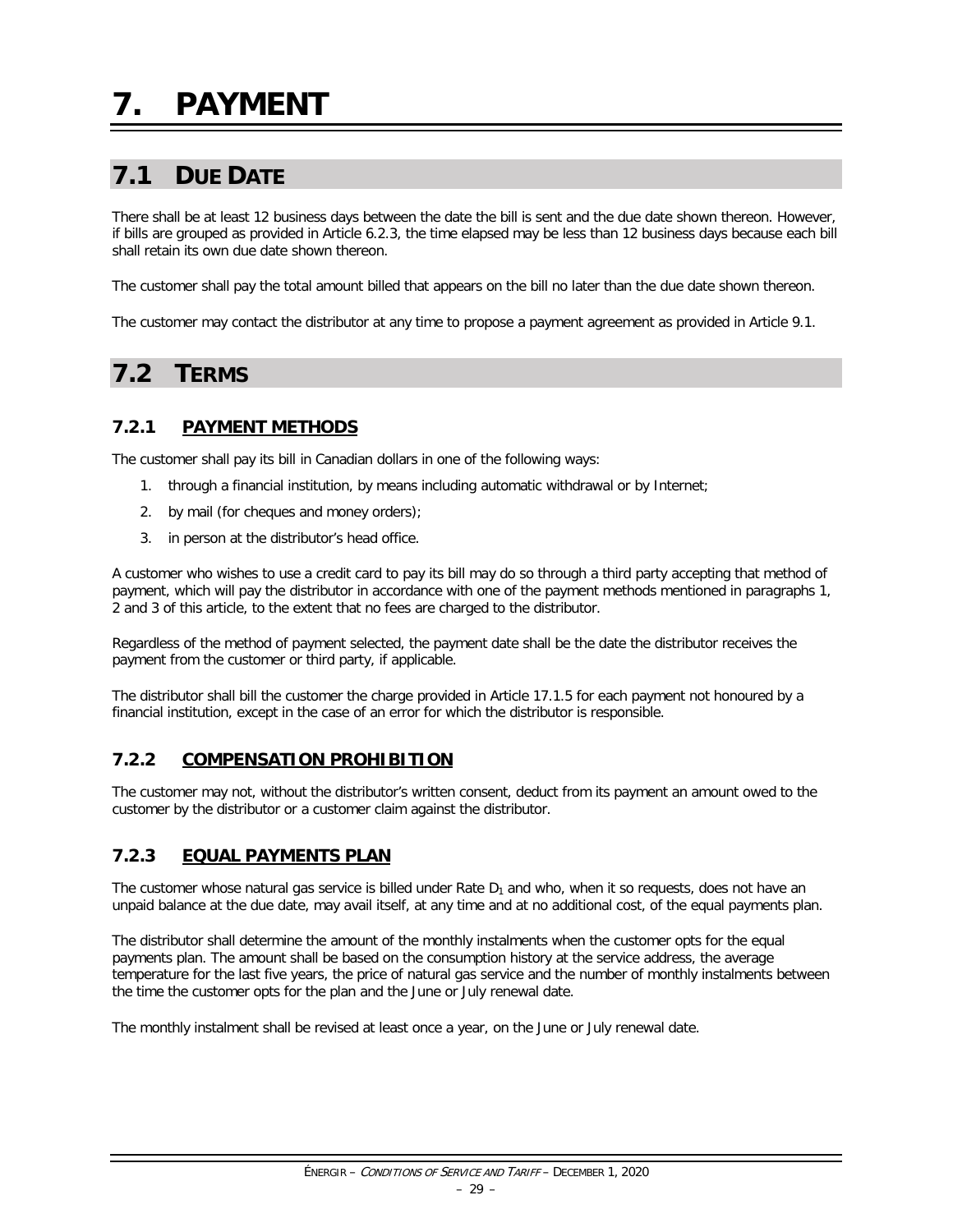When the equal payments plan is renewed in June or July, any debit balance in excess of the monthly instalment shall be spread over the next 12 months and any credit balance that is equal to or less than the new monthly instalment shall be applied to the customer's next bill. A credit balance that exceeds the new monthly instalment shall be refunded by cheque.

The distributor shall inform the customer in writing of the amount of the monthly instalment when it is established or revised, as applicable.

A customer who no longer wishes to avail itself of the equal payments plan shall so inform the distributor and may do so at any time without prior notice. Termination of the equal payments plan shall take effect on the customer's next bill.

The distributor may terminate the equal payments plan if the unpaid balance at the due date is equal to or greater than two monthly payments. The customer shall be informed of the termination of the equal payments plan by means of the bill.

## <span id="page-31-0"></span>**7.3 LIABILITY**

#### <span id="page-31-1"></span>**7.3.1 WRITTEN CONTRACT**

All customers who have entered into a given contract shall be solidarily liable for full payment of the bills.

#### <span id="page-31-2"></span>**7.3.2 OTHER CONTRACT**

All customers at the same service address shall be solidarily liable for full payment of the natural gas bills on which they are identified by name.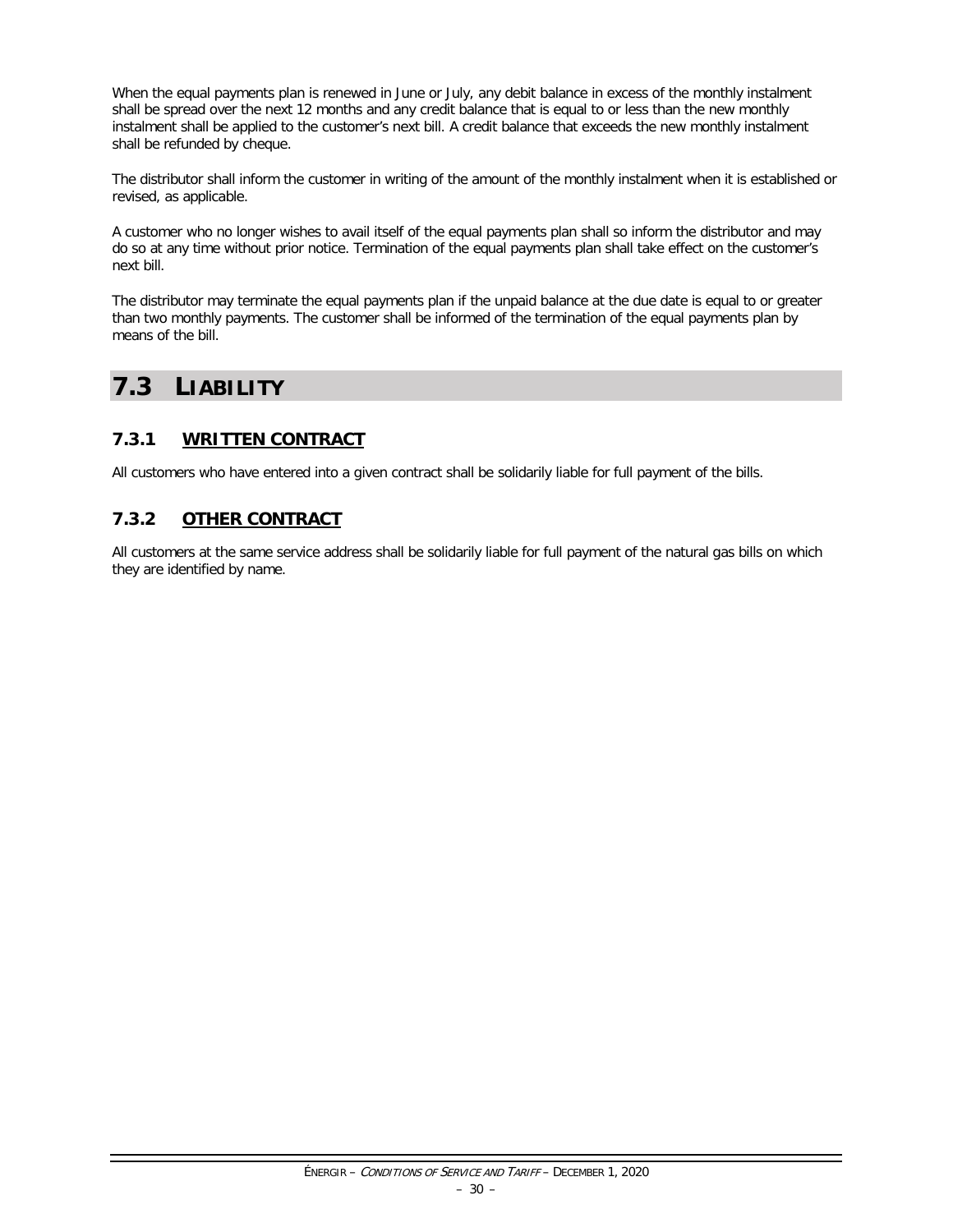### <span id="page-32-1"></span><span id="page-32-0"></span>**8.1 REQUIREMENT**

If the distributor requires a deposit for one or more natural gas services at a service address, it shall inform the customer of the reasons for it.

The customer may satisfy the deposit requirement by paying a cash amount or by providing equivalent security in order to guarantee payment for natural gas services.

If the deposit is paid in cash and the customer is an individual, the individual shall provide its social insurance number. The distributor may use the social insurance number for tax purposes only.

#### <span id="page-32-2"></span>**8.1.1 DOMESTIC USE**

#### **8.1.1.1 Natural Gas Service Request**

When service is requested, the distributor may require a deposit in the following cases:

- 1. the applicant fails to provide the following mandatory information in accordance with Article 4.2.1: family name and given name, date of birth and last address occupied in the 12 months preceding the request;
- 2. the applicant has in the past interfered with the distributor's pipes, mains, metering device or other device, has used the distributor's natural gas without its consent or has made a fraudulent payment.

#### **8.1.1.2 During the Term of the Contract**

The distributor may require a deposit in the following cases:

1. the customer's natural gas service has been interrupted by the distributor for non-payment of a bill on the due date;

However, the distributor shall not require a deposit from a customer using natural gas for space heating if the service interruption for non-payment and the reconnection both occur between December 1 and March 1 of the following year;

2. the customer has in the past interfered with the distributor's pipes, mains, metering device or other device, has used the distributor's natural gas without its consent or has made a fraudulent payment.

#### <span id="page-32-3"></span>**8.1.2 OTHER USES AND CUSTOMERS SUBJECT TO RATE DR**

#### **8.1.2.1 Natural Gas Service Request**

When service is requested, the distributor may require a deposit in the following cases:

- 1. following a credit check of the applicant, if the distributor considers it necessary;
- 2. the applicant has in the past interfered with the distributor's pipes, mains, metering device or other device, has used the distributor's natural gas without its consent or has made a fraudulent payment.

#### **8.1.2.2 During the Term of the Contract**

The distributor may require a deposit in the following cases:

- 1. the customer has failed to pay a natural gas bill on the due date during the previous 12 months;
- 2. the customer has in the past interfered with the distributor's pipes, mains, metering device or other device, has used the distributor's natural gas without its consent or has made a fraudulent payment;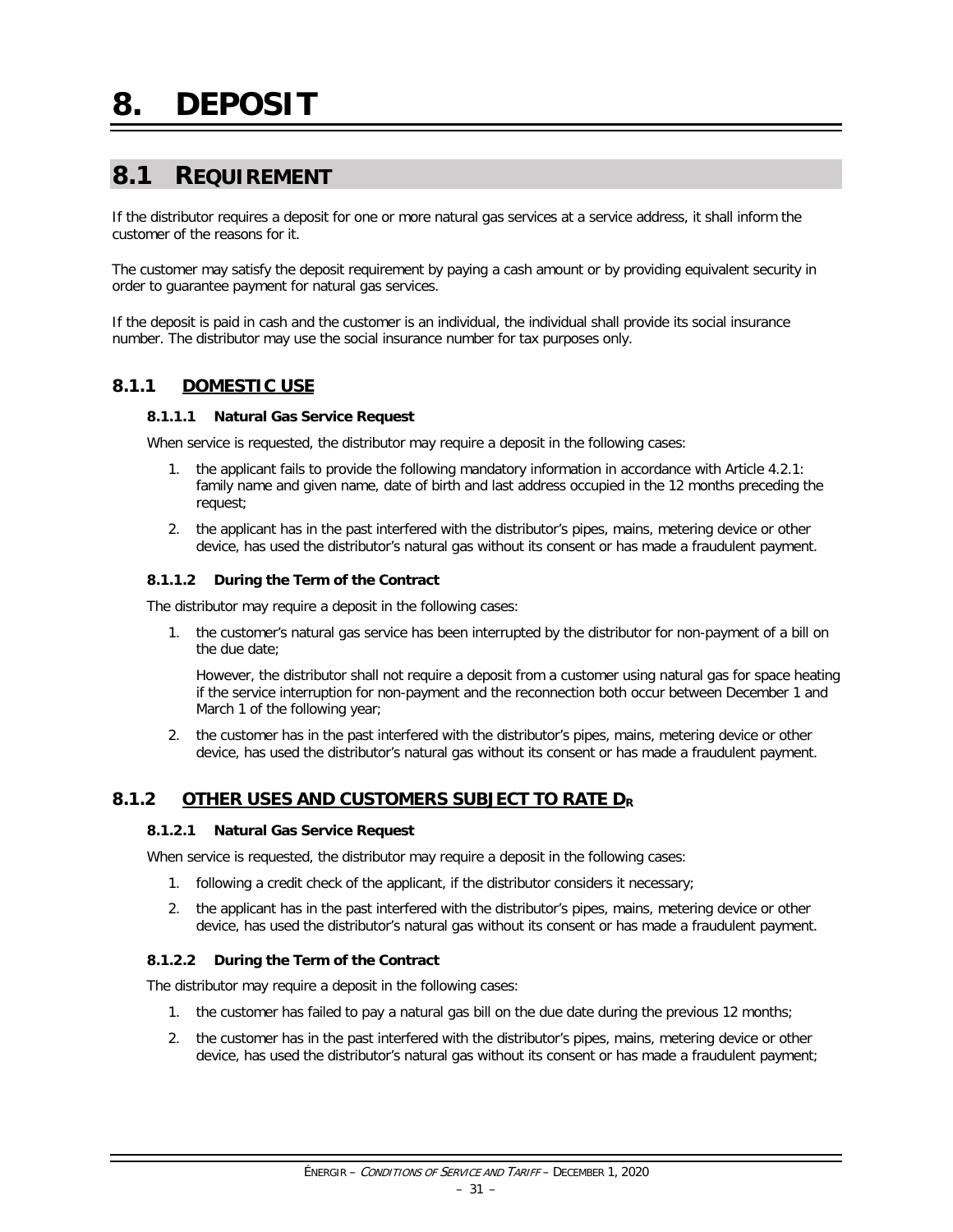- 3. at some point during the previous 24 months, the customer has availed itself of or was under the protection of the provisions of the *Bankruptcy and Insolvency Act*, R.S.C. 1985, c. B-3, the *Companies'* Creditors Arrangement Act, R.S.C. 1985, c. C-36, or the Farm Debt Mediation Act, S.C. 1997, c. 21;
- 4. the customer wishes to avail itself of the distributor's supply service;
- 5. following a credit assessment of the customer, when the customer makes a request of modification to its facilities with the effect that its consumption is increased to the equivalent of the double of the last 12 months;
- 6. following a credit assessment of a new customer, following an assignment of contract.

### <span id="page-33-0"></span>**8.2 AMOUNT**

The amount of the deposit required by the distributor shall be based on estimated or historical volumes withdrawn at the service address during a 12-month period or on the maximum contract capacity in the case of a customer subject to Rate D<sub>R</sub>.

#### <span id="page-33-1"></span>**8.2.1 DOMESTIC USE**

If the customer's service is interrupted for non-payment, in accordance with Article 9.4.3, for the first time in 12 months, the amount of the deposit shall not exceed the amount of the highest bill during a 12-month period.

In any other situation, the amount of the deposit shall not exceed the sum of the amounts of the highest two consecutive bills during a 12-month period.

#### <span id="page-33-2"></span>**8.2.2 OTHER USES**

The amount of the deposit, taking into consideration all services offered by the distributor, shall not exceed the sum of the amounts of the highest two consecutive, historical or estimated, bills during a 12-month period.

#### <span id="page-33-3"></span>**8.2.3 CUSTOMERS SUBJECT TO RATE DR**

The amount of the deposit required by the distributor shall not exceed the amount equivalent to the minimum daily obligation for a 12-month period.

### <span id="page-33-4"></span>**8.3 PAYMENT**

The cash deposit shall be paid to the distributor in accordance with the payment methods specified in Article 7.2.1. The remittance of any other security shall be made in accordance with the terms and conditions thereof. The distributor shall confirm in writing the payment of the deposit.

If the metering device is turned off and sealed, the distributor may require the deposit to be paid before the metering device is unsealed and turned on by the distributor.

If the metering device is not turned off or sealed, the deposit shall be paid within the time indicated by the distributor, in accordance with Article 7.1.

The distributor shall transfer any cash deposit to a trust account.

The customer may contact the distributor at any time to propose a payment agreement as provided in Article 9.1.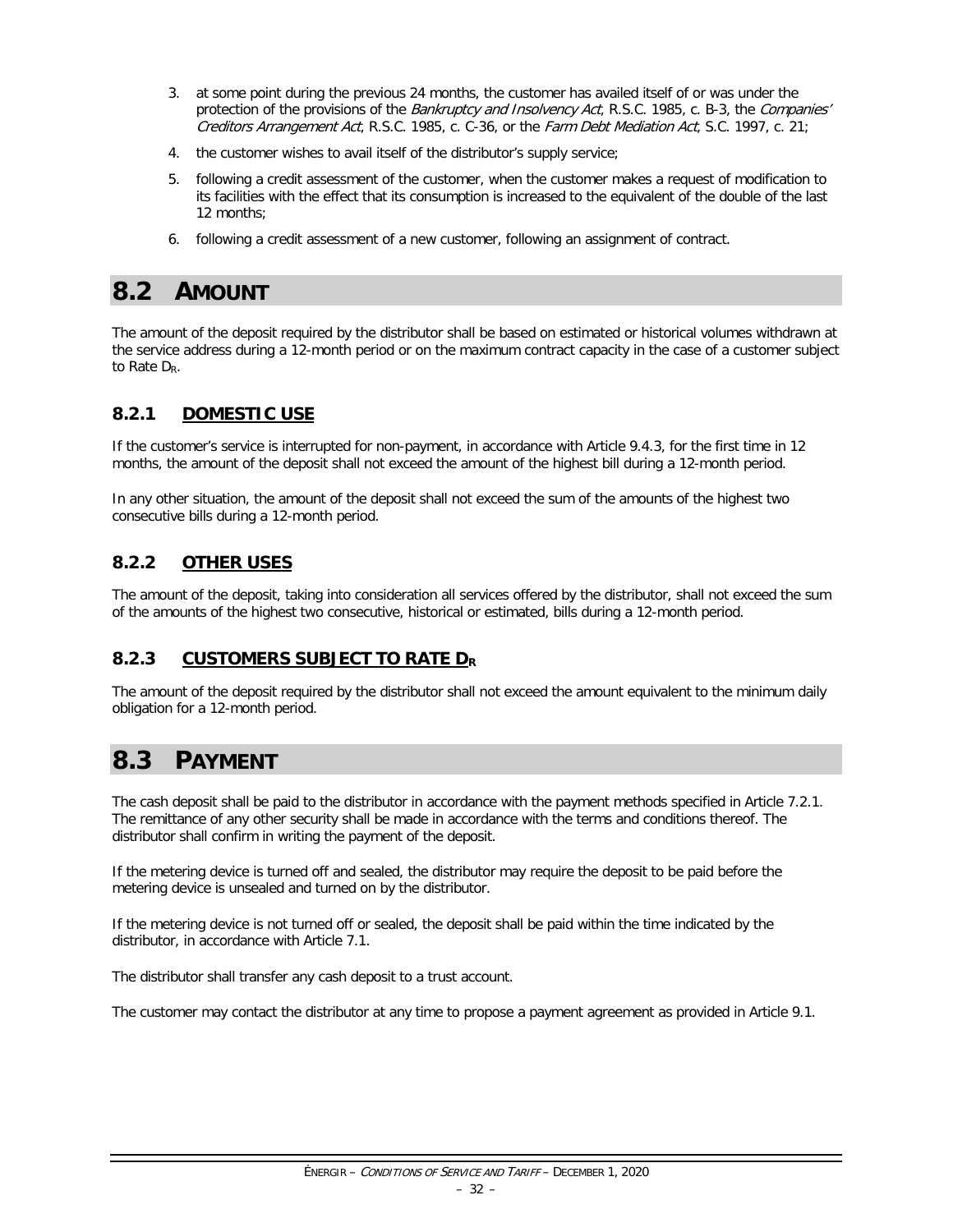## <span id="page-34-0"></span>**8.4 RETENTION PERIOD**

A deposit may be initially retained for:

- 1. 12 consecutive months or as long as the mandatory information set out in article 4.2.1 has not been provided, in the case of a customer who uses natural gas for domestic use;
- 2. 36 consecutive months in the case of a customer who uses natural gas for any other use;
- 3. 60 consecutive months in the case of a customer subject to rate  $D_R$ .

During the deposit retention period, if a final notice is sent to the customer, the distributor shall renew the deposit retention period for a period of 12 months if the new expiry date is later than the original expiry date of the retention period.

If, for a period of 12 consecutive months, the customer who uses natural gas for another use pays all of its bills by the due date specified therein, the deposit is returned in full, as provided in article 8.6.2.

## <span id="page-34-1"></span>**8.5 INTEREST ON CASH DEPOSIT**

#### <span id="page-34-2"></span>**8.5.1 INTEREST RATE**

The deposit shall produce interest that belongs to the customer.

The annual interest rate on the deposit shall be established on January 1 of each year based on the rate of nonregistered and non-redeemable Guaranteed Investment Certificates (GICs) for a 12-month term offered to individuals, as published by the National Bank of Canada on the first bank business day of each year.

The distributor shall submit to the Régie de l'énergie, no later than January 30 of each year, a report showing the rate of the source of the information used to establish it.

#### <span id="page-34-3"></span>**8.5.2 PAYMENT OF INTEREST**

During the deposit retention period, the distributor shall credit the interest produced by the deposit on the first bill issued at the beginning of each calendar year.

## <span id="page-34-4"></span>**8.6 USE OR RETURN TO THE CUSTOMER**

#### <span id="page-34-5"></span>**8.6.1 USE OF THE DEPOSIT**

#### **8.6.1.1 During the Term of the Contract**

During a contract term and notwithstanding a customer's request to that effect, the distributor may not apply the deposit to a natural gas bill.

However, in the case of a service interruption for non-payment, as provided in Article 9.4.3, if the bill issued following the interruption for non-payment is unpaid on the due date, the distributor may, without prejudicing its other rights and recourses, apply the cash deposit or the proceeds from the realization of any other security provided by the customer to a bill unpaid by its due date.

#### **8.6.1.2 On Termination of the Contract**

If a contract is terminated as provided in Article 4.9, the distributor may, without prejudicing its other rights and recourses, apply the cash deposit or the proceeds from the realization of any other security provided by the customer to a bill unpaid by its due date.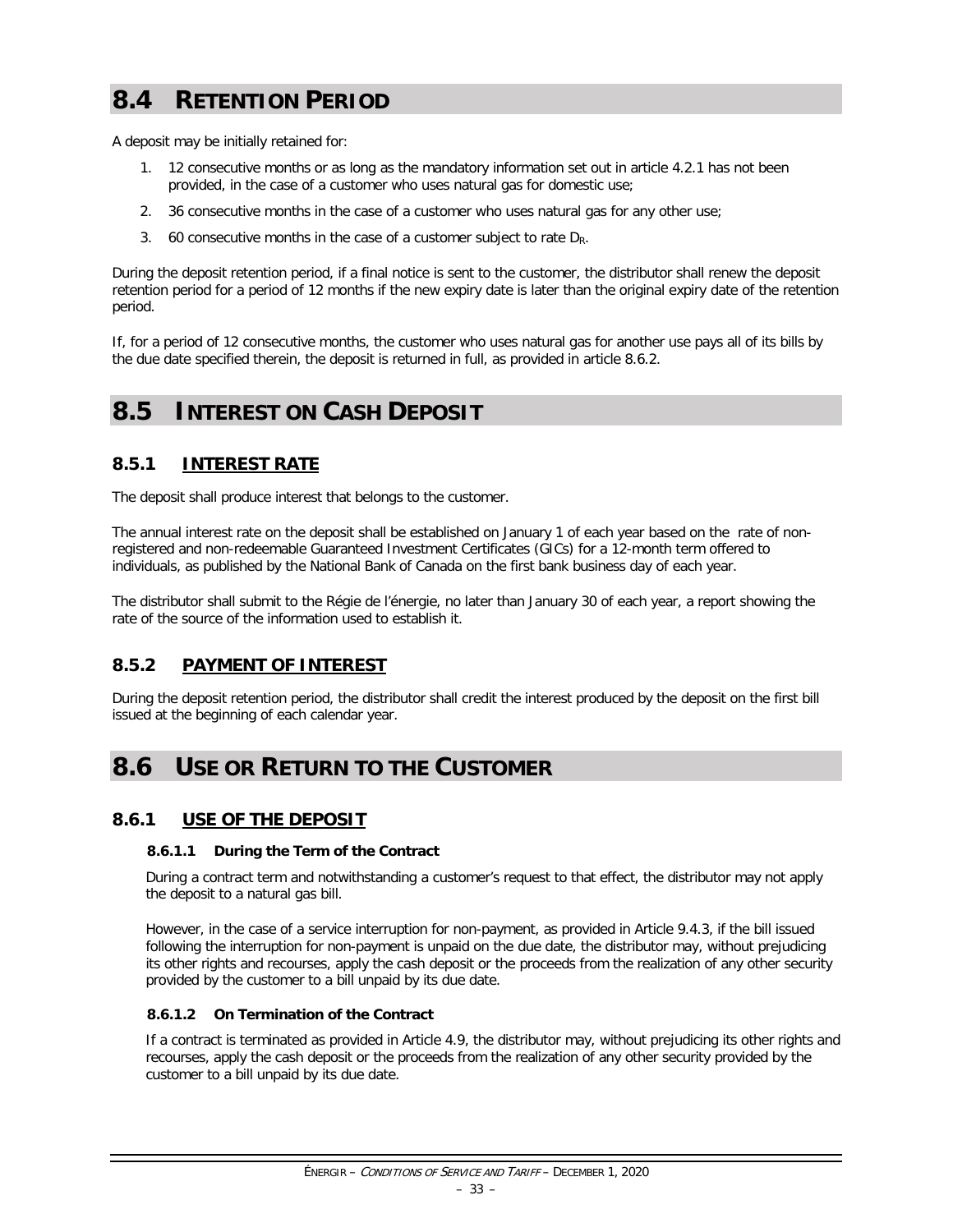After application to the unpaid bill, any balance from the cash deposit or other security shall be returned to the customer.

#### **8.6.1.3 Customers Subject to Rate DR**

The distributor may, without prejudicing its other rights and recourses, apply in part the cash deposit or the proceeds from the realization of any other security provided by the customer to a bill unpaid by its due date. The proportion of the deposit thus applied shall be determined by the distributor. However, the residual amount of the deposit may not be less than the equivalent of the largest two consecutive bills of a 12-month period.

#### <span id="page-35-0"></span>**8.6.2 RETURN OF THE DEPOSIT**

No more than 30 days after the deposit retention period has expired or the mandatory information set out in Article 8.1.1.1 has been complied with, the distributor shall refund to the customer by cheque its total cash deposit with interest not yet credited or return the security it holds to the customer. However, if the amount of the check to be issued is less than \$5.00, the distributor will only issue it at the customer's request.

However, when a contract expires, the period for returning the deposit may be extended up to 10 business days to ensure payment is honoured.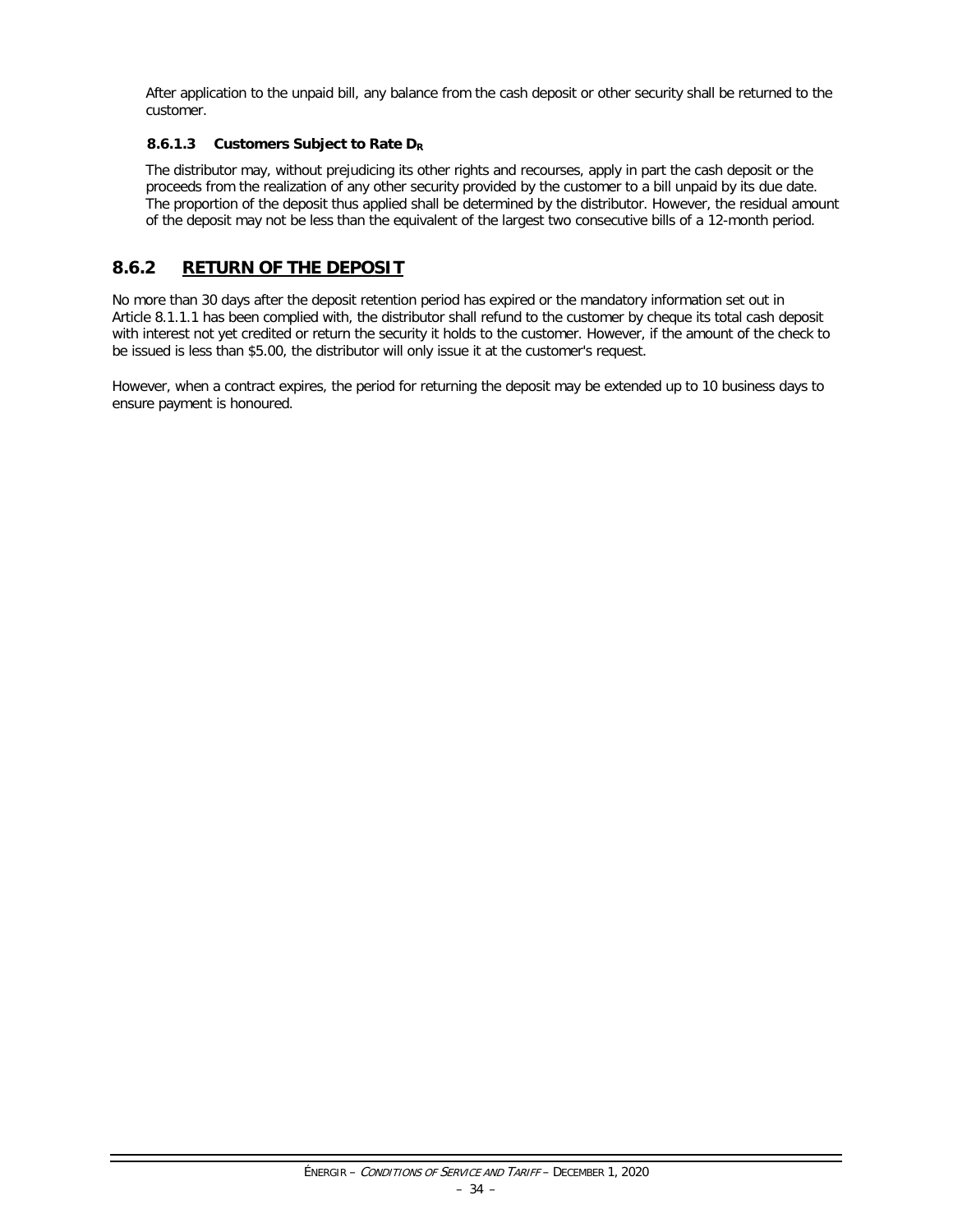# **9.1 PAYMENT AGREEMENT**

The customer may contact the distributor at any time to propose a payment agreement to spread the payment of the unpaid amounts owing on the due date over a period of time and to provide for full payment of the bills issued during the period covered by the agreement.

The distributor shall inform the customer of this possibility on any collection notice sent to it.

# **9.2 PAYMENT DEFAULT**

The customer shall immediately pay in full any unpaid amount on the due date.

# **9.3 LATE PAYMENT CHARGE**

The late payment charge for which the rate is set out in Article 17.1.6 shall be added each month to the unpaid balance from the day following the due date.

# **9.4 COLLECTION PROCEDURES**

With the exception of the cases specifically covered by the Act respecting the mode of payment for electric and gas service in certain buildings, R.S.Q., c. M-37, the collection procedures for non-payment on the due date shall be as follows.

# **9.4.1 COLLECTION NOTICES**

1. Reminder

If a bill remains unpaid after the due date, the distributor shall send a written reminder to the billing address or communicate a reminder by telephone.

2. Final notice

If a bill remains unpaid following the reminder, the distributor shall send a final written notice under separate cover to the billing address using a method that provides proof the notice was sent. The notice shall inform the customer that unless payment is made, natural gas service may be interrupted.

Before interrupting service for non-payment between December 1 and March 1 of the following year, the distributor shall contact a domestic-use customer who uses the natural gas for space heating to propose a payment agreement.

# **9.4.2 COLLECTION VISIT**

If the bill is not fully paid following the final notice and there is no payment agreement or a payment agreement has not been complied with, the distributor may visit the service address to collect the amounts due on the date of that visit. Article 9.4.2 does not apply to customers subject to Rate DR.

The distributor may make such a collection visit from 8:00 a.m. to 8:00 p.m., from Monday to Saturday.

Between December 1 and March 1 of the following year, the distributor may make a collection visit to the service address of a domestic-use customer who uses the natural gas for space heating, to propose a payment agreement.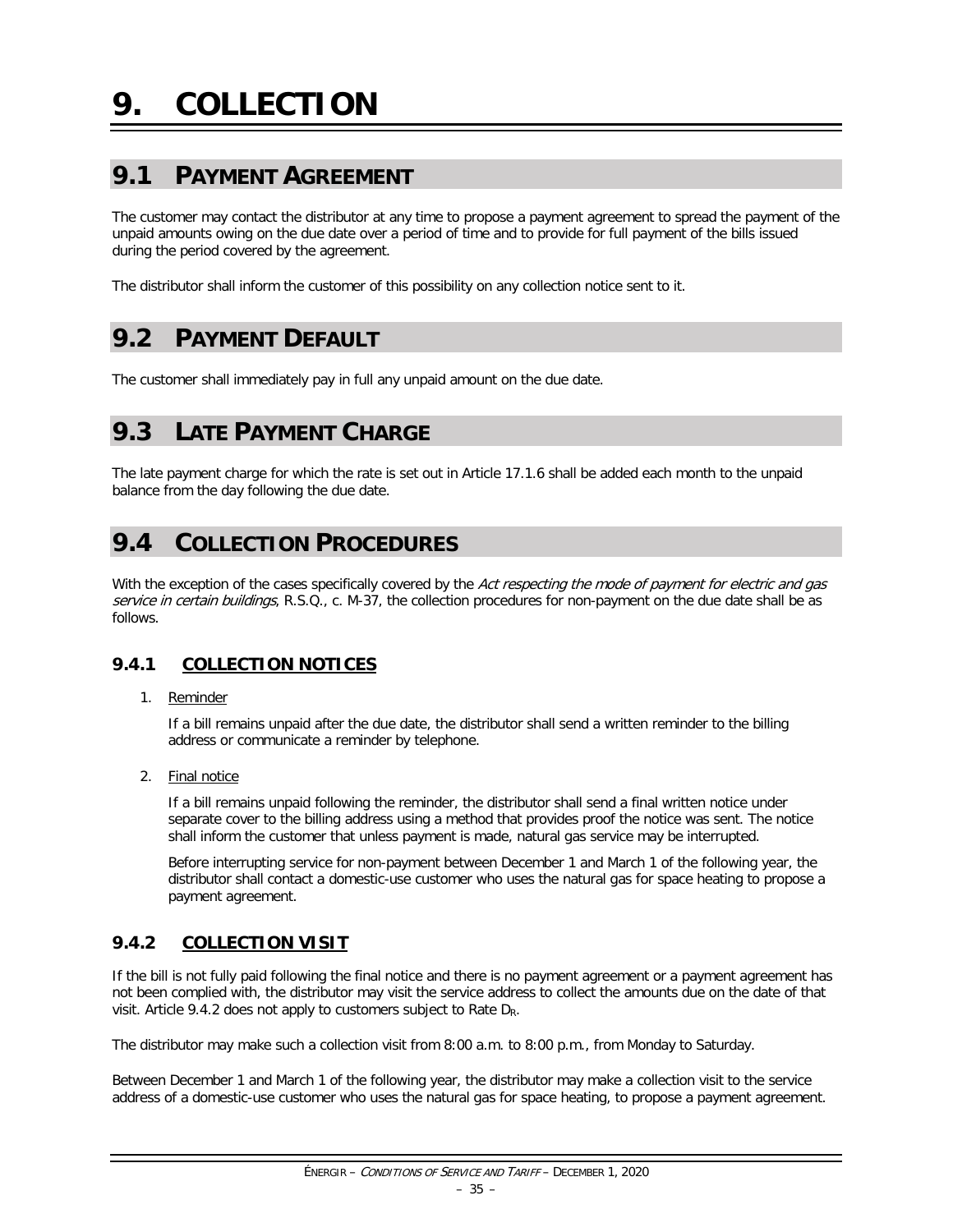Following a collection visit, the collection charge provided in Article 17.1.7 shall be billed to the customer who pays its bill before service is interrupted.

### **9.4.3 INTERRUPTION FOR NON-PAYMENT**

At the time of the collection visit, or in the case of customers subject to Rate  $D_R$ , after the sending of a final notice pursuant to article 9.4.1, if the amount required in the final notice or agreed to under a payment agreement remains unpaid, the distributor may interrupt natural gas service. In that event, the distributor shall ask the customer to notify the owner of the property affected by the interruption, if applicable.

However, between December 1 and March 1 of the following year, the distributor may interrupt the natural gas service of a domestic-use customer who uses natural gas for space heating only in the following cases:

- 1. the customer and the distributor have not entered into a payment agreement; or
- 2. the customer is not complying with the payment agreement entered into with the distributor.

# **9.5 RECONNECTION**

Following a service interruption for non-payment, the distributor shall reconnect the service when the customer pays the amounts due and the reconnection charge set out in Article 17.1.8 and provides any deposit required.

In the event that a new contract comes into effect with a person requesting service for a service address affected by the interruption for non-payment, the reconnection charge pursuant to Section 17.1.8 may be billed to the customer causing the interruption for non-payment notwithstanding the end of the distribution contract to which he was a party.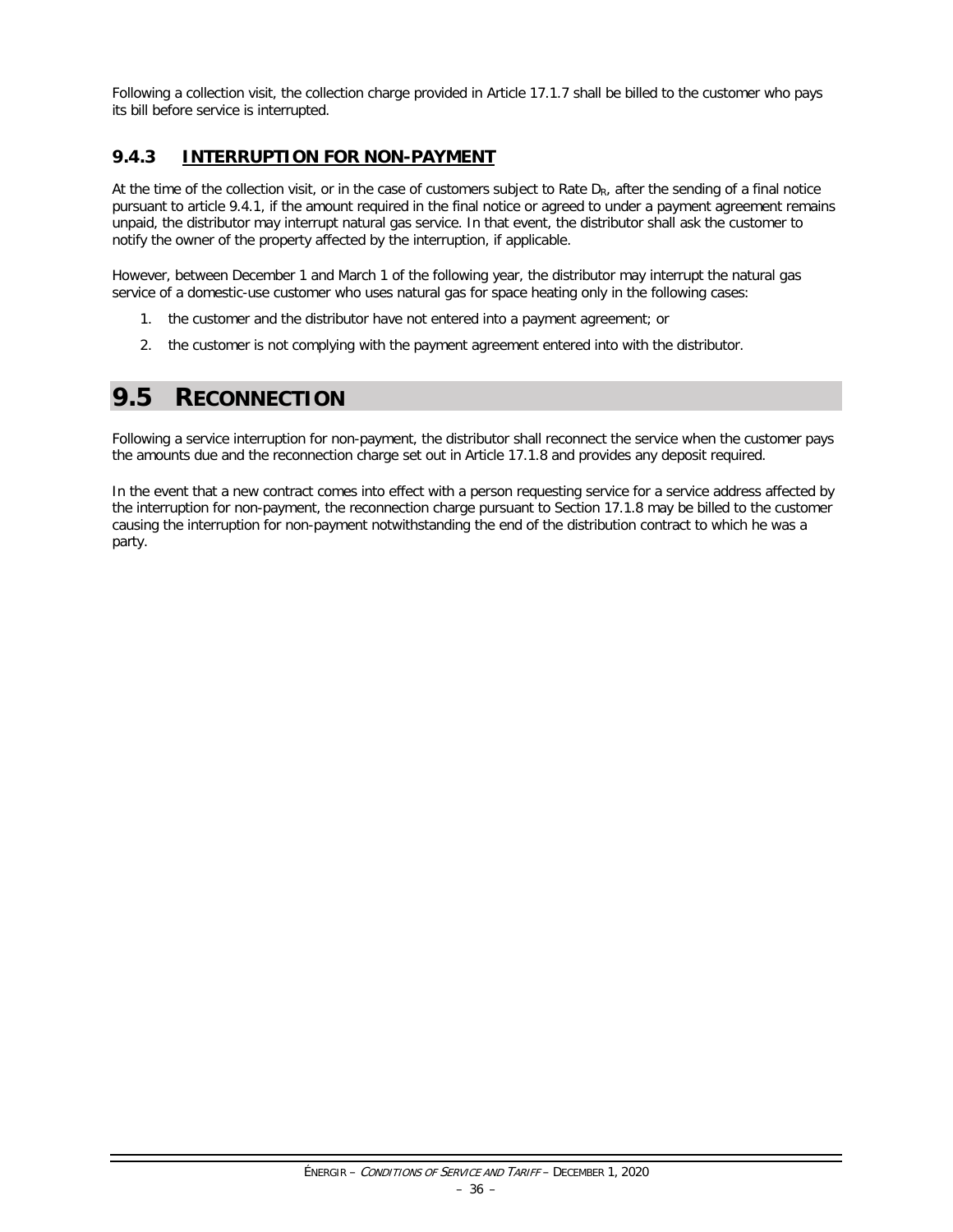# Section III

# **Tariff**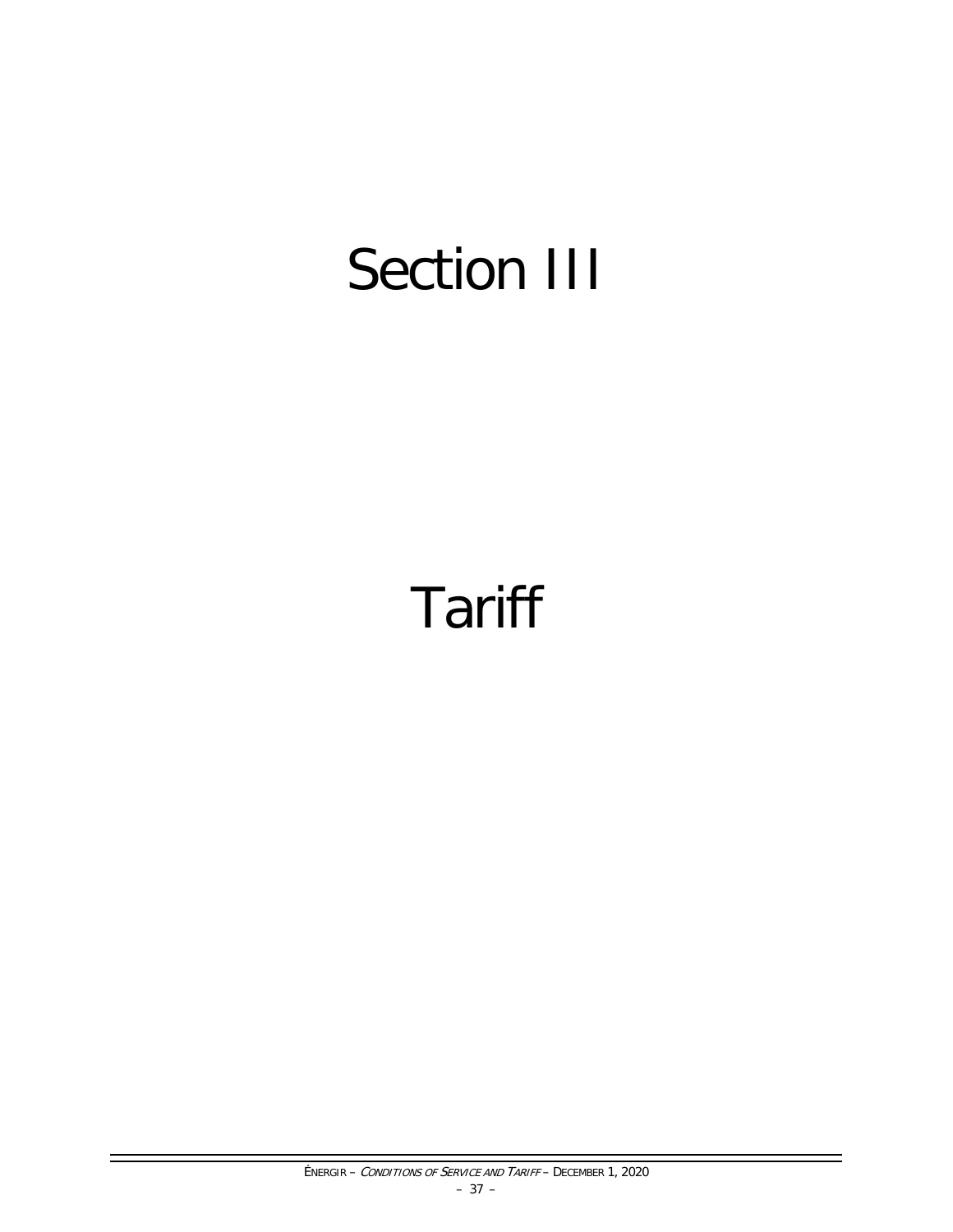# **10. OPTIONS AVAILABLE TO CUSTOMERS**

# **10.1 SERVICE OPTIONS**

Subject to Article 18.2.2, a customer's choice of services, as provided in Chapter 3, is subject to certain advance notices. Under certain conditions, it may be possible for the distributor to accept the customer's request on shorter notice; however, the rate impact of such request on all customers could justify refusal of the request.

A customer who uses the distributor's natural gas supply service must, for the equivalent volumes, use all of the distributor's services except for the "cap-and-trade emission allowances system" service for which the withdrawals of a customer can be partially or totally exempted.

A customer who provides its own transportation service must, for the equivalent volumes, at the same time provide the natural gas it withdraws at its facilities.

A customer who uses the distributor's natural gas supply service shall be subject, by default, to the variable price of natural gas supply not determined by a fixed-price supply agreement.

# **10.2 COMBINATION OF CUSTOMER'S AND DISTRIBUTOR'S SERVICES**

A customer may not, at a single metering point, for either natural gas supply and transportation service, including make-up gas service, simultaneously use the distributor's services and provide its own services.

In addition, a customer who wishes to supply the distributor with the natural gas it withdraws at its facilities may not combine supply service with transfer of ownership and supply service without transfer of ownership.

Exceptionally, however, a customer who uses firm service as well as interruptible service at a single metering point shall be entitled to use its own transportation service for the firm portion of its load while using the distributor's transportation service for the interruptible portion. In addition, a customer using "Make-up Gas Service to Avoid an Interruption" may combine its own natural gas supply and transportation services with those of the distributor for this make-up portion of its load.

Also, a customer who provides, in part, renewable natural gas at a single metering point shall be entitled to:

- 1. use the distributors' supply service as well as, for renewable natural gas, its own supply service: when this renewable natural gas is produced within the franchise, a customer shall be entitled, furthermore, at a single metering point, to use the distributor's transportation service as well as, for the renewable natural gas produced within the franchise, its own transportation service;
- 2. use the renewable natural gas supply tariff for the distributor's supply service as well as supply its own service.

The natural gas then provided by a customer must be "with transfer of ownership".

# **10.3 COMBINATIONS OF SERVICES**

A customer who uses the distributor's natural gas supply service must, for the equivalent volumes, at the same time use the distributor's transportation and load-balancing services.

A customer who wishes to use the "Competitive Make-up Gas" service must use the transportation supplied from time to time by the distributor.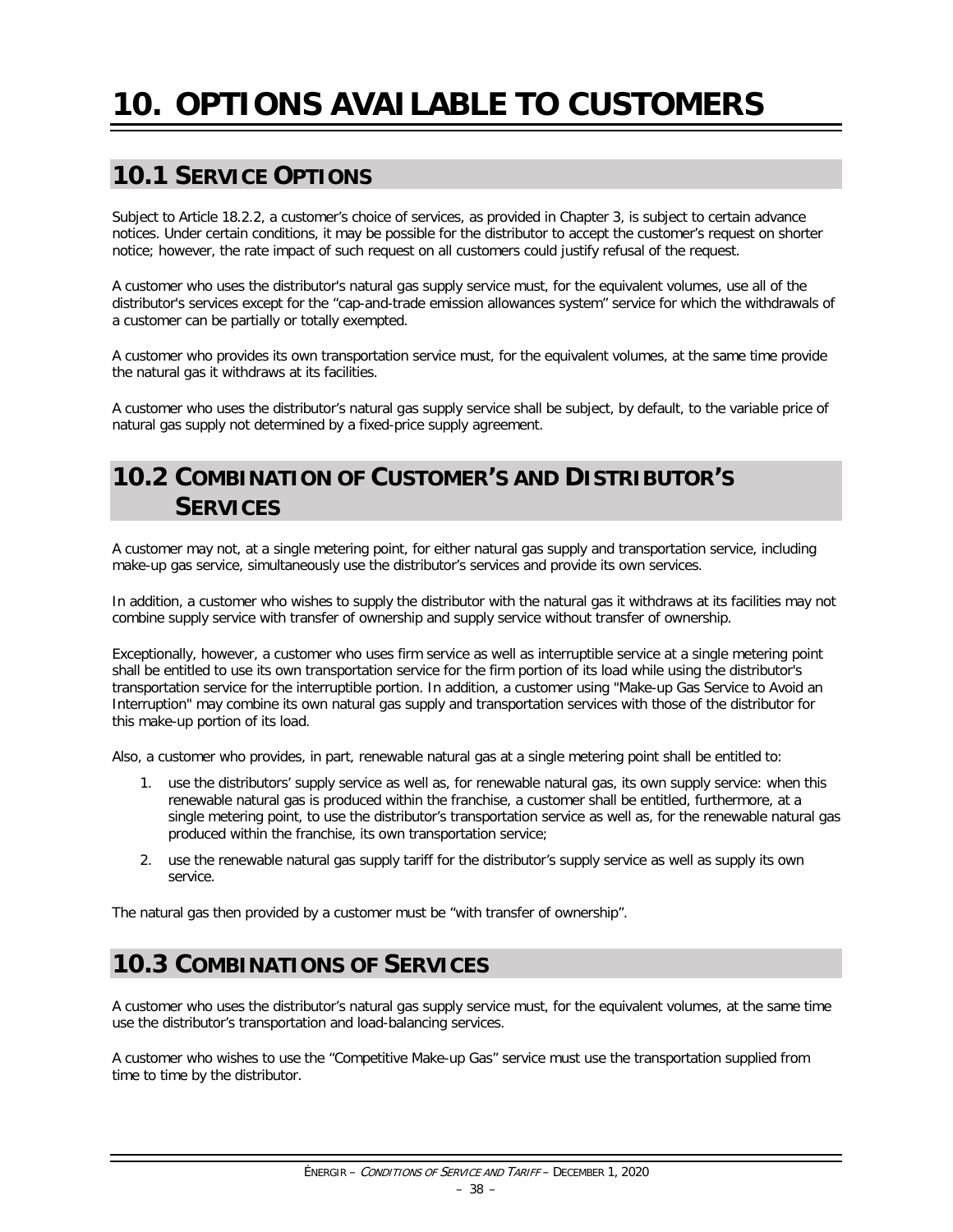A customer who provides the transportation service needed to move the natural gas it withdraws at its facilities to the distributor's territory must, for the equivalent volumes, at the same time supply the distributor with the natural gas it withdraws at its facilities.

# **10.4 CUSTOMER GROUPING**

Customers may form a group to provide their natural gas supply service. Subject to Article 18.2.1, customers may form a group to provide their transportation and load-balancing services if they are all related persons, each to all the others, within the meaning of the Taxation Act, R.S.Q., c. I-3. In the latter case, the customer grouping shall also apply to natural gas supply service.

For all customer groupings, only the monitoring of volume imbalances shall be carried out for all of the grouped metering points as if there were a single metering point. Billing for all of the distributor's services, including billing of volume imbalances, will continue to be made on an individual basis in accordance with each service's rate provisions.

Customer groupings are not permitted for distribution service.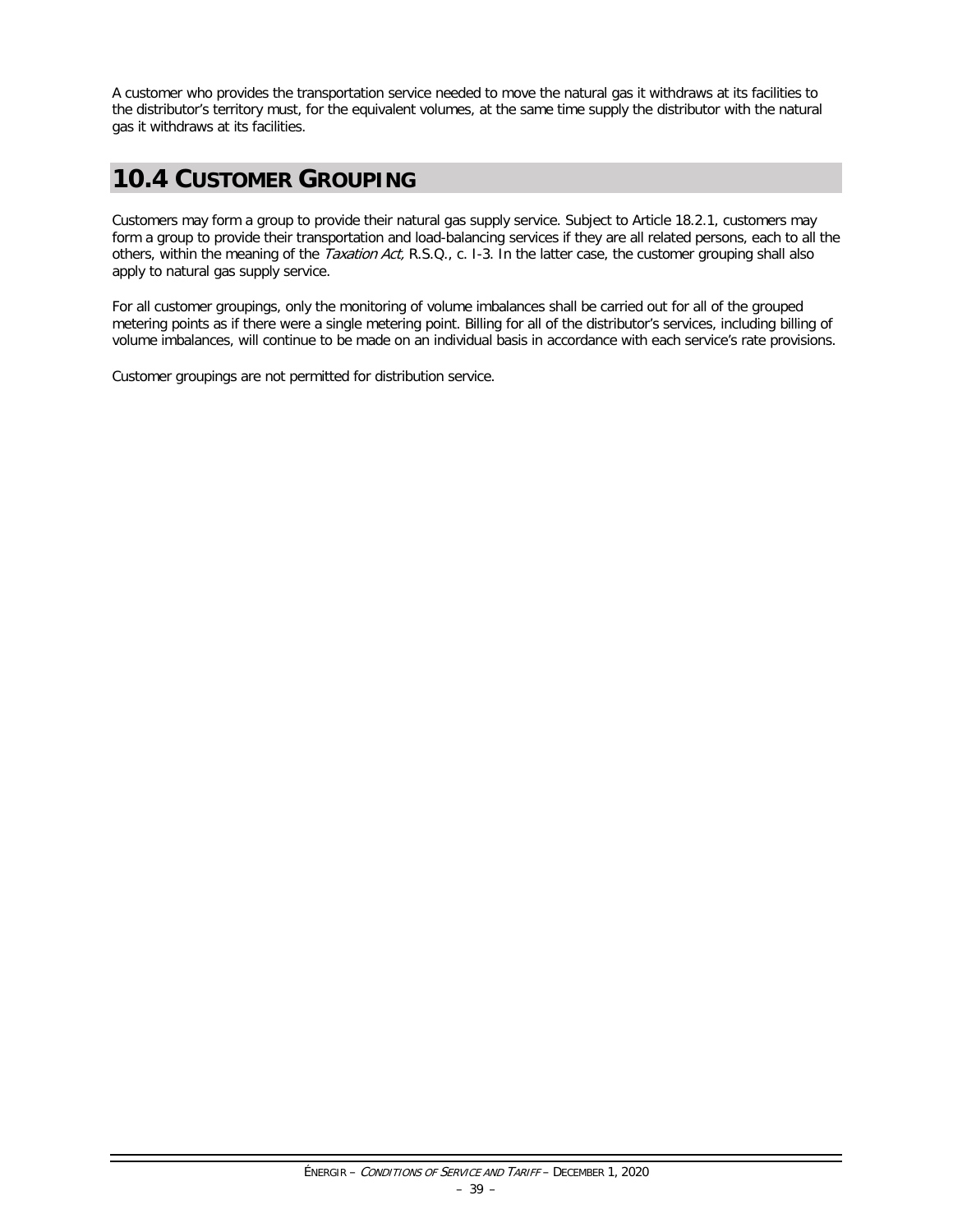#### **This corrected page replaces page 40 of the original document dated December 1, 2020. The renewable natural gas supply price being applied provisionally has been modified retroactive to October 1,2020.**

# **11. SUPPLY**

# **11.1 DISTRIBUTOR'S SERVICE**

# **11.1.1 APPLICATION**

For any customer who wishes to purchase from the distributor the natural gas it withdraws at its facilities.

A customer whose normalized annual load is between 7,500 m<sup>3</sup> and 1,168,000 m<sup>3</sup> may enter into a fixed-price supply agreement with the distributor.

# **11.1.2 SUPPLY RATE**

#### **11.1.2.1 Supply Price**

For each m<sup>3</sup> of volume withdrawn, the natural gas supply price, as of December 1, 2020, is 11.064¢/m<sup>3</sup>. The price may be adjusted monthly to reflect actual cost of acquisition.

For each m<sup>3</sup> of volume withdrawn, the provisional application of the renewable natural gas supply price, as of October 1, 2020, is 51.941¢/m³.

When a customer enters into a fixed-price supply agreement with the distributor, in writing, within the allowed timeframe, the specific gas supply price shall be the cost of acquisition of the natural gas from the specific supplier in accordance with the customer's commitment under the agreement. The distributor does not guarantee the fixed gas supply price agreed upon with the specific supplier. The customer is billed this specific price commencing on the day deliveries from the specific supplier begin and for as long as these deliveries continue. Should the specific supplier no longer be able to meet its commitments to the distributor, the customer will be transferred to the distributor's variable-price natural gas supply service once the natural gas already delivered by the specific supplier for the customer in question has been fully used.

#### **11.1.2.2 Inventory-Related Adjustment**

The natural gas supply price is accompanied by an adjustment to take into account variations in the value of inventories resulting from a change in the natural gas supply price, as well as costs associated with maintaining the inventories. This adjustment is described in the "Inventory-related Adjustments" chapter.

#### **11.1.2.3 Charge for Transfer to Supply Service**

Any existing customer who wishes to use or withdraw the distributor's natural gas supply service without giving the prior notice of entry or withdraw required in Articles 11.1.3.2, 11.1.3.3 or 11.2.3.4 shall be subject to a charge for transfer to the distributor's supply service payable in a single payment on the date the transfer is made.

This charge shall be calculated by applying the price of transfer to the distributor's natural gas supply service in effect at the date of the transfer to the customer's forecasted normalized annual consumption.

For each m<sup>3</sup> of volume withdrawn, the price of transfer for the entry to the distributor's natural gas supply service, as of December 1, 2020, is 2.092¢/m<sup>3</sup>. This price is revised monthly.

For each  $m<sup>3</sup>$  of volume withdrawn, the price of transfer for the withdrawal from the distributor's natural gas supply service, as of December 1, 2020, is  $0.000\sqrt[6]{m^3}$ . This price is revised monthly.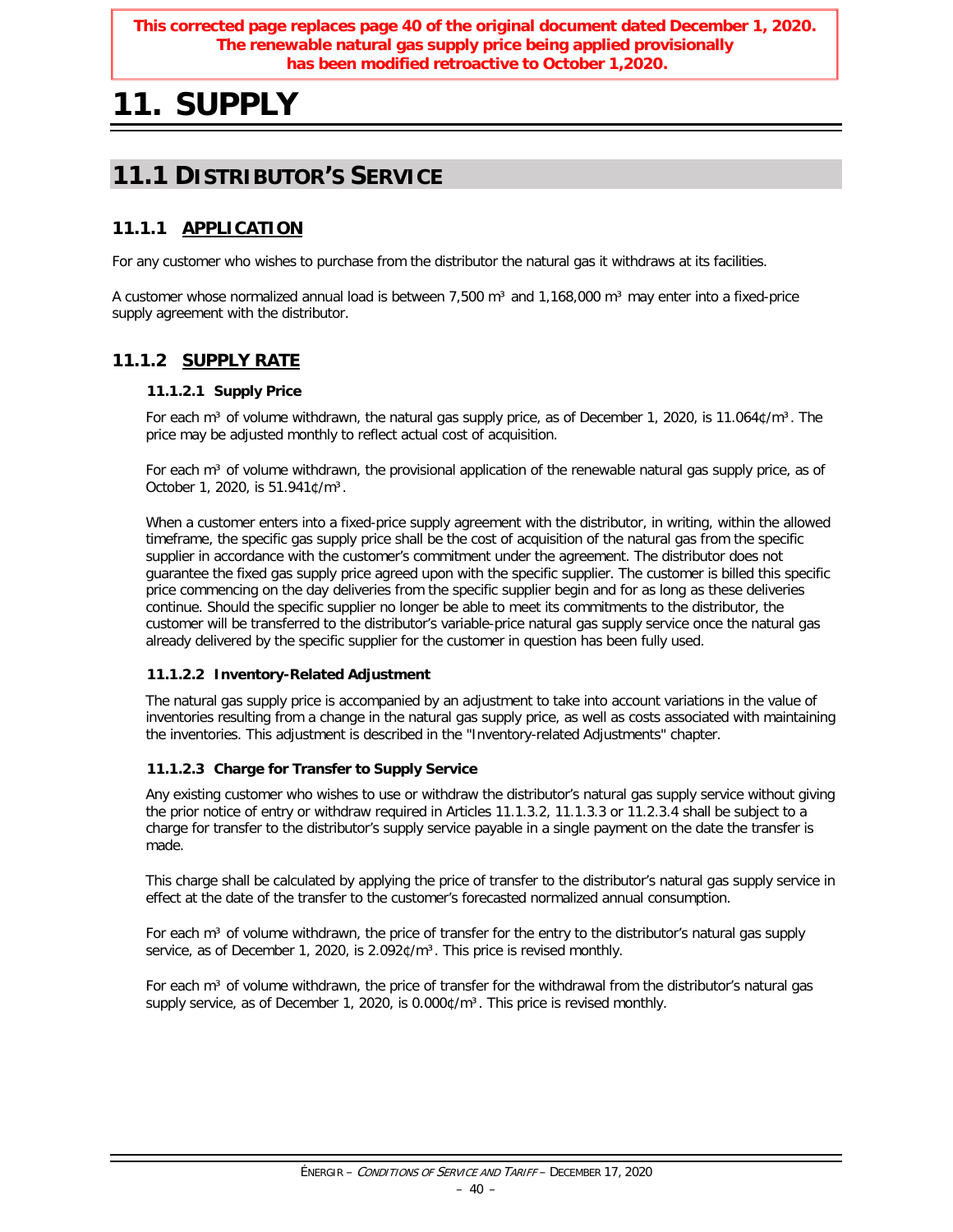# **11.1.3 TERMS AND CONDITIONS**

#### **11.1.3.1 Daily Contract Volume (DCV)**

For a customer who has entered into a fixed-price supply agreement with the distributor, the DCV is the volume the specific supplier agrees to deliver to the distributor over the course of one day at an agreed upon delivery point. The DCV is agreed on the basis of the estimated average daily volume for the contract period.

For purposes of load balancing of customers grouped by the specific supplier, the individual DCVs shall be those provided by the specific supplier, failing which they shall be prorated according to the estimated volumes for the contract period.

#### **11.1.3.2 Prior Notice of Entry**

A customer who wishes to avail itself of the distributor's natural gas supply service must so notify the distributor in writing at least 6 months in advance.

On shorter notice, the customer may avail itself of the distributor's natural gas supply service only if it is operationally possible for the distributor to provide it. Moreover, the customer will be required to pay the charge for transfer to the distributor's natural gas supply service stipulated in Article 11.1.2.3.

#### **11.1.3.3 Prior Notice of Withdrawal**

Subject to Article 11.1.3.6, a customer who wishes to opt out of the distributor's natural gas supply service must so notify the distributor in writing at least 6 months in advance.

On shorter notice, the customer will be required to pay the transfer charge for the withdrawal from the distributor's natural gas supply service set out in Article 11.1.2.3.

Notwithstanding the foregoing, the customer must have used the distributor's supply service for a minimum of 12 months prior to retiring from the service.

#### **11.1.3.4 Prior Notice of Commitment to a Fixed-Price Supply Agreement**

A customer who wishes to enter into a fixed-price supply agreement with the distributor must so notify the distributor in writing at least 60 days, but no more than 120 days, in advance.

In addition, a customer who is currently using the distributor's natural gas supply service may enter into a fixed-price supply agreement with the distributor provided the customer has used the distributor's natural gas supply service:

- 1. for a minimum of 12 months;
- 2. for a minimum 12 months in addition to the number of months remaining under the fixed-price supply agreement when it is cancelled if the customer uses the distributor's natural gas supply service after terminating its fixed-price supply agreement before the end of the agreed term.

On shorter notice, the customer would be entitled to enter into a fixed-price supply agreement with the distributor only if the distributor agrees to it.

#### **11.1.3.5 Renewable Natural Gas**

A customer who wishes to make or modify the portion of its consumption subject to the renewable natural gas supply rate must submit a request in writing to the distributor at least 60 days in advance, indicating the targeted consumption percentage.

Notwithstanding the foregoing, any new qualification or increase of consumption percentage subject to the renewable natural gas rate will be given only if it is operationally possible for the distributor to supply the renewable natural gas to the customer. If it is not operationally possible to provide renewable natural gas to a customer, the customer will be registered to the request list on a first-come, first on the list basis. Thereafter, the allocation of new available renewable natural gas units will be made based on the customer's rank on the list, per maximum tiers of  $50,000$  m<sup>3</sup>.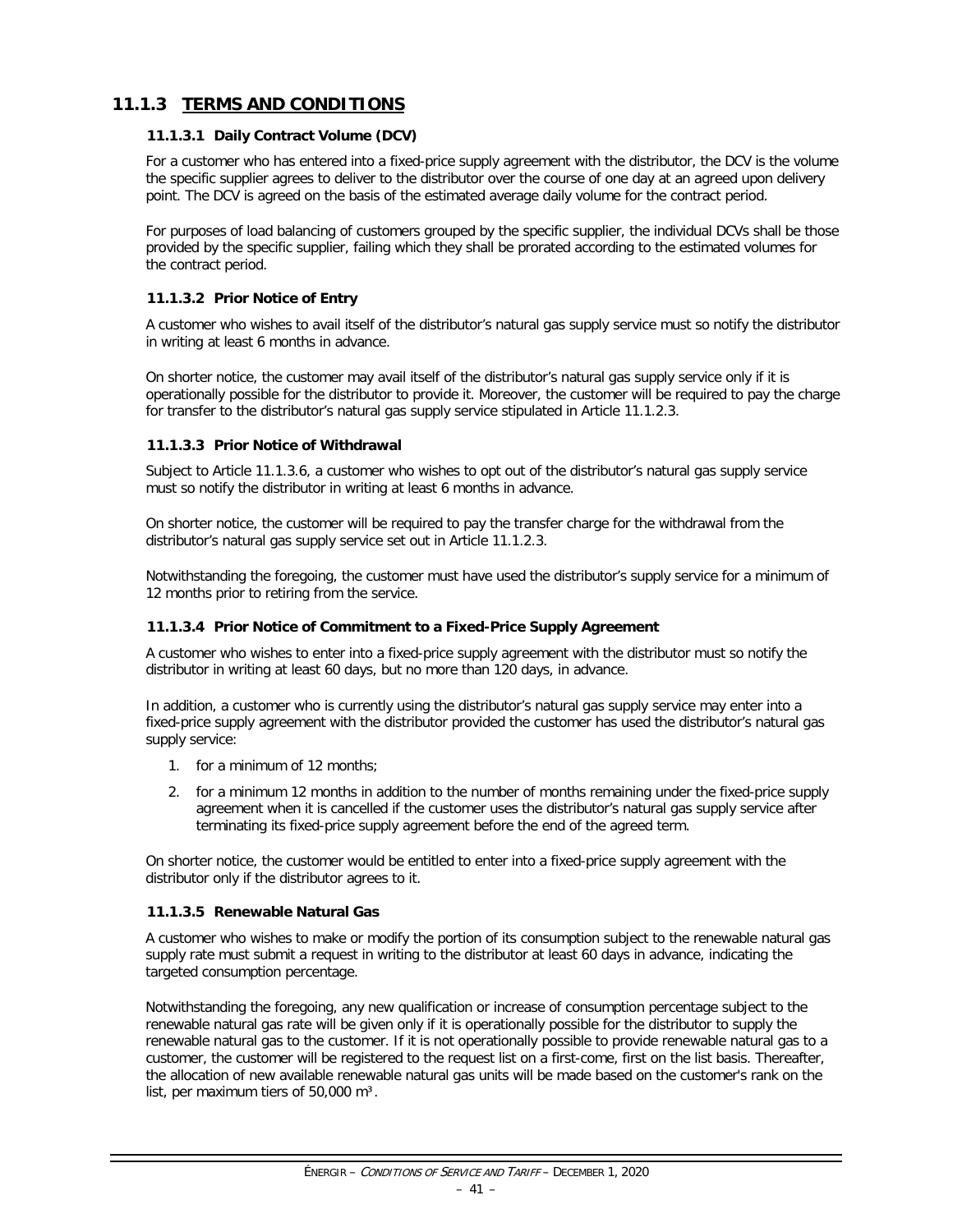In the event the distributor is unable to supply the percentage of renewable natural gas targeted by the customer, the distributor may transfer part of the customer's consumption at the natural gas rate and settle the price difference through a financial settlement.

A customer who wishes to withdraw from the distributor's renewable natural gas supply rate must notify the distributor in writing at least 60 days in advance.

#### **11.1.3.6 Contract Term**

Any written natural gas supply service contract must be for a minimum of 12 months.

#### **11.1.3.7 Gas Quality**

The monthly average gross heating value of the natural gas delivered shall be at least 36.00 MJ/m<sup>3</sup> unless the customer and the distributor agree on a lower value.

# **11.2 CUSTOMER-PROVIDED SERVICE**

### **11.2.1 APPLICATION**

For any customer who wishes to supply the distributor with the natural gas it withdraws at its facilities.

# **11.2.2 RATE**

#### **11.2.2.1 Service Price**

**With transfer of ownership**: The distributor purchases the natural gas from the customer at the distributor's natural gas supply price at the time of delivery at an agreed delivery point and resells the natural gas to the customer at its facilities at the natural gas supply price in effect at the time.

**Without transfer of ownership**: The distributor receives the natural gas from the customer at an agreed upon delivery point and delivers it to the customer at its facilities. The customer shall not be billed for the price of the distributor's natural gas supply service.

#### **11.2.2.2 Inventory-Related Adjustment**

**With transfer of ownership**: The natural gas supply price is accompanied by an adjustment to take into account variations in the value of inventories resulting from a change in the natural gas supply price, as well as costs associated with maintaining the inventories. This adjustment is described in the "Inventory-related Adjustments" chapter.

**Without transfer of ownership**: The customer is not billed for inventory-related adjustment of the natural gas supply price.

#### **11.2.3 TERMS AND CONDITIONS**

#### **11.2.3.1 Daily Contract Volume (DCV)**

The DCV is the volume the customer agrees to deliver to the distributor over the course of one day at an agreed upon delivery point. The DCV is agreed on the basis of the estimated average daily volume for the contract period.

For purposes of individual billings of grouped customers' volume imbalances and load balancing, the individual DCVs shall be those provided by the grouped customers, failing which they shall be prorated according to the estimated volumes for the contract period.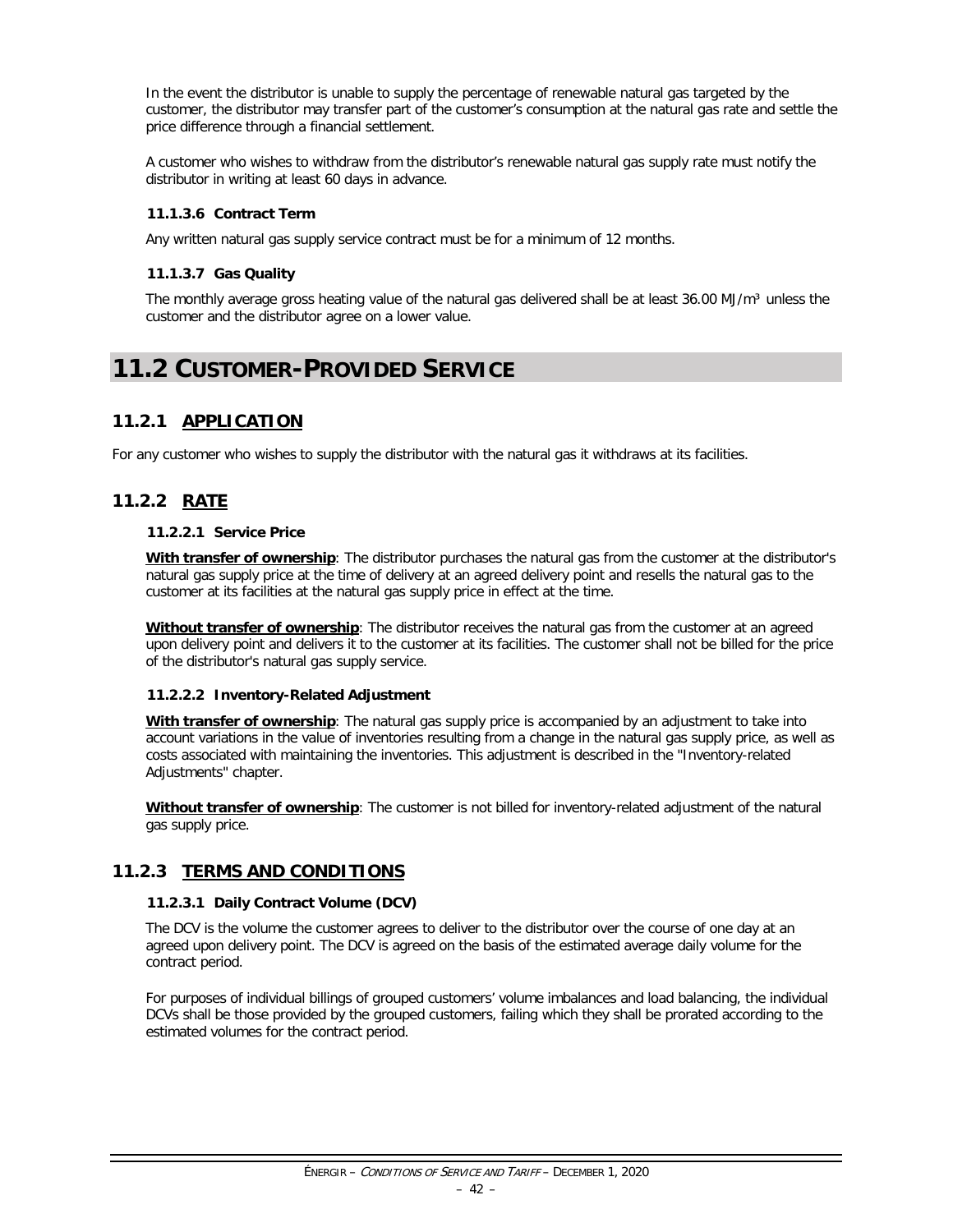#### **11.2.3.2 Adjustment of Daily Contract Volumes (DCVs)**

#### **11.2.3.2.1 Prior Notice**

DCVs may be adjusted only when it is economic and operationally possible for the distributor to agree to the adjustment.

A customer must address its request for a DCV adjustment to the distributor as soon as possible and no later than 10:00 a.m. (ET) on the day preceding the day on which the adjustment would take effect. On shorter notice, the DCVs can be adjusted only if the distributor agrees to it.

#### **11.2.3.2.2 Conditional Adjustment**

Before accepting a DCV adjustment request, the distributor may require that the customer agree to adjust its load proportionally. In the absence of a proportional load adjustment, the customer's DCV shall be considered non-adjusted and the customer's bill shall be based on this non-adjusted DCV.

#### **11.2.3.2.3 Anticipated Contract-Period Volume Imbalance**

If the distributor anticipates that the customer will have a volume imbalance of more than 5% at the end of the contract period, it may require the customer to adjust its DCV or load in order to avoid such imbalance.

#### **11.2.3.3 Volume Imbalances**

#### **11.2.3.3.1 Daily Volume Imbalances**

A daily volume imbalance occurs when the customer delivers, over the course of one day, a volume of natural gas different from what it has agreed to deliver (DCV). When the volume delivered exceeds the DCV, there is a delivery overage; when the volume delivered is less than the DCV, there is a delivery shortage.

The delivery overage is purchased by the distributor, and the delivery shortage is sold to the customer, at the following price:

- 1. from 0% to 2% of the initial DCV:
	- a) the distributor's natural gas supply price plus, as applicable, the distributor's transportation price;
- 2. above 2% of the initial DCV:
	- a) the lower, in the case of an overage, or the higher, in the case of a shortage, of:
		- the distributor's natural gas supply price, and
		- the market price for the same service at the time the imbalance occurred;
	- b) this price shall be increased, as applicable, by the lower, in the case of an overage, or the higher, in the case of a shortage, of:
		- the distributor's natural gas supply price, and
		- the market price for the same service at the time the imbalance occurred;
	- c) in addition, the distributor shall bill the customer for all additional costs incurred to manage the delivery overage or shortage.

Notwithstanding the existence of a daily volume imbalance, the volume the customer has agreed to deliver, the initial DCV, shall continue to be used, as applicable, to calculate the contract-period volume imbalance and to bill the load-balancing service.

In the case of a customer who supplies the distributor with the natural gas it withdraws at its facilities, with or without transfer of ownership, the delivery overage under a "Make-up Gas to Avoid an Interruption" contract is transferred to the regular supply contract. The transportation service related to this delivery overage is purchased by the distributor on the terms and conditions described above.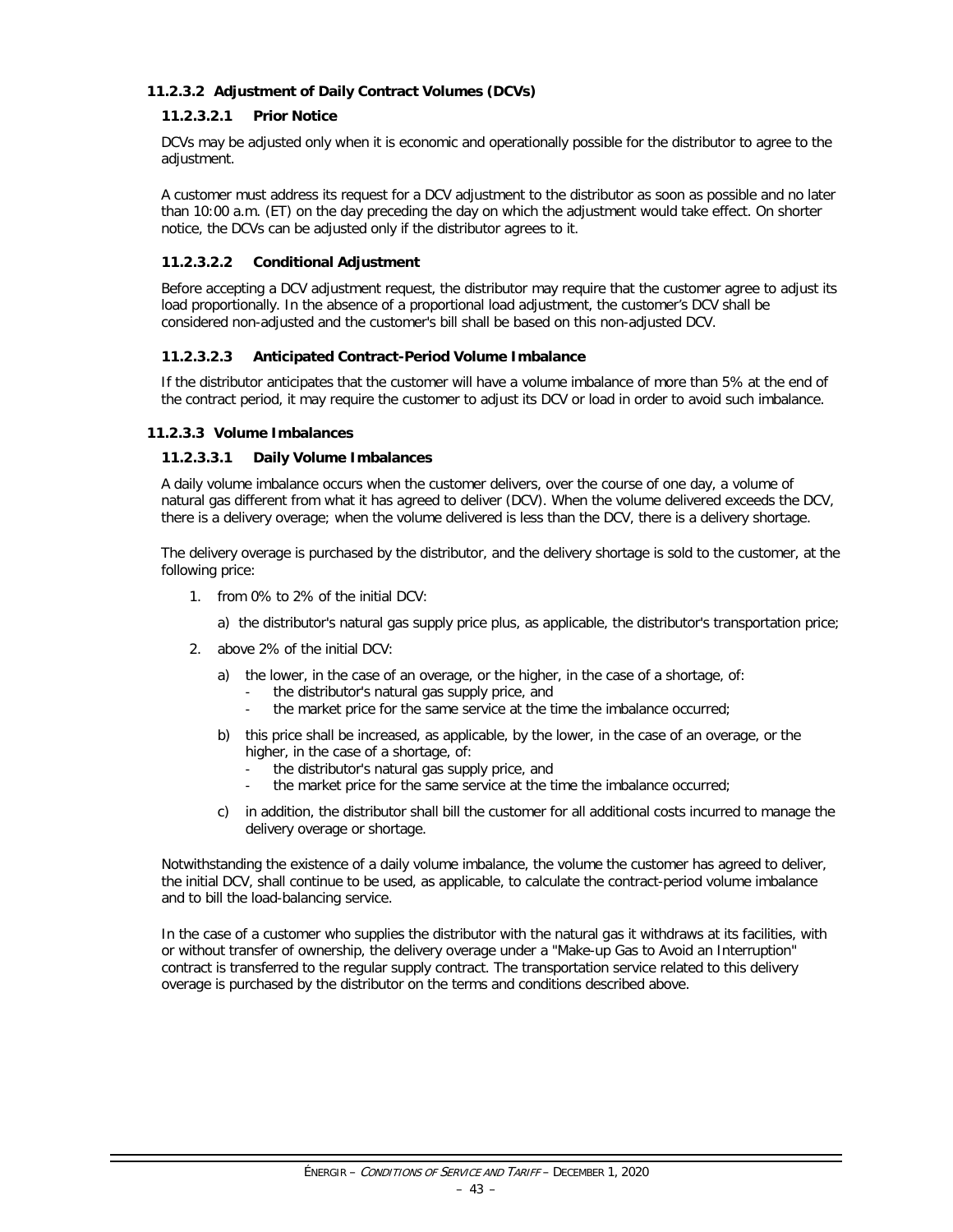Exceptionally, when a customer uses at a single metering point both the distributor's natural gas services and renewable natural gas produced within the franchise, or when a customer uses only revewable natural gas produced within the franchise, the delivery overage is purchased by the distributor and the delivery shortage is sold to the customer, at the distributor's natural gas supply price.

#### **11.2.3.3.2 Contract-Period Volume Imbalances**

A contract-period volume imbalance occurs when the customer withdraws, during the contract period, a volume of natural gas different from what it has agreed to deliver (sum of the DCVs).

When a customer uses at a single metering point both the distributor's natural gas services and renewable natural gas, the volume withdrawn considered in the parameter calculations of the contract-period volume imbalances is the renewable natural gas volume in the customer's supply contract.

A customer who is not subject to a "Competitive Make-up Gas" contract can choose one of the following two options:

- 1. financial settlement of the volume imbalance at the end of the contract period; or
- 2. carry-forward, over the 12 months of the following contract period, of a volume imbalance of up to 5% of the volume withdrawn during the contract period; any excess over 5% of the volume withdrawn must still be settled financially.

The choice must be made by written notice to the distributor before the start of the supply contract. If written notice is not provided, any volume imbalance will be settled financially at the end of the contract period.

Notwithstanding a customer choice to carry forward, the distributor may require financial settlement of the volume imbalance at the end of the contract period if the customer represents a financial risk.

A customer subject to a "Competitive Make-up Gas" contract must settle financially the volume imbalance for the contract period.

When the volume withdrawn is less than the sum of the DCVs, there is a delivery overage; when the volume withdrawn exceeds the sum of the DCVs, there is a delivery shortage.

The delivery overage is purchased by the distributor, and the delivery shortage is sold to the customer, at the following price:

- 1. from 0% to 5% of the volume withdrawn:
	- a) if the customer chose the financial settlement option:
		- the distributor's average natural gas supply price during the contract period plus, as applicable, the average transportation price during the contract period;
	- b) if the customer chose to carry forward the volume imbalance:
		- no purchase or sale, as this portion is transferred to the following contract period;
- 2. above 5% of the volume withdrawn:
	- a) the lower, in the case of an overage, or the higher, in the case of a shortage, of:
		- the distributor's average natural gas supply price during the contract period, and
		- the average market price for the same service during the customer's contract period;
	- b) this price shall be increased, as applicable, by the lower, in the case of an overage, or by the higher, in the case of a shortage, of:
		- the distributor's average transportation price during the contract period, and
		- the average market price for the same services during the customer's contract period;
	- c) in addition, the distributor shall bill the customer for all additional costs incurred to manage the delivery overage or shortage.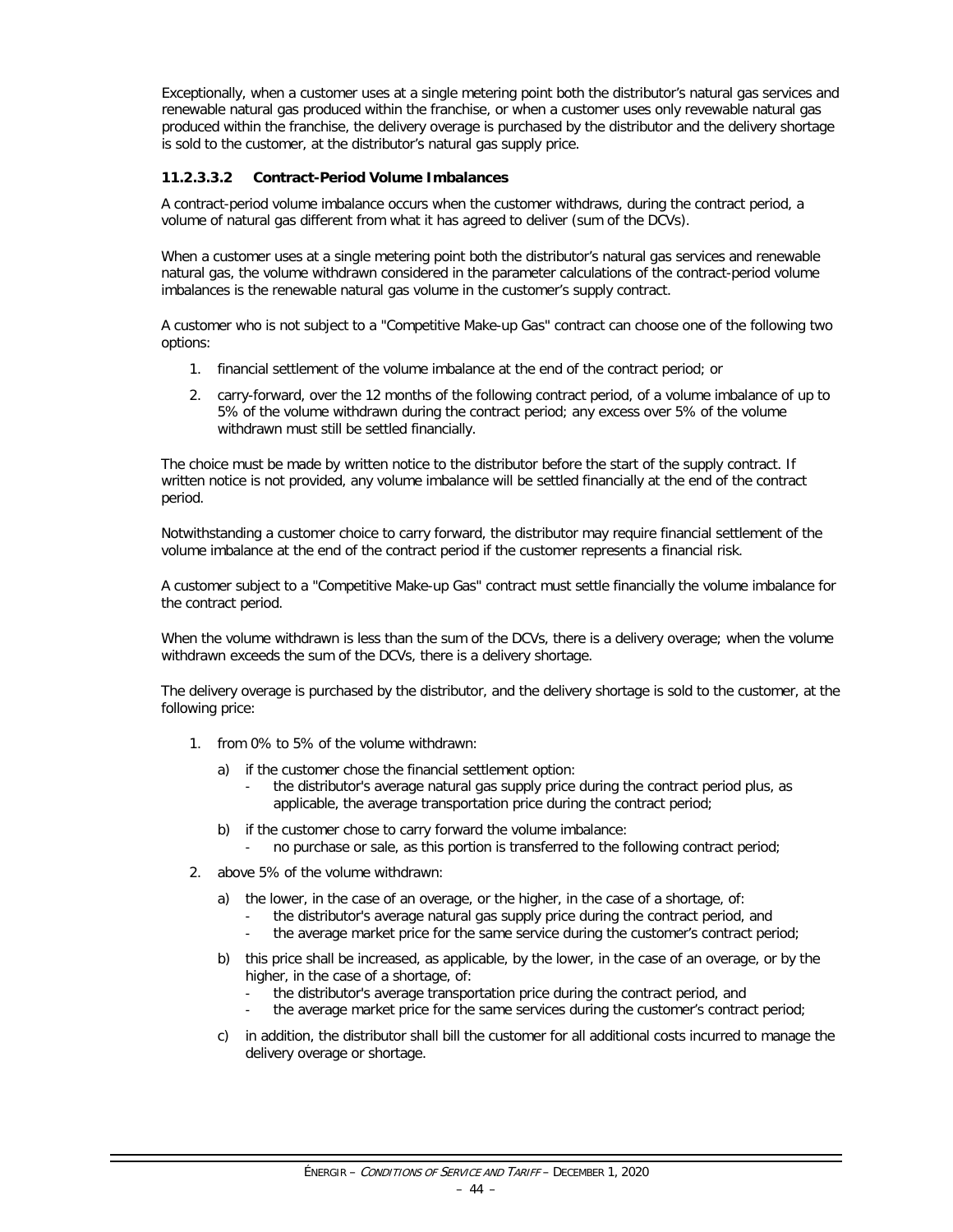Exceptionally, when a customer uses at a single metering point both the distributor's natural gas services and renewable natural gas produced within the franchise, or when a customer uses only revewable natural gas produced within the franchise, the delivery overage or the delivery shortage shall be exempted from the contract-period volume imbalances rules in this article.

#### **11.2.3.3.3 Residual Billing of Certain Imbalances**

In the case of a delivery overage, a customer providing its own natural gas supply service with transfer of ownership, whose natural gas delivery overage has already been purchased by the distributor at the distributor's natural gas supply price, shall be billed only the difference between the price already paid by the distributor and the price resulting from the application of Articles 11.2.3.3.1 and 11.2.3.3.2.

In the case of a delivery shortage, a customer providing its own natural gas supply service with transfer of ownership, and, as applicable, using the distributor's transportation service, whose natural gas delivery shortage has already been billed by the distributor at the natural gas supply price and, as applicable, at the distributor's transportation price, shall be billed only the difference between the price already charged by the distributor and the price resulting from the application of Articles 11.2.3.3.1 and 11.2.3.3.2.

#### **11.2.3.3.4 Billing of Volume Imbalances in the Case of Customer Groupings**

The daily or contract period volume imbalance of grouped customers, as applicable, is prorated according to their respective volumes withdrawn during the contract period. The volume imbalance is then billed individually to the customers in accordance with the provisions of Articles 11.2.3.3.1, 11.2.3.3.2 and 11.2.3.3.3.

The volume imbalance may be billed to a single member of a customer grouping if requested in writing by the same member.

#### **11.2.3.3.5 Exchange of Volume Imbalances among Customers**

Customers may exchange their volume imbalances among themselves provided they notify the distributor before the latter has billed them.

#### **11.2.3.3.6 Compensation**

In the event a customer defaults on payment of any amount related to natural gas supply, the distributor has the right to offset it against any amount the distributor owes the customer.

#### **11.2.3.4 Prior Notice of Entry**

Subject to Article 11.1.3.5, a customer who wishes to supply the distributor with the natural gas it withdraws at its facilities must notify the distributor in writing at least 6 months in advance.

On shorter notice, the customer will be required to pay the charge for transfer to the distributor's natural gas supply service set out in Article 11.1.2.3.

Notwithstanding the foregoing, the customer must have used the distributor's supply service for a minimum of 12 months prior to retiring from the service.

#### **11.2.3.5 Customer Obligations**

A customer must:

- 1. be the actual owner and end-user of the natural gas;
- 2. ensure the security of its supply. In particular, in the event that a supplier cease its deliveries, the customer shall, within a period not exceeding the last day of the month following the knowledge of the facts, identify a new supplier. The customer will be transferred to the distributor's natural gas supply service upon failure to provide the identification within the prescribed period and will be subject to articles 11.1.2.3 and 11.1.3.5;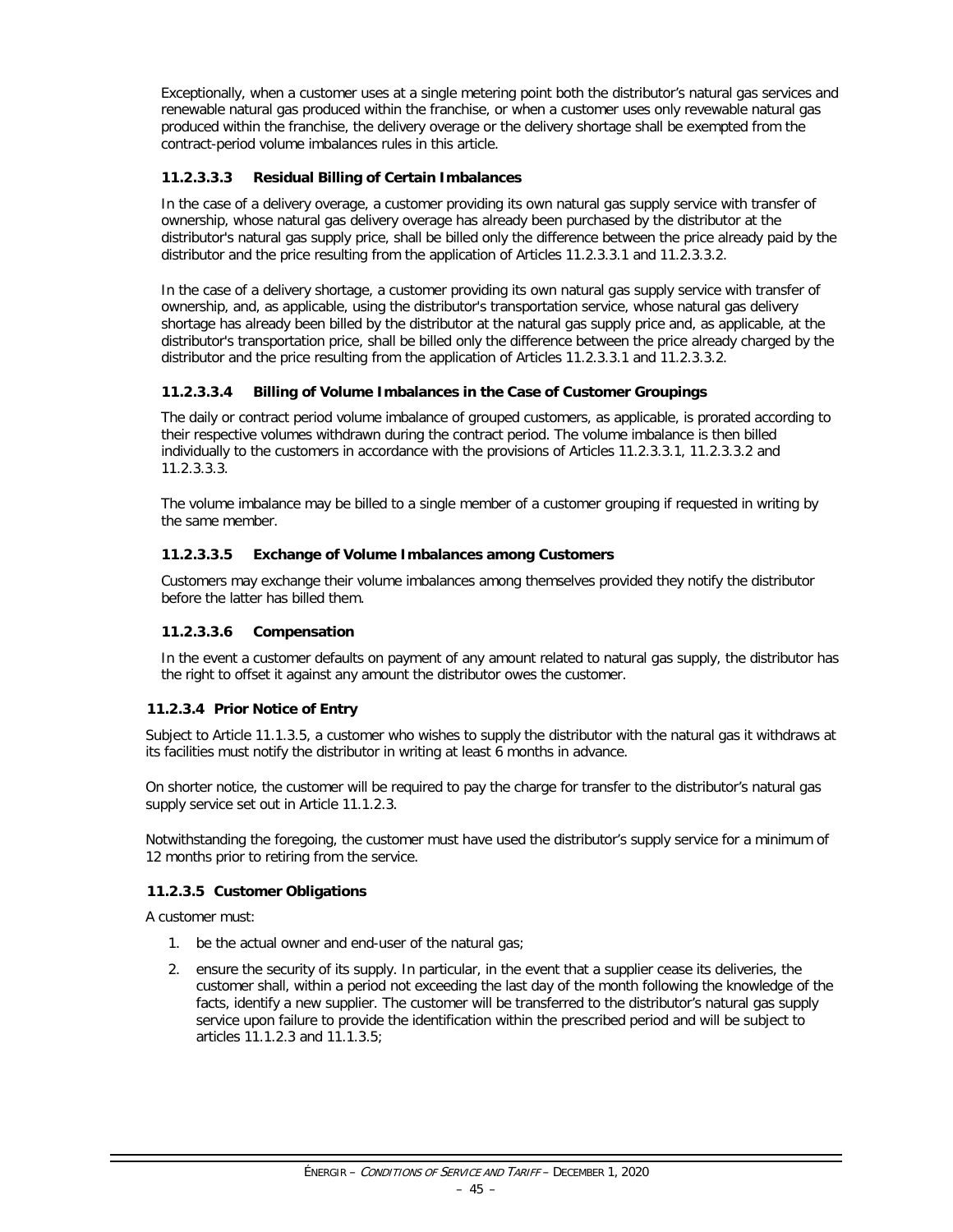- 3. provide to the distributor all information related to the volume it intends to withdraw at its facilities in order to allow the distributor to adequately plan, manage and control all volumes carried in its distribution system;
- 4. agree that the natural gas it withdraws will be a mixture of the natural gas it sold or delivered to the distributor with any other natural gas the distributor may carry in its distribution system;
- 5. hold the required authorizations or ensure that they are held, if necessary, for export, outside the province of origin, of the natural gas it intends to sell to the distributor or have delivered to its facilities;
- 6. ensure, as applicable, that the natural gas it intends to sell or deliver to the distributor meets the transporter's quality standards and can be mixed without inconvenience with the distributor's other supplies;
- 7. hold, as applicable, all required contracts with the transporter(s) so that the natural gas sold or delivered to the distributor is moved to the transporter's delivery point in the province of origin or to the delivery point in the distributor's territory during the contract period agreed upon with the latter;
- 8. acknowledge the distributor's exclusive right to manage prudently and diligently the daily allocation of natural gas volumes carried in its distribution system, giving priority to the interest of all its customers over the interest of a particular customer.

#### **11.2.3.6 Gas Quality**

The monthly average gross heating value of the natural gas delivered shall be at least 36.00 MJ/m<sup>3</sup> unless the customer and the distributor agree on a lower value.

# **11.3 MAKE-UP GAS SERVICE**

### **11.3.1 APPLICATION**

For any customer that qualifies for distribution service  $D_5$ : Interruptible and that wishes to purchase from or supply to the distributor, from time to time, the natural gas it withdraws at its facilities, provided the minimum volume of make-up gas withdrawn during the contract period, at a single metering point, divided by the number of days in the contract period is  $3,200 \text{ m}^3/\text{day}$ .

A customer may use the make-up gas service for the following uses:

- 1° "Competitive Make-up Gas" service to temporarily withdraw a greater volume of gas;
- 2° "Make-up Gas to Avoid an Interruption" service.

#### **11.3.2 RATE**

A customer who uses the distributor's "Make-up Gas" service is billed, as applicable, the price of the supply of natural gas supplied from time to time to serve it for the quantity of make-up gas delivered for its needs.

A customer who supplies its own natural gas, with or without transfer of ownership, is subject to the provisions of Article 11.2.2.

A customer who uses the make-up gas service is billed, as applicable, the price of the transportation provided from time to time by the distributor to serve it.

A customer who uses the "Competitive Make-up Gas" service is billed the price of load balancing provided from time to time by the distributor to serve it.

A customer who uses the "Make-up Gas to Avoid an Interruption" service is not billed for the load balancing.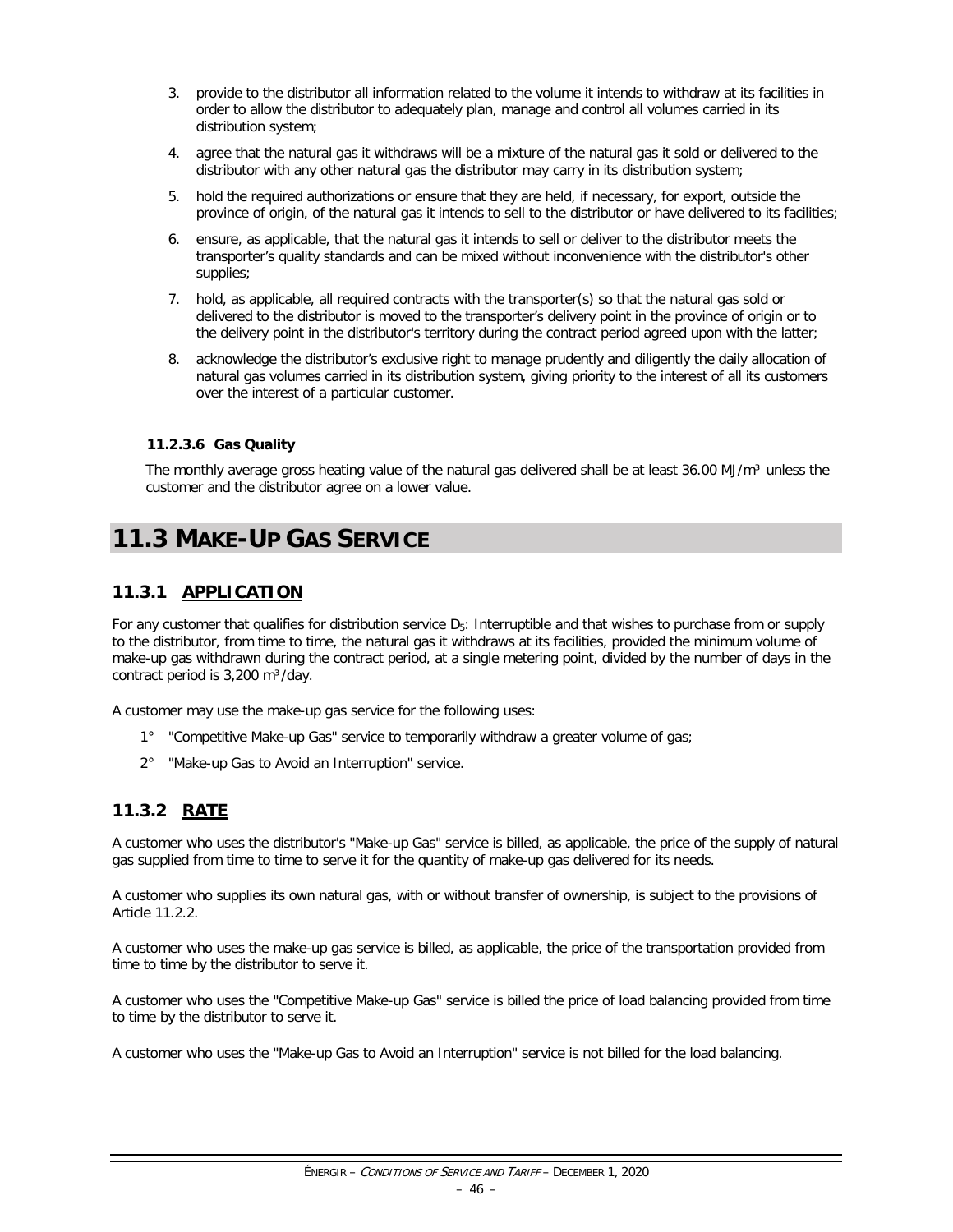A customer who uses the make-up gas service is subject to the provisions of Article 15.4, with the exception of Article 15.4.1 which is replaced by Article 11.3.1.

### **11.3.3 TERMS AND CONDITIONS**

#### **11.3.3.1 Daily Contract Volume (DCV)**

The DCV for the make-up gas service is equal to the estimated average daily volume for the period of the make-up gas deliveries.

A customer using the "Make-up Gas to Avoid an Interruption" service must agree to deliver to, or contract from the distributor, on the scheduled interruption day, a DCV equal to its load for that same day. If the consumption for the scheduled interruption day is different than the agreed DCV, the customer's DCV will be equal to its load on the scheduled interruption day.

On a scheduled interruption day, the customer using the "Competitive Make-up Gas" who wishes to withdraw volumes of natural gas exceeding the agreed upon DCV for this service must agree to deliver to, or contract from the distributor, during that day, an additional DCV equal to its excess load. The provisions related to the excess portion of consumption are identical to those governing the "Make-up Gas to Avoid an Interruption" service.

The provisions governing adjustments to make-up gas service DCVs are identical to those governing natural gas supply service with or without transfer of ownership.

#### **11.3.3.2 Volume Imbalances**

The provisions governing the make-up gas service volume imbalances are identical to those governing natural gas supply service with or without transfer of ownership; the make-up gas service DCV is added to the DCV for natural gas supply service, with or without transfer of ownership, for the monitoring of volume imbalances.

#### **11.3.3.3 Prior Notice of Use**

Deliveries under make-up gas service shall only be permitted when it is economic and operationally possible for the distributor to provide them or to agree to them.

A customer who wishes to avail itself of the make-up gas service must notify the distributor thereof as soon as possible and no later than 10:00 a.m. (ET) on the day preceding the day on which the make-up gas service would begin. On shorter notice, the customer may avail itself of make-up gas service only if the distributor agrees to it.

#### **11.3.3.4 Contract Term**

The term for written make-up gas service contracts may be less than 12 months.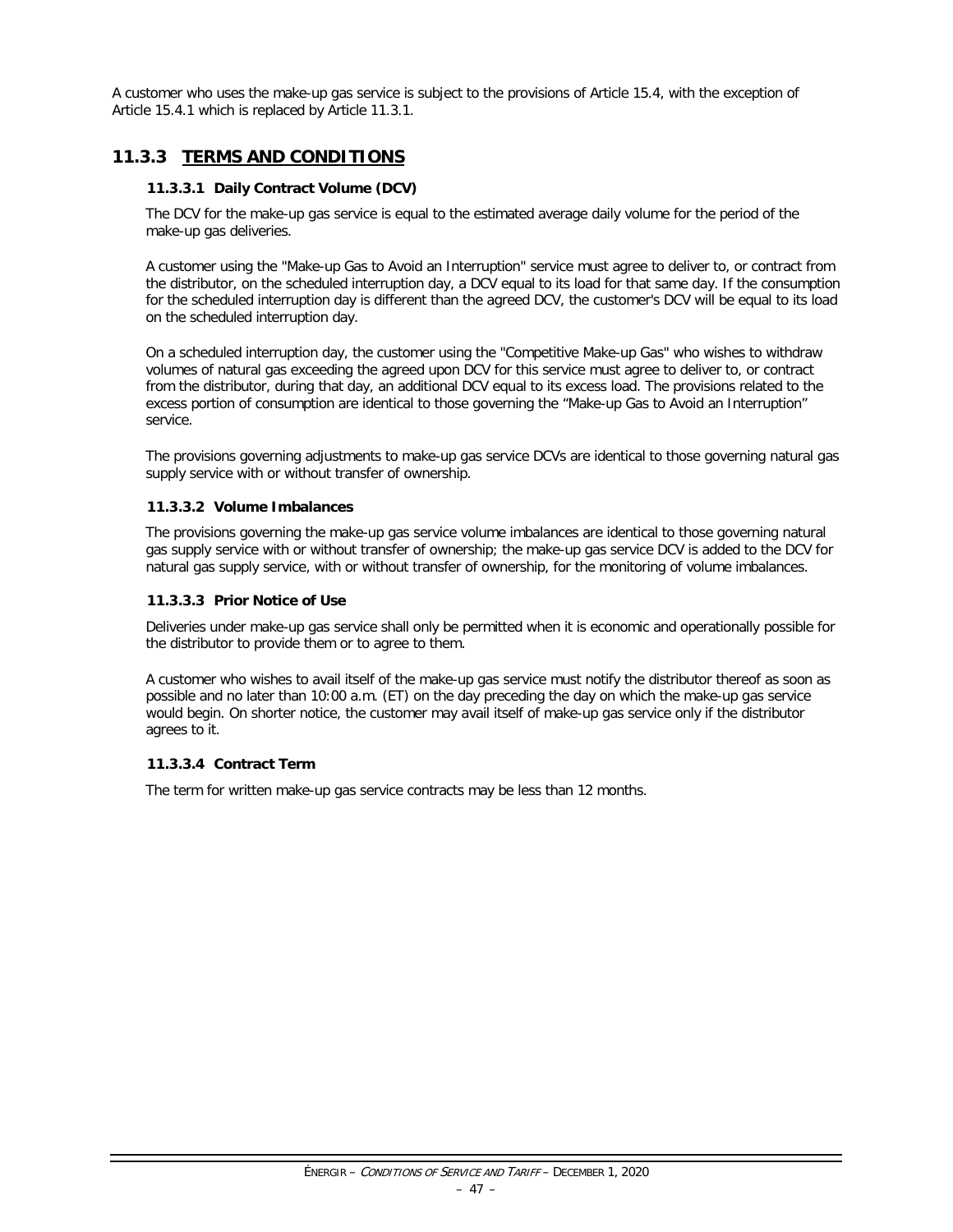# **12.1 DISTRIBUTOR'S SERVICE**

# **12.1.1 APPLICATION**

For any customer who wishes to purchase from the distributor the transportation service needed to move to the distributor's territory the natural gas it withdraws at its facilities.

# **12.1.2 TRANSPORTATION RATE**

#### **12.1.2.1 Transportation Price**

The transportation prices may be periodically adjusted to reflect actual cost of acquisition.

#### **12.1.2.1.1 Transportation Basis Price**

For each m<sup>3</sup> of volume withdrawn, the transportation basis price, as of December 1, 2020, is 2.398¢/m<sup>3</sup>.

#### **12.1.2.1.2 Rider**

For each  $m<sup>3</sup>$  of volume withdrawn, the transportation basis price, as of December 1, 2020, is adjusted by 0.000¢/m<sup>3</sup> for a customer who uses renewable natural gas produced within the franchise or withdraws volumes of biogas distributed by pipe used solely for biogas distribution.

#### **12.1.2.2 Inventory-Related Adjustment**

The transportation prices are accompanied by an adjustment to take into account variations in the value of inventories resulting from a change in the transportation price, as well as costs associated with maintaining the inventories. This adjustment is described in the "Inventory-related Adjustments" chapter.

### **12.1.3 MINIMUM ANNUAL OBLIGATION (MAO)**

The volume withdrawn during each contract year must be at least equal to the MAO applicable for the same period.

#### **12.1.3.1 Establishment of MAO - Distribution Rate D1 and D5 Customers**

The MAO applicable for each contract year is that agreed upon in the distribution service.

#### **12.1.3.2 Establishment of MAO - Distribution Rate D3 and D4 Customers**

For the first contract year

The MAO is equal to the projected volume, agreed upon with the customer, multiplied by 78%.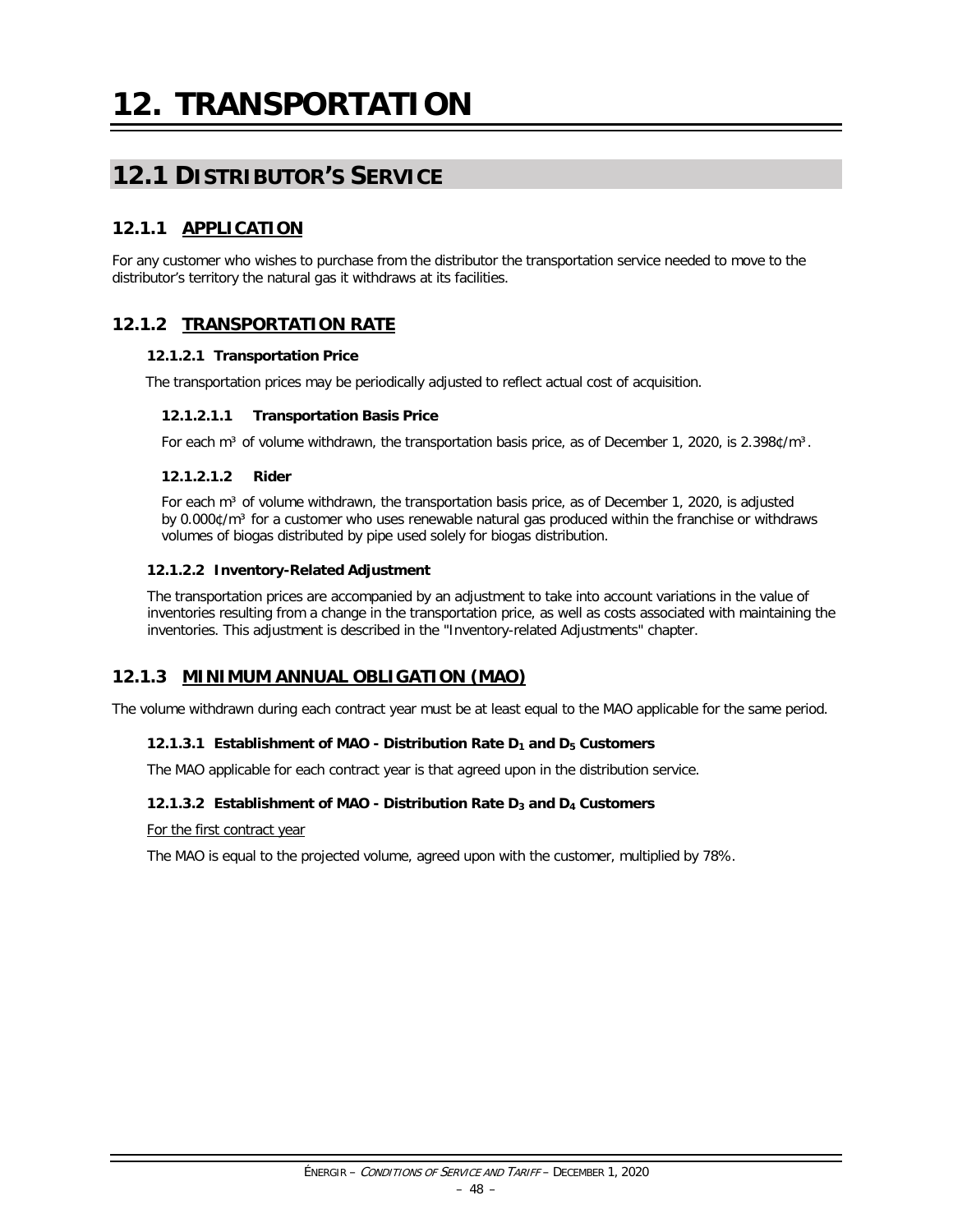#### For each subsequent contract year

The MAO is equal to the volume for the 12 months of previous year multiplied by 78%.

When the volume for the 12 months of the previous year is less than the MAO defined for the same 12 months, this latter MAO, multiplied by 78%, becomes the current year MAO.

Where, for the current year, a projected volume has been agreed upon with the customer and the volume exceeds both the previous year's volume and the MAO defined for the same year, the current year MAO is equal to the projected volume, agreed upon with the customer, multiplied by 78%.

#### **12.1.3.3 Billing of the Volume Deficit**

If, at the end of a contract year, a customer has withdrawn a volume that is less than its MAO, transportation service will be billed for the volume deficit at the price stipulated in Article 12.1.2.1.

#### **12.1.3.4 Reduction**

Except where a customer has replaced natural gas with another energy source, the distributor shall reduce the bill for MAOs if the distributor succeeds in freeing itself, in whole or in part, from its own obligations with respect to the transportation service.

#### **12.1.3.5 Revision of MAO Following Implementation of Energy Efficiency Measure**

Notwithstanding the foregoing, when a Distribution Rate  $D_3$  or  $D_4$  customer participates in an energy efficiency program under the Global Energy Efficiency Plan (GEEP), a new projected annual volume is established. The new projected annual volume is equal to the volume used to calculate the MAO (initial volume) less the marginal reduction recognized by the program and is applied from the date the measure is implemented.

A customer wishing to benefit from the reduction of its projected annual volume must so notify the distributor no later than one year after the payment date for the financial assistance.

#### For the contract year the measure is implemented

The volume used to calculate the MAO is based on the initial volume and the new projected annual volume prorated in accordance with the volumes withdrawn in the corresponding periods of the year preceding the implementation of the measure.

#### For the subsequent contract year

The volume used to calculate the MAO is the new projected annual volume multiplied by 78%.

### **12.1.4 TERMS AND CONDITIONS**

#### **12.1.4.1 Prior Notice of Entry**

A customer who wishes to avail itself of the distributor's transportation service at the earliest on November 1<sup>st</sup> must so notify the distributor in writing before the previous March 1st. Notwithstanding the compliance or not by the customer of the notice required under this Article, a customer may avail itself of the distributor's transportation service only if it is possible for the distributor to provide it.

#### **12.1.4.2 Prior Notice of Withdrawal**

Subject to Article 12.2.1, a customer who wishes to opt out of the distributor's transportation service, in order to provide the service itself, must so notify the distributor in writing at least 60 days in advance.

Notwithstanding the compliance or not by the customer to the notice required under this Article, the latter may opt out of the distributor's transportation service only if it is economic and operationally possible for the distributor to agree to it.

#### **12.1.4.3 Contract Term**

The term for written transportation service contracts must be a minimum of 12 months, except for make-up gas service contracts for which the contract term may be less than 12 months.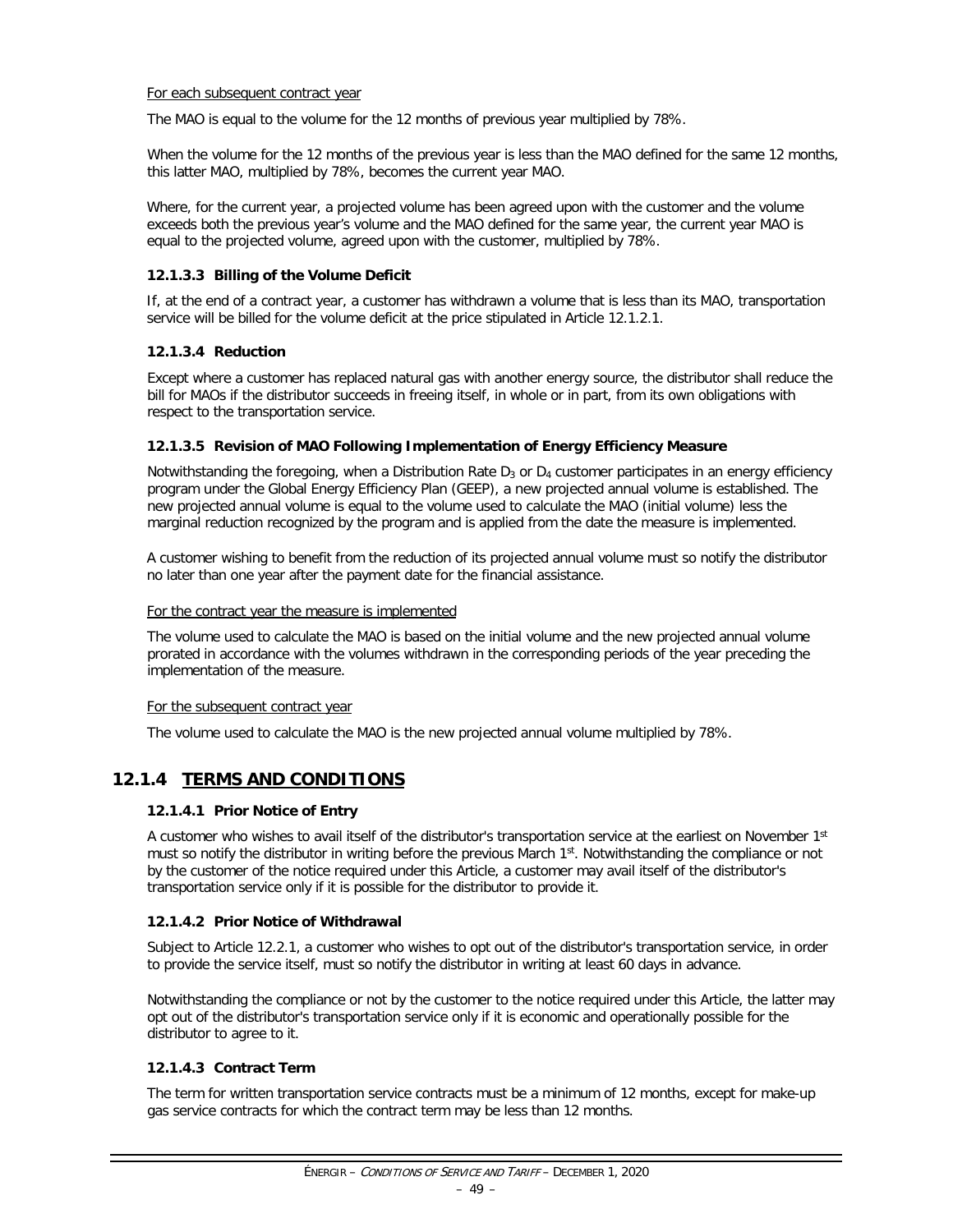# **12.2 CUSTOMER-PROVIDED SERVICE**

# **12.2.1 APPLICATION**

For any customer who wishes to provide the distributor with the transportation service needed to move to the distributor's territory the natural gas it withdraws at its facilities.

Subject to Article 18.2.2, only Distribution Rate  $D_1$ ,  $D_3$  and  $D_4$  customers may provide the distributor with their own transportation service. In addition, Northern Zone customers must still use part of the distributor's transportation service.

### **12.2.2 RATE**

#### **12.2.2.1 Distributor's Service Price**

The transportation prices may be periodically adjusted to reflect actual cost of acquisition.

#### **12.2.2.1.1 Transportation Basis Price**

For each m<sup>3</sup> of volume withdrawn, the transportation basis prices, as of December 1, 2020, are as follows:

**Southern Zone Northern Zone**  $0.000$ ¢/m<sup>3</sup> 0.081¢/m<sup>3</sup>

#### **12.2.2.1.2 Rider**

For each m<sup>3</sup> of volume withdrawn, the transportation basis prices, as of December 1, 2020, is adjusted by 0.000¢/m<sup>3</sup> for a customer who uses renewable natural gas produced within the franchise or withdraws volumes of biogas distributed by pipe used solely for biogas distribution.

#### **12.2.2.2 Inventory-Related Adjustment**

A customer shall not be billed for the inventory-related adjustment for the transportation price.

### **12.2.3 TERMS AND CONDITIONS**

#### **12.2.3.1 Assignment of Transportation Capacity held by the Distributor**

A customer who wishes to opt out of the distributor's transportation service shall be permanently assigned the transportation capacity already held for it by the distributor. Subsequently, the customer shall pay the transporter directly for the transportation service thus acquired.

Exceptionally, however, a customer who wishes to opt out, in whole or in part, of the distributor's transportation service to contract and consume renewable natural gas produced within the distributor's franchise shall not be assigned the transportation capacity for this portion of its consumption. However, where the customer ceases its consumption of renewable natural gas produced within the firm on a shorter period than 60 months shall be permanently assigned the transportation capacity for the residual period.

Notwithstanding the preceding paragraph, and to the extent that it is economic and operationally possible for the distributor to agree to it, Distribution Rate  $D_1$ ,  $D_3$  or  $D_4$  customers may provide their transportation service directly, after having submitted a request to the distributor within the time limits stipulated in Article 12.2.3.2.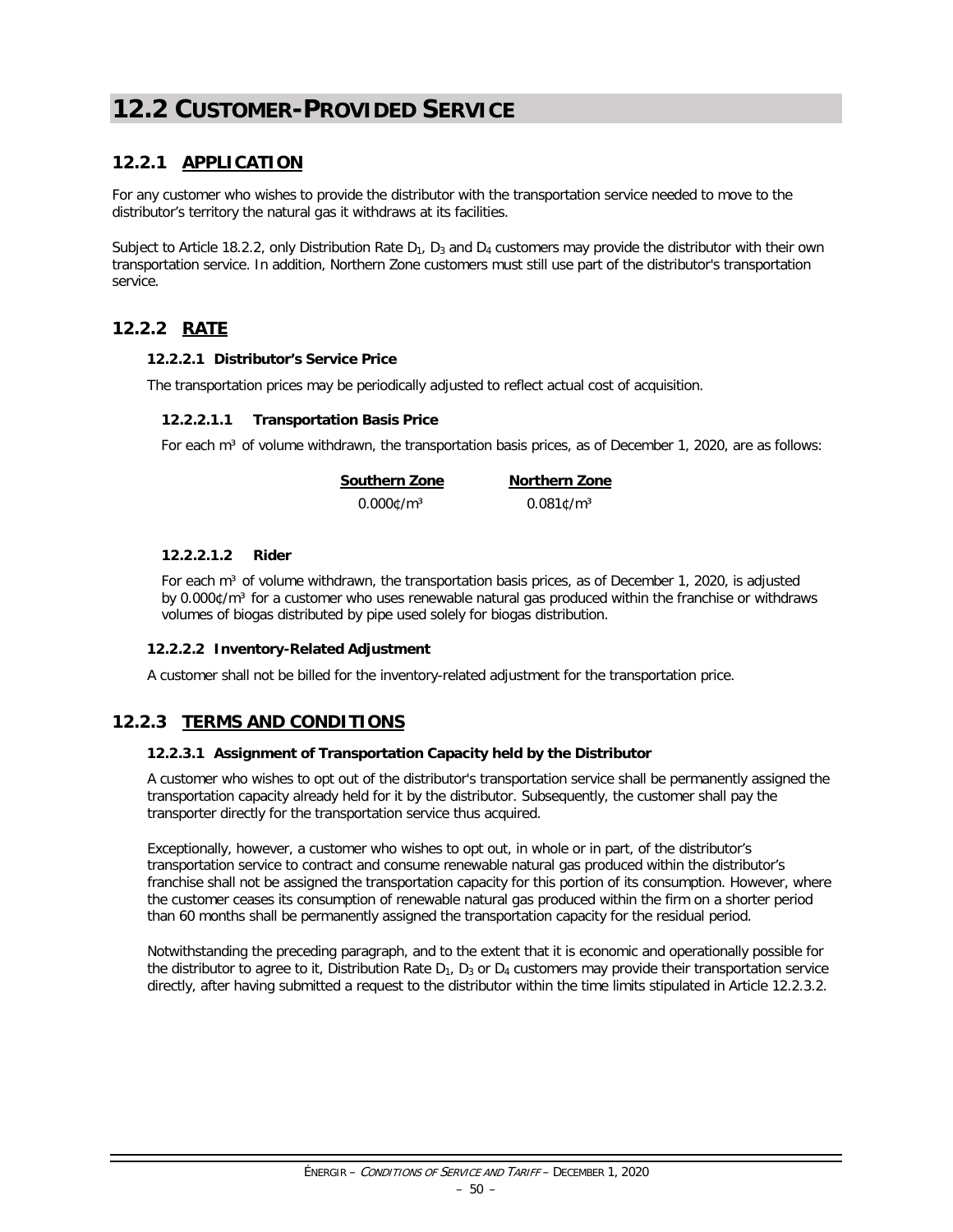#### **12.2.3.1.1 Term of Assigned Transportation Contracts**

The transportation capacity assigned to a customer will come from the distributor's contracts:

- 1. "Firm Transportation Short Haul between Parkway and Énergir's franchise" contract with TransCanada PipeLines Limited whose remaining term is closest to the average remaining term of all the distributor's contracts; and
- 2. "M12 between Dawn and Parkway" contract with Union Gas Limited whose remaining term is closest to the one described in the previous paragraph.

#### **12.2.3.1.2 Calculation of Assigned Capacity**

The capacity assigned to a customer will be equal to the customer's total annual requirements. The capacity assigned to meet the customer's total annual requirements is based on the average annual volume of the two years preceding the assignment or, as applicable for a new customer, the projected annual volume, divided by 365 days. The annual volume is normalized for temperatures for Distribution Rate  $D_1$  and  $D_3$ customers.

#### **12.2.3.1.3 Subsequent Assignment of Assigned Capacity**

A customer who is assigned the transportation capacity held for it by the distributor may in turn assign the capacity to a third party. When the customer decides to permanently dispose of assigned capacity by returning it directly to the transporter, it must first offer it to the distributor. The customer must ensure that any subsequent assignee of such capacity is subject to the same obligation.

#### **12.2.3.1.4 Management of Assigned Capacity**

A customer who is assigned transportation capacity shall be responsible for managing any increase or decrease required to meet its needs.

#### **12.2.3.2 Prior Notice of Entry**

A customer who wishes to provide its transportation service must so notify the distributor in writing at least 60 days in advance.

Notwithstanding the compliance or not by the customer to the notice required under this Article, the latter may provide its transportation service only if it is economic and operationally possible for the distributor to agree to it.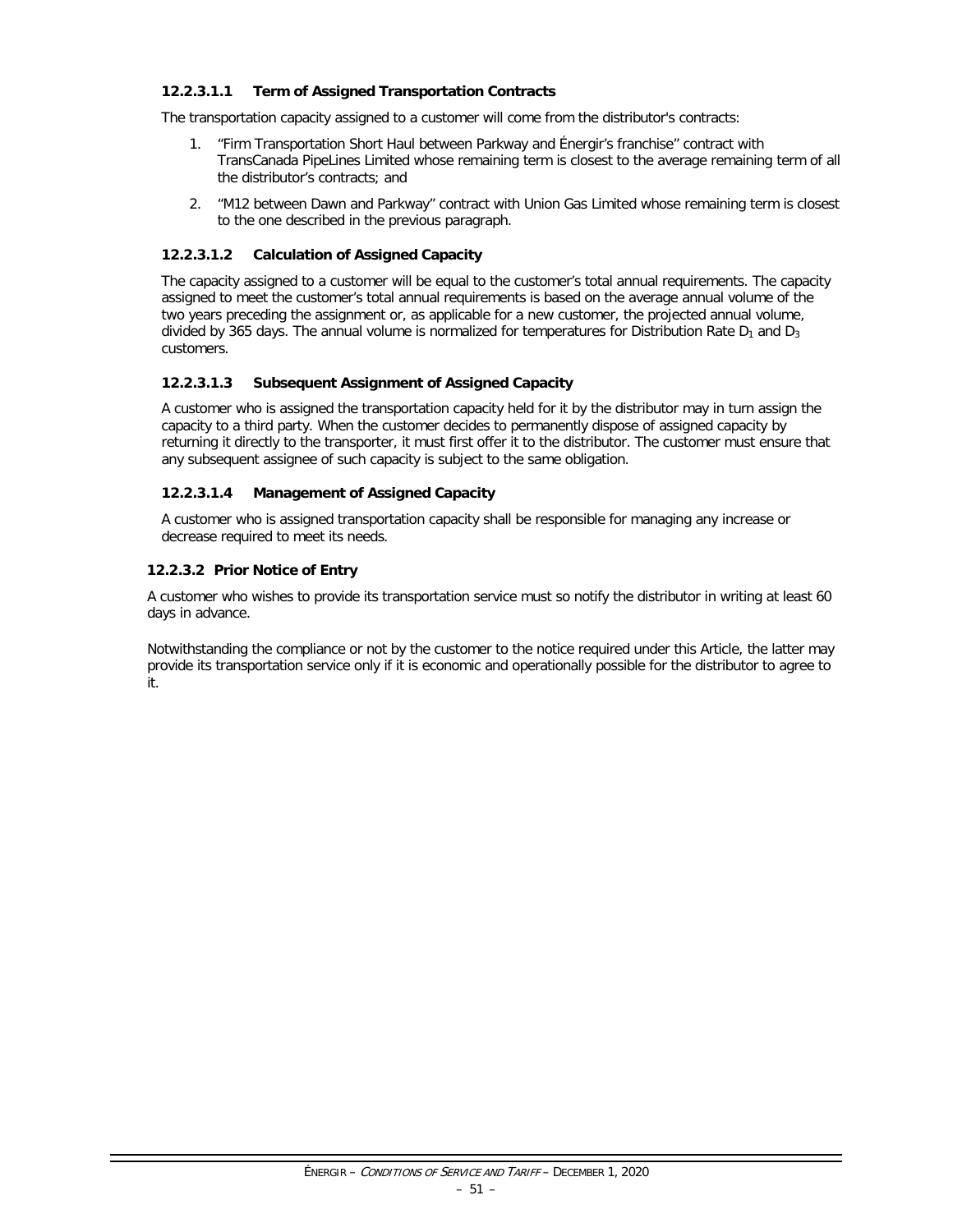# **13.1 DISTRIBUTOR'S SERVICE**

# **13.1.1 APPLICATION**

For any customer who wishes to purchase from the distributor, in whole or in part, the load-balancing service needed to manage on a daily basis the natural gas it withdraws at its facilities.

# **13.1.2 LOAD-BALANCING RATE**

The load-balancing price may be periodically adjusted to reflect the actual cost of load balancing tools.

#### **13.1.2.1 Price for Customers whose Annual Volume is Less than 75,000 m³**

For each m<sup>3</sup> of volume withdrawn, the unit price is  $3.966$  ¢/m<sup>3</sup>.

Notwithstanding the above, a Distribution Rate  $D_1$  customer who opts out of the distributor transportation service in accordance with Article 18.2.2 is subject to the load balancing price stipulated in Article 13.1.2.2.

#### **13.1.2.2 Price for Other Customers and for Customers Subject, as of September 30, 2012, to Article 13.1.2.2 of** Conditions of Service and Tariff **in Effect as of December 1, 2010**

For each m<sup>3</sup> of volume withdrawn, excluding "Competitive Make-up Gas" and "Make-up Gas to Avoid an Interruption" volumes, the unit price in  $\ell/m^3$  is calculated as follows:

$$
\frac{339.9 \times (P-W) + 1355.6 \times (W-A)}{ \text{Annual Volume}}
$$

Where **A**: **A**nnual Average Daily Load

- **W**: **W**inter Average Daily Load (period from November 1 to March 31)
- **P: P**eak Daily Load

The calculation of the  $A$ , **W** and **P** parameters is detailed in Article 13.1.3. For  $D_5$  distribution service customers, the **A**, **W** and **P** parameters used in the formula are the parameters modified to take account of the interruption days.

However, the price may not be less than  $-1.561 \text{C/m}^3$  nor greater than 7.638 $\text{C/m}^3$ .

#### **13.1.2.3 Average Price**

Article 13.1.2.2 does not apply when the firm or interruptible service volume withdrawn between October 1, 2019 and September 30, 2020 is nil or does not represent 12 consecutive months of consumption.

These customers will be subject to an average unit price based on their distribution rate, in accordance with the following table:

| <b>Distribution</b> | Price          |
|---------------------|----------------|
| Rate                | $\text{C/m}^3$ |
| D1                  | 3.966          |
| D <sub>3</sub>      | 0.863          |
| D4                  | 0.782          |
| $D_5$ – Category A  | $-0.361$       |
| $D_5$ – Category B  | 1.742          |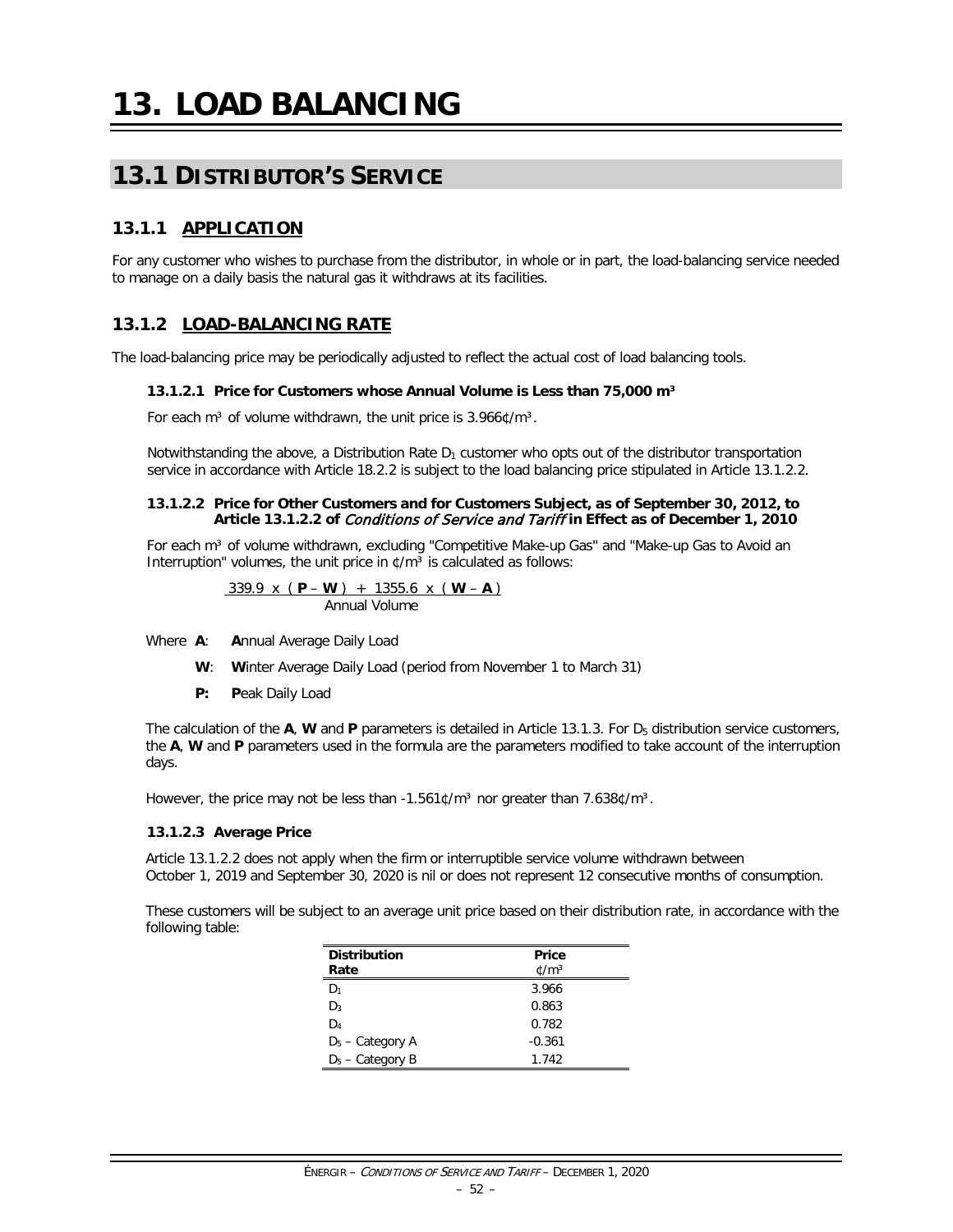#### **13.1.2.4 Contract Change**

The load balancing price will be revised during the year, following any contract change to the distribution service  $D_5$ : Interruptible resulting in a sub-rate or category change, or if the customer transfers from firm service to interruptible service or vice versa.

The price will be set in accordance with the terms and conditions set forth in Articles 13.1.2.1 to 13.1.2.3, as applicable, based on the volume from October 1, 2019 to September 30, 2020.

#### **13.1.2.5 Load Balancing Service Settlement**

A load balancing service settlement is billed when:

- 1. a customer ceases to use the distributor's load balancing service. The settlement is calculated at the moment it ceases to use the distributor's service as follows:
	- a) price based on volume of 12 months preceding the cessation of service, in accordance with Article 13.1.2.2, multiplied by the volume of the 12 months preceding the cessation; less
	- b) total amounts billed for load balancing during the 12 months preceding the cessation.
- 2. a customer subject to Articles 13.1.2.2 and 13.1.2.3 requests settlement. The settlement is calculated as of September 30, 2021 as follows:
	- a) price based on volume from October 1, 2020 to September 30, 2021, in accordance with Article 13.1.2.2, multiplied by the volume from October 1, 2020 to September 30, 2021; less
	- b) total amounts billed for load-balancing from October 1, 2020 to September 30, 2021.

To take advantage of this option, the customer must have, at the time of the settlement calculation, a history of consumption as well as consumption of more than  $75,000$  m<sup>3</sup> for the period of October 1, 2020 to September 30, 2021.

The request must be sent in writing to the distributor before the beginning of the reference period used for the calculation of the settlement. The customer then remains subject to the load-balancing service settlement for a minimum of three years. Similarly, if the customer withdraws from this option, he must wait another three years to avail himself of it.

For any customer subject to Article 13.1.2.2 who requests a settlement, a load-balancing service settlement will be billed based on the volume from October 1, 2019 to September 30, 2020, in accordance with Article 13.1.2.2, in the case of a debit balance only.

### **13.1.3 CALCULATION OF PARAMETERS**

Subject to Articles 13.1.2.1 and 18.2.3, the consumption parameters shall be calculated as follows:

#### **13.1.3.1 Parameters for Distribution Rates D1, D3 and D4 customers**

- **A** = Volume from October 1, 2019 to September 30, 2020 No. days from October 1, 2019 to September 30, 2020
- **W** = Volume from November 1, 2019 to March 31, 2020 No. days from November 1, 2019 to March 31, 2020
- **P** = Maximum daily load from November 1, 2019 to March 31, 2020

For Distribution Rates  $D_1$  and  $D_3$  customers except customers subject to rate combination  $D_3$ - $D_5$ , the maximum daily load for the winter months is estimated as follows:

**P** = (MaxDL) x multiplier

Where **MaxDL** = Highest of the average daily loads of each month from November 2019 to March 2020

Where **multiplier** = Maximum  $(2.1 - (1.1 \times A + \text{MaxDL})$ ; 1)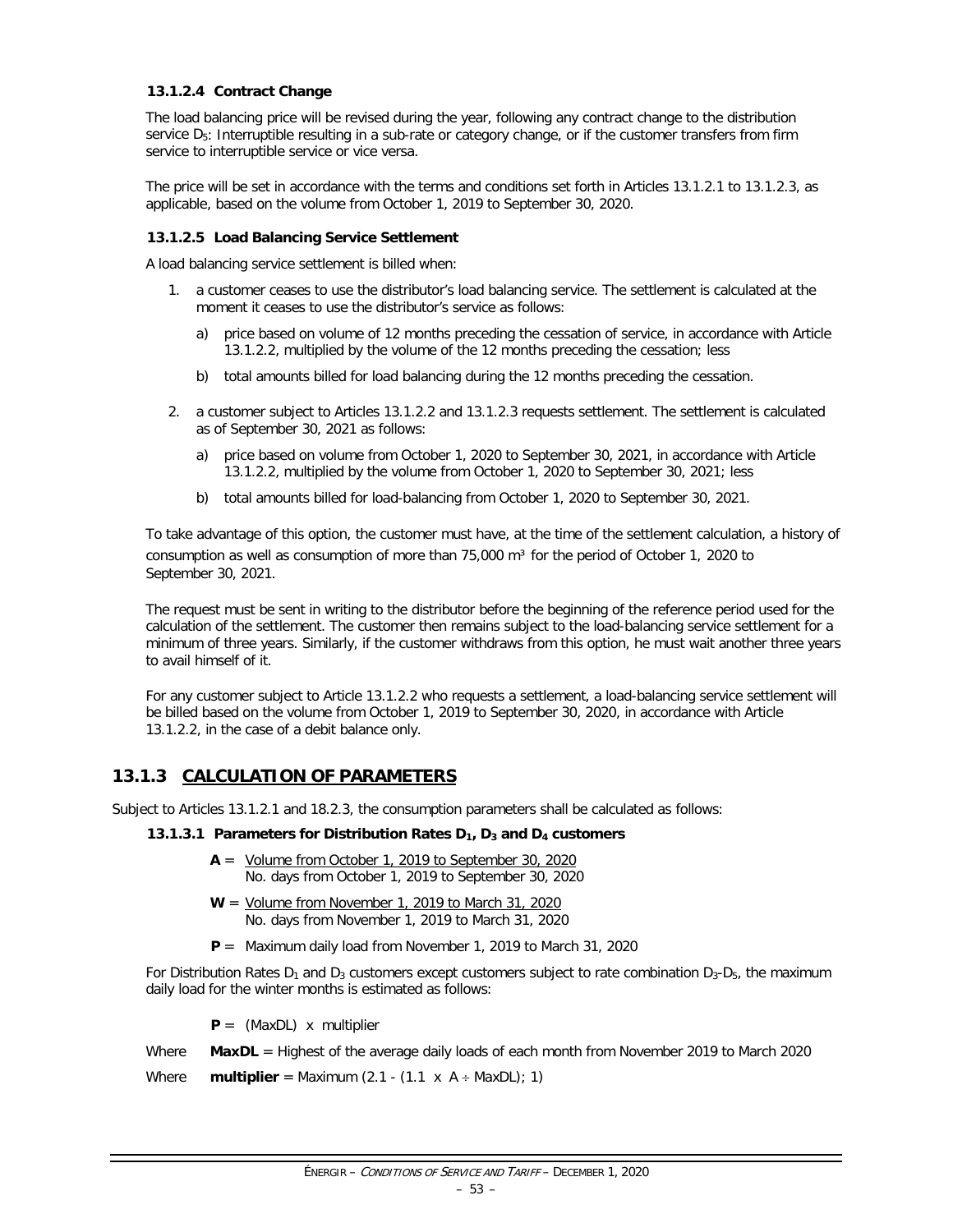#### **13.1.3.2 Parameters for Distribution Rate D5 Customers**

Parameters **A, W** and **P** are modified as follows to consider interruption days:

| $A =$ Volume from October 1, 2019 to September 30, 2020<br>No. days from October 1, 2019 to September 30, 2020 | (No. days from October 1, 2019 to September 30, 2020 $-$ MaxD)<br>(No. days from October 1, 2019 to September 30, 2020 - ActualD)   |
|----------------------------------------------------------------------------------------------------------------|-------------------------------------------------------------------------------------------------------------------------------------|
| $W =$ Volume from November 1, 2019 to March 31, 2020<br>No. days from November 1, 2019 to March 31, 2020       | (No. days from November 1, 2019 to March 31, 2020 $-$ MaxD)<br>(No. days from November 1, 2019 to March 31, 2020 - <b>ActualD</b> ) |

 $P =$  Maximum daily load from November 1, 2019 to March 31, 2020 x maximum  $(73 - \text{MaxD})$ ; 0) 73

Where **MaxD** = Maximum number of interruption days referred to in Article 15.4.6, subparagraph 1

Where **ActualD** = Actual number of interruption days from October 1, 2019 to September 30, 2020

Volumes withdrawn under "Competitive Make-up Gas" service or "Make-up Gas to Avoid an Interruption" service are not considered in the parameter calculations.

### **13.1.4 VOLUME TRANSPOSITION**

For customers subject to the load balancing price stipulated in Article 13.1.2.2, who supply the distributor with the natural gas they withdraw at their facilities, or who have entered into a fixed-price supply agreement with the distributor, the calculation of the load balancing price is based on a transposed load profile determined as follows, subject to Article 18.2.3:

#### **TL** = **L + TUD – DCV**

Where  $TL = Transposed Load (monthly or daily, as the case may be)$ 

 $\mathsf{L}$  = Load (monthly or daily, as the case may be)

**TUD** = Theoretical Uniform Delivery (sum of the DCVs from October 1, 2019 to September 30, 2020  $\div$  No. days from October 1, 2019 to September 30, 2020 having a DCV)

**DCV** = Daily Contract Volume

The TUD and DCVs are calculated on a monthly basis for customers without daily readings.

#### **13.1.5 TERMS AND CONDITIONS**

#### **13.1.5.1 Prior Notice of Entry**

A customer who wishes to avail itself of the distributor's load balancing service must so notify the distributor in writing at least 60 days in advance. Notwithstanding the required prior notice, the customer may avail itself of the distributor's load balancing service only if it is possible for the distributor to provide it.

#### **13.1.5.2 Prior Notice of Withdrawal**

The customer who wishes to opt out of the distributor's load balancing service, in order to provide the full service itself, must so notify the distributor in writing at least 60 days in advance. On shorter notice, the customer may opt out of the distributor's load balancing service only if it is possible for the distributor to agree to it.

#### **13.1.5.3 Contract Term**

The term for written load balancing service contracts must be a minimum of 12 months, except for make-up gas service contracts for which the contract term may be less than 12 months.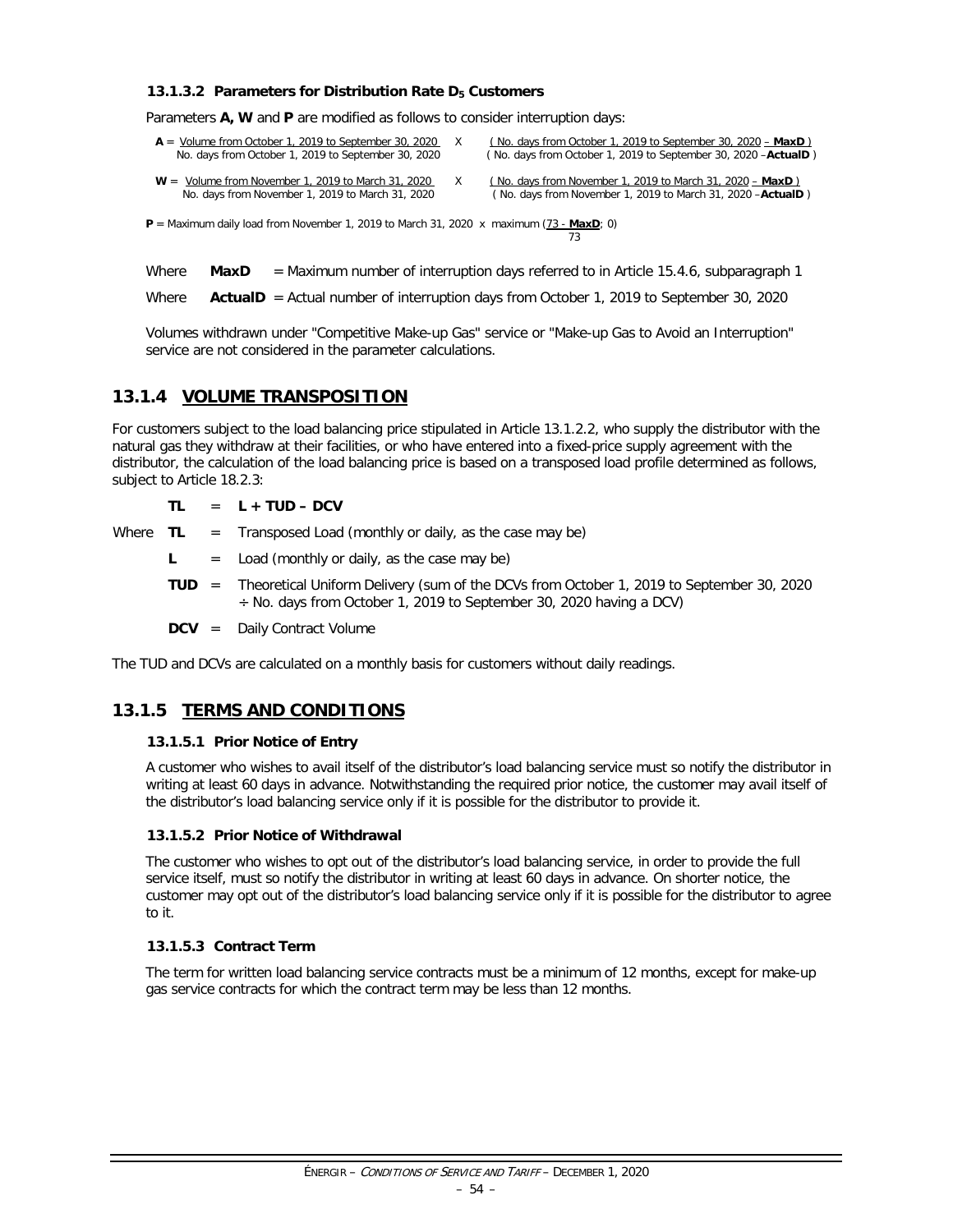# **13.2 CUSTOMER-PROVIDED SERVICE**

# **13.2.1 APPLICATION**

For any customer who wishes to provide, in whole or in part, with the load balancing service needed to manage on a daily basis the natural gas it withdraws at its facilities or it injects in the distribution system subject to Article 18.2.2.

A customer subject to Rate  $D_1$ ,  $D_3$  or  $D_4$  who wishes to provide its full load balancing service shall agree to deliver to the distributor each day a DCV equal to its load for that same day; the terms and conditions shall be those relative to volume imbalances stipulated under the "Customer-Provided Service" Article under Supply Service.

A customer subject to Rate  $D_R$  is subject to Article 13.2.2.2 "Differences Between Nominated Volumes and Volumes Injected".

# **13.2.2 RATE**

### **13.2.2.1 Service Price**

The customer shall not be billed for the price of the load balancing service it provides for itself in whole or in part.

#### **13.2.2.2 Differences Between Nominated Volumes and Volumes Injected**

The charges for differences between nominated volumes and volumes injected are as follows:

#### Daily imbalances

No charges shall be required if the daily difference between the nominated volume and the volume injected is less than the greater of 75 GJ or 2% of the total nominated volume at a receipt point or the greater of 75 GJ or 2% of the total nominated volume in the consumption zone.

In the case where the daily difference between the nominated volume and the volume injected is higher than the greater of 75 GJ or 2% in the consumption zone and at a receipt point:

- 1. No charges shall be required if the daily difference between the nominated volume and the volume injected at that receipt point by a customer is in the sense opposite to the daily difference between nominated volumes and volumes injected in the consumption zone;
- 2. Charges shall however be required when this difference is in the same sense as the daily difference in the consumption zone.

In the latter case, the daily imbalance of the consumption zone shall be allocated among all customers having a billable daily imbalance, in proportion to their individual imbalance in excess of the greater of 75 GJ or 2% of their nomination.

The daily imbalance prices are as follows:

| <b>Difference</b>                                                             | First    | <b>Next</b> | Next      | Next exceeding |  |
|-------------------------------------------------------------------------------|----------|-------------|-----------|----------------|--|
|                                                                               | 2% to 4% | 4% to 8%    | 8% to 10% | 10%            |  |
| Price $(\text{\ensuremath{\mathfrak{C}}}/\text{\ensuremath{\mathfrak{m}}}^3)$ | .144     | 2.859       | 4.288     | 5.718          |  |

#### Cumulative difference account balance

The cumulative difference account balance shall be calculated by adding or deducting any daily difference to the previous cumulative difference account balance. This balance may be reduced in accordance with Article 15.5.8.

Charges shall be payable if the cumulative daily account balance is higher than the greater of 150 GJ or 4% of the greater of the nominated volumes or the average nominated volumes for the past 30 days.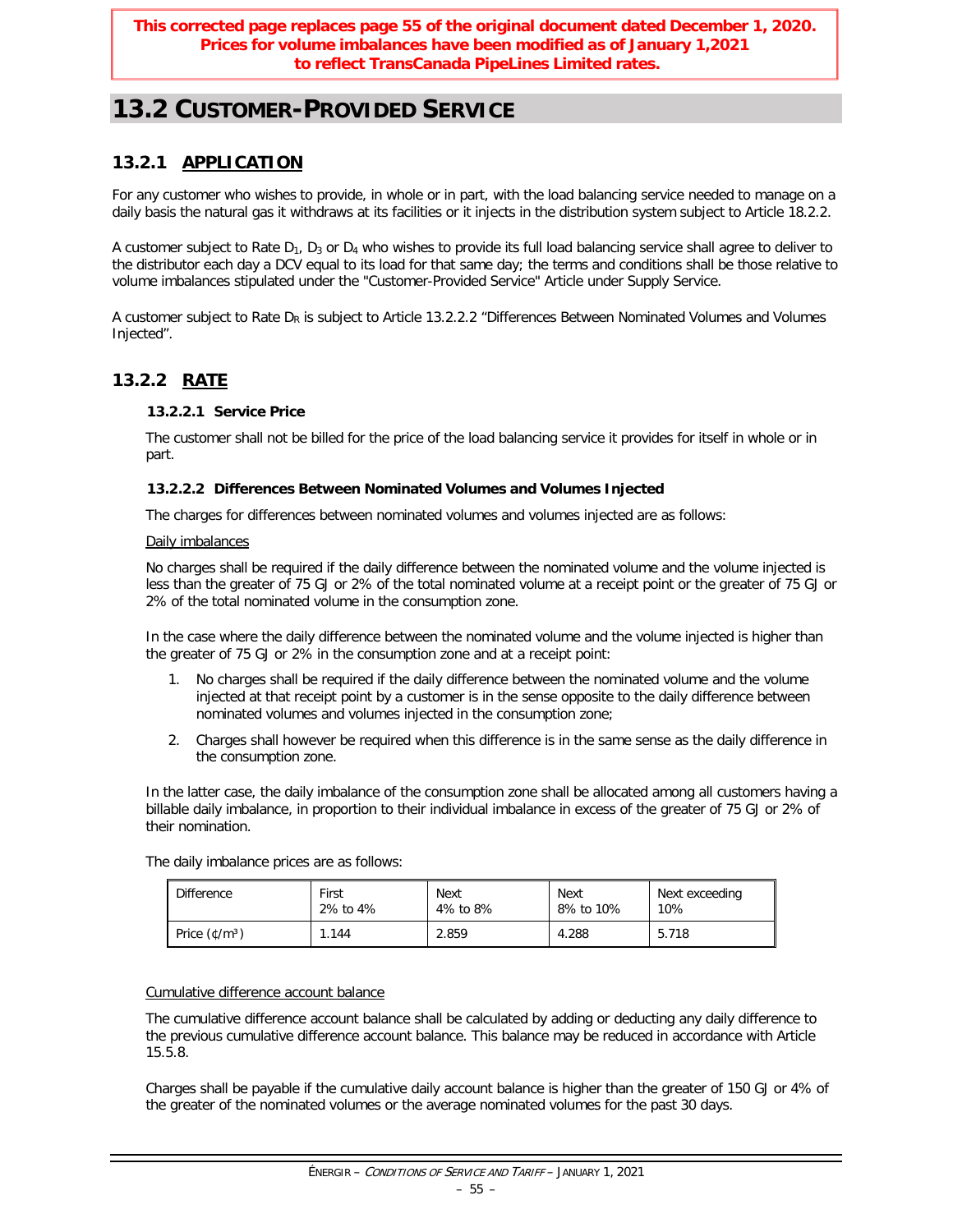#### **This corrected page replaces page 56 of the original document dated December 1, 2020. Prices for volume imbalances have been modified as of January 1,2021 to reflect TransCanada PipeLines Limited rates.**

The prices applicable to the cumulative differences are as follows:

| Balance                                            | First<br>4% to 6% | Next exceeding<br>6% |  |  |
|----------------------------------------------------|-------------------|----------------------|--|--|
| Price $(\text{\textsterling}/\text{\textsf{m}}^3)$ | 0.858             | 1.429                |  |  |

These prices may be periodically adjusted to reflect modifications to TransCanada PipeLines rates.

### **13.2.3 TERMS AND CONDITIONS**

#### **13.2.3.1 Prior Notice of Entry**

A customer who wishes to provide its full load balancing service must so notify the distributor in writing at least 60 days in advance. On shorter notice, the customer may provide full load balancing service only if it is possible for the distributor to agree to it.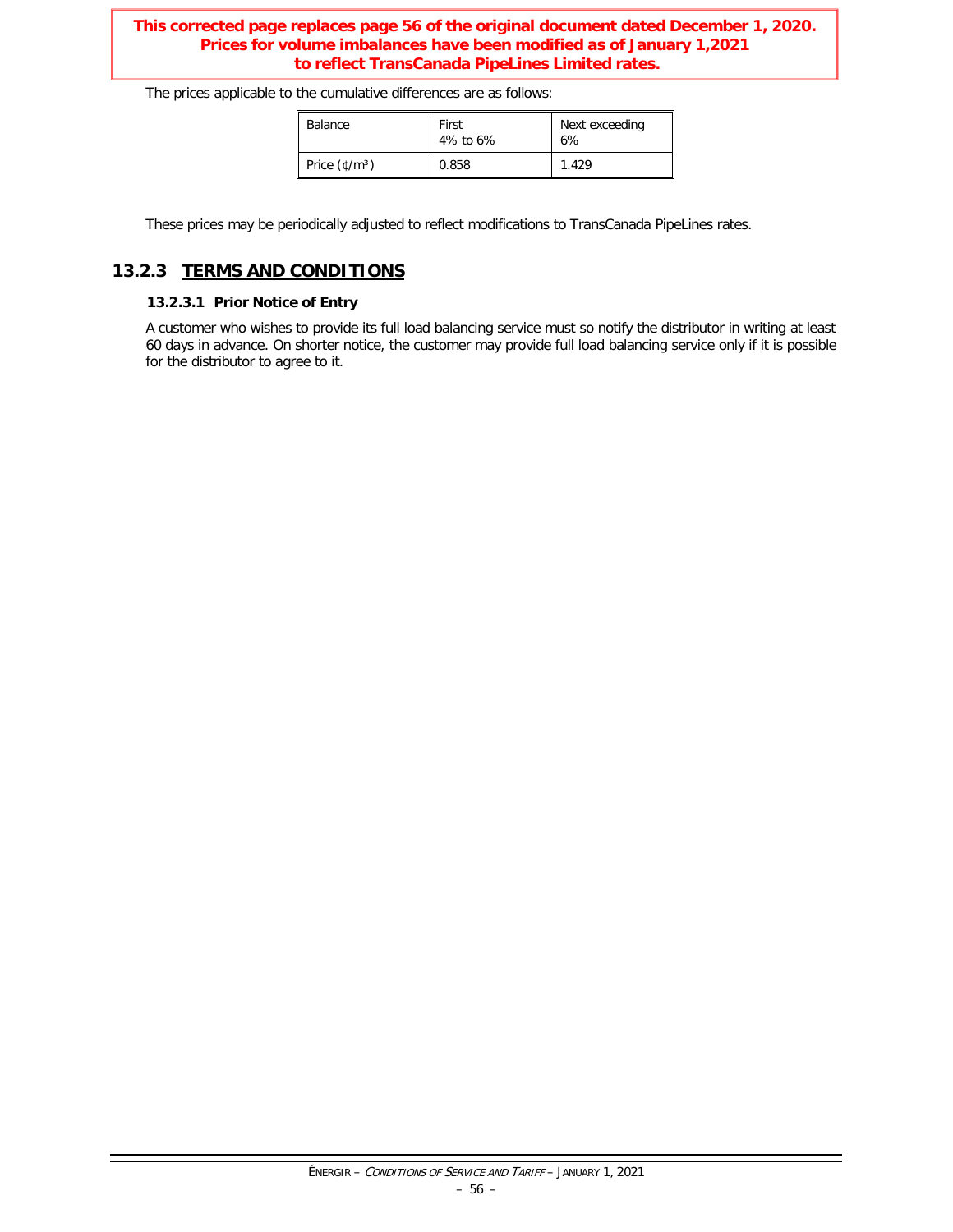# **14.1 DISTRIBUTOR'S SERVICE**

### **14.1.1 NATURAL GAS SUPPLY AND TRANSPORTATION SERVICES, AND FIXED-PRICE SUPPLY AGREEMENTS**

When applicable, the inventory-related adjustments for natural gas supply and transportation services as well as fixed-price supply agreements, may vary monthly. They are calculated individually for each customer, according to the customer's load profile, after application, where applicable, of the volume transposition stipulated in the Load balancing Rate, except for Distribution Rate  $D_1$  customers, whose load profile is less than 75,000 m<sup>3</sup>/year, for whom the adjustments are calculated according to the overall load profile for all customers subject to this rate.

When a customer ceases to use the distributor's natural gas supply or transportation service, there may be an inventory-related adjustment balance that the customer must pay to, or receive from, the distributor. The balance is calculated individually for each customer, according to the customer's load profile, after application, where applicable, of the volume transposition stipulated in the Load balancing Rate, and is billed to the customer.

When a customer enters into a fixed-price supply agreement with the distributor, there may be a natural gas supply inventory-related adjustment balance that the customer must pay to, or receive from, the distributor. Any inventoryrelated adjustment balance payable by the customer shall be spread in equal amounts over a 12-month period.

Inventory-related adjustments do not apply to volumes withdrawn pursuant to "Competitive Make-up Gas" or "Make-up Gas to Avoid an Interruption" contracts.

# **14.2 CUSTOMER-PROVIDED SERVICE**

# **14.2.1 NATURAL GAS SUPPLY SERVICE**

#### With transfer of ownership

The inventory-related adjustment may vary monthly. It is calculated individually for each customer, according to the customer's load profile, after the application, where applicable, of the volume transposition stipulated in the Load balancing Rate, except for Distribution Rate  $D_1$  customers for whom the adjustment is calculated from the overall load profile for all customers subject to this rate.

When a customer ceases to use the natural gas supply service with transfer of ownership, there may be an inventory-related adjustment balance that the customer must pay to, or receive from, the distributor. The balance is calculated individually for each customer, according to the customer's load profile, and is billed to the customer.

The inventory-related adjustment does not apply to volumes withdrawn pursuant to "Competitive Make-Up Gas" or "Make-up Gas to Avoid an Interruption" contracts.

#### Without transfer of ownership

A customer shall not be billed for the inventory-related adjustment for the natural gas supply price.

### **14.2.2 TRANSPORTATION SERVICE**

A customer who supplies its own transportation service shall not be billed for the inventory-related adjustment for the transportation price.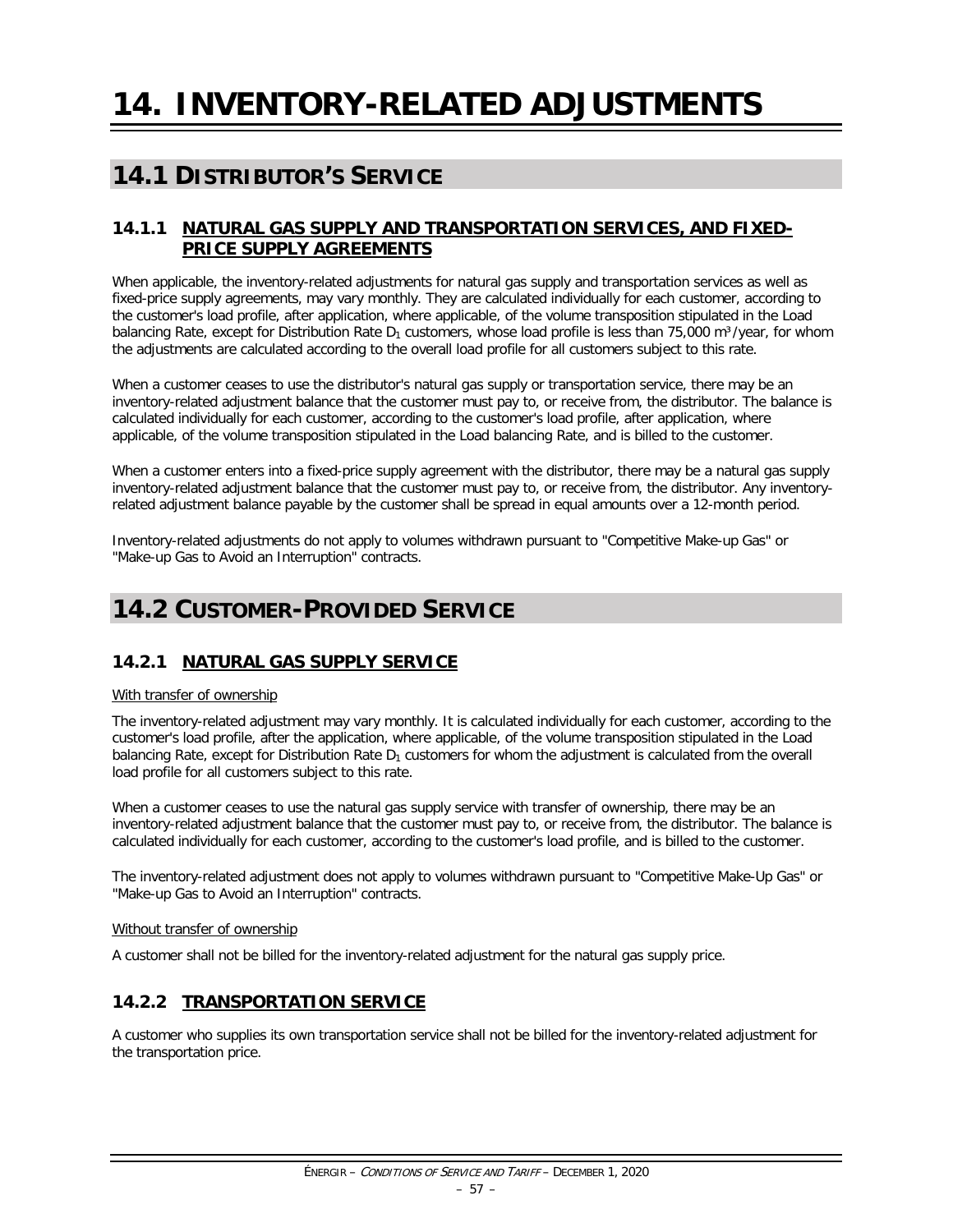# **15.1 GENERAL PROVISIONS**

# **15.1.1 RIGHT TO MOST ADVANTAGEOUS RATE**

A customer is entitled to the most advantageous distribution rate according to the following conditions:

- 1. the distribution rate must be agreed upon for the entire term of the written contract, subject to subsequent amendments, agreed to by the parties, to the subscribed volume, the minimum annual obligation (MAO) and the agreed upon price;
- 2. A customer who has a verbal contract may change distribution rates on agreement with the distributor.

### **15.1.2 DEFAULT DISTRIBUTION RATE**

Rate  $D_1$  applies by default except in the case of customers who inject natural gas in the distribution system for whom Rate  $D_R$  applies by default.

### **15.1.3 CONTRACT TERM**

The term for all written contracts must be a minimum of 12 months, except for make-up gas service contracts for which the contract term may be less than 12 months.

### **15.1.4 CUSTOMER GROUPINGS**

Customer groupings are not permitted for distribution service.

### **15.1.5 SUBSEQUENT ADJUSTMENTS**

The distribution rates are subject to rate modifications ordered by the Régie de l'énergie after they come into force to reflect any change in operating costs arising from the decision of a competent authority (legislator, governments, public agencies) ("fait du prince").

# **15.2 DISTRIBUTION SERVICE D1: GENERAL**

### **15.2.1 APPLICATION**

For any customer intending to withdraw, at its facilities, natural gas that must be moved within the distributor's territory.

For all withdrawals of firm service natural gas measured at a single metering point. A customer may not, from a single metering point, withdraw natural gas simultaneously under Rate  $D_1$  and under another Distribution Rate.

# **15.2.2 DISTRIBUTION RATE D1**

#### **15.2.2.1 Basic Fee**

The basic fees per metering device depend on annual volume withdrawn as follows: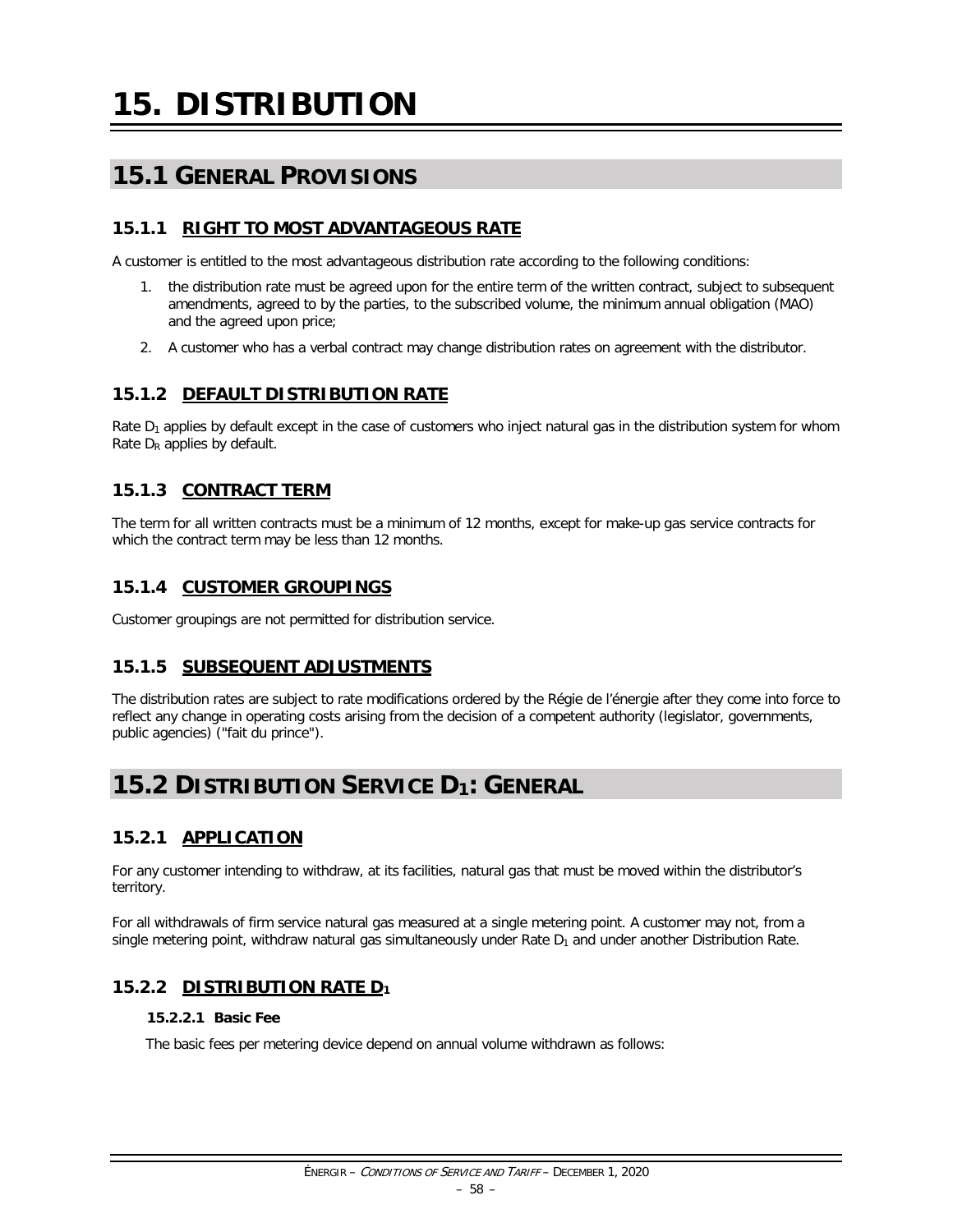|      |           | <b>Volume Withdrawn</b> | Price                 |         |  |  |
|------|-----------|-------------------------|-----------------------|---------|--|--|
|      |           | m <sup>3</sup> /Year    | ¢/Metering device/Day |         |  |  |
| from | 0         | to                      | 10.950                | 50.227  |  |  |
| from | 10,950    | to                      | 36,500                | 102.339 |  |  |
| from | 36,500    | to                      | 109,500               | 122.068 |  |  |
| from | 109,500   | to                      | 365,000               | 128.822 |  |  |
| from | 365,000   | to                      | 1,095,000             | 168.964 |  |  |
| from | 1.095.000 | to                      | 3,650,000             | 222.638 |  |  |
|      | 3,650,000 |                         | and over              | 553.801 |  |  |

The price is then multiplied by the number of days of the billing period.

#### **15.2.2.2 Unit Prices for the Volume Withdrawn**

For each m<sup>3</sup> of volume withdrawn at the levels below multiplied by the number of days in the billing period, the unit prices are as follows:

|      | <b>Volume Withdrawn</b> | Price                         |          |    |          |        |
|------|-------------------------|-------------------------------|----------|----|----------|--------|
|      |                         | $\frac{\text{m}}{\text{m}^3}$ |          |    |          |        |
| firs | 30                      | from                          | $\Omega$ | to | 30       | 25.145 |
| next | 70                      | from                          | 30       | to | 100      | 17.174 |
| next | 200                     | from                          | 100      | to | 300      | 14.843 |
| next | 700                     | from                          | 300      | to | 1,000    | 11.243 |
| next | 2,000                   | from                          | 1,000    | to | 3,000    | 8.321  |
| next | 7,000                   | from                          | 3,000    | to | 10,000   | 5.847  |
| next | 20,000                  | from                          | 10,000   | to | 30,000   | 4.706  |
| next | 70,000                  | from                          | 30,000   | to | 100,000  | 3.903  |
|      | $m3$ exceeding 100,000  |                               | 100,000  |    | and over | 3.232  |

# **15.2.3 RATE REBATES**

#### **15.2.3.1 Rate Rebate to Compete with Fuel Oil**

If required by the competitive situation, the distributor and the customer may agree for up to 12 months, within the limits of the Rate Flexibility Program, a copy of which is available upon request, to a percentage reduction applicable to the Distribution Rate.

#### **15.2.3.2 Rate Rebate to Compete with Dual Energy**

If required by the competitive situation, the distributor and the customer may agree, within the limits of the dual energy section of the Rate Flexibility Program, a copy of which is available upon request, to a percentage reduction applicable to the Distribution Rate.

#### **15.2.4 PEAK SERVICE SUPPLEMENT**

#### **15.2.4.1 Single-Family or Single-Dwelling Domestic Use Customers**

For natural gas withdrawals by single-family or single-dwelling domestic use customers measured by a separate metering device (unless the distributor has other means to measure the load) and intended to supply facilities capable of using an energy source other than natural gas during off-peak periods:

the additional unit price is 40.0¢/m<sup>3</sup>.

#### **15.2.4.2 Other Customers**

For natural gas withdrawals by other customers measured at a single metering point when the customer has facilities capable of using an energy source other than natural gas during off-peak periods:

The additional unit price is established in column (1) of the following table: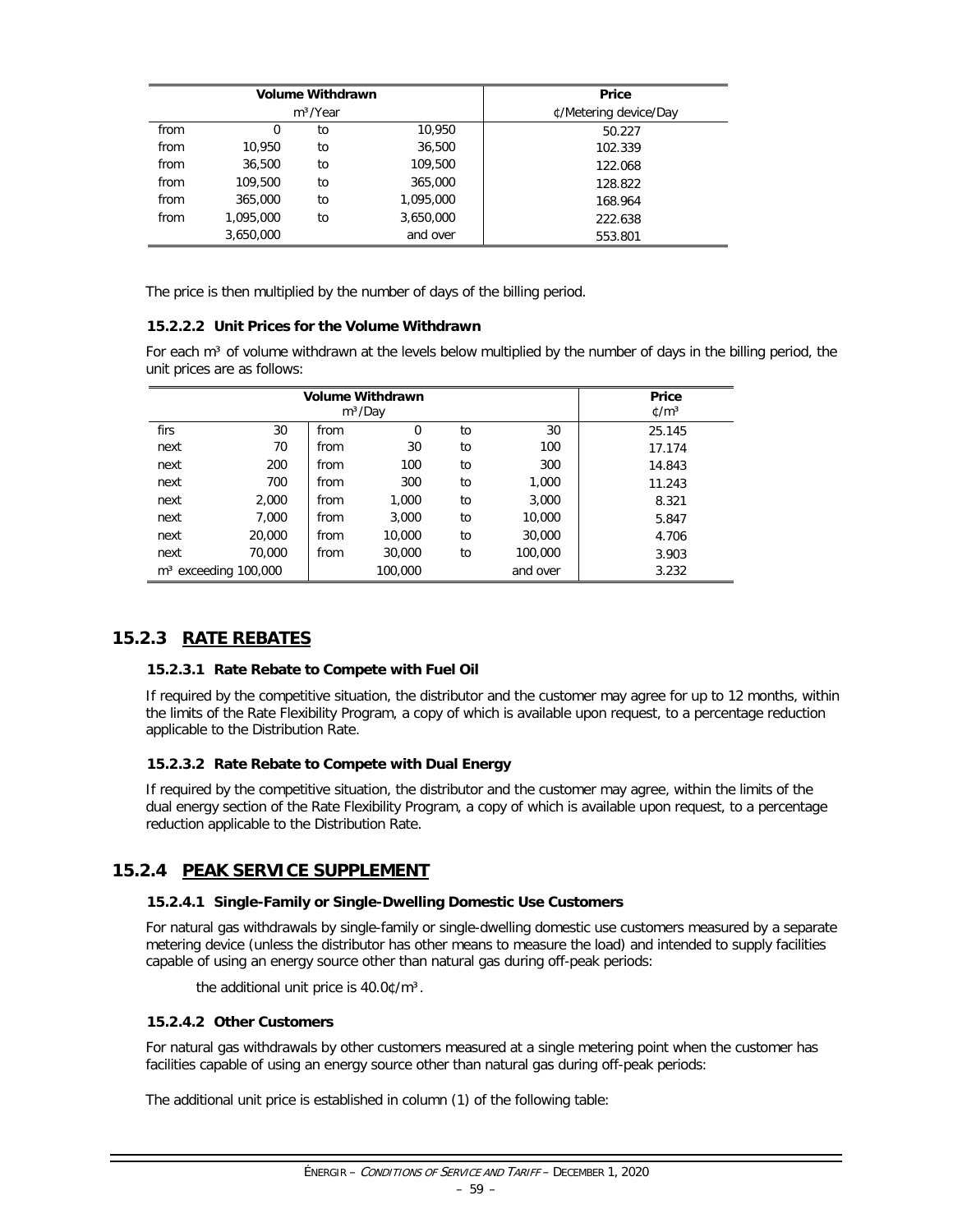From November 1 to March 31

| <b>Monthly</b><br><b>Load Factor</b> | <b>Unit Price</b><br><b>Volumes</b><br>$<$ 75,000 m <sup>3</sup> | <b>Unit Price</b><br><b>Volumes</b><br>$>75,000 \text{ m}^3$ |
|--------------------------------------|------------------------------------------------------------------|--------------------------------------------------------------|
| %                                    | $(1)$ ¢/m <sup>3</sup>                                           | $(2)$ ¢/m <sup>3</sup>                                       |
| Over 50.0                            | 0.0                                                              | 0.0                                                          |
| 50.0                                 | 38.2                                                             | 5.4                                                          |
| 40.0                                 | 43.7                                                             | 10.9                                                         |
| 30.0                                 | 54.8                                                             | 22.0                                                         |
| 25.0                                 | 65.6                                                             | 32.8                                                         |
| 20.0                                 | 86.1                                                             | 53.3                                                         |
| 18.0                                 | 100.0                                                            | 67.2                                                         |
| 16.0                                 | 120.8                                                            | 88.0                                                         |
| 14.0                                 | 153.8                                                            | 121.0                                                        |
| 12.0                                 | 212.4                                                            | 179.6                                                        |
| 10.0 and lower                       | 250.0                                                            | 217.2                                                        |

The additional unit price for all load factors falling between the load factors shown in the table shall be interpolated linearly.

The monthly load factor (LF) shall be calculated as follows:

| $LF =$ | <b>VDM</b> | x 100 |  | where: $VDM =$ volume withdrawn during the month        |
|--------|------------|-------|--|---------------------------------------------------------|
|        | MDV x D    |       |  | $MDV =$ maximum daily volume withdrawn during the month |
|        |            |       |  | $=$ number of days in the month                         |

# **15.2.5 MINIMUM ANNUAL OBLIGATION (MAO)**

The distributor may agree, with a customer whose service address is newly connected to the distribution system or with a customer who receives financial assistance, on an MAO for the entire contract term. If, at the end of a contract year, the customer has withdrawn a volume that is less than its MAO, it will be billed for the volume deficit at the lower of the average price of the Distribution Rate paid during the 12 months of the contract year or of the average price of the Distribution Rate resulting from the billing of the volume deficit uniformly distributed over the contract year.

# **15.3 DISTRIBUTION SERVICES D3 AND D4: STABLE LOAD**

# **15.3.1 APPLICATION**

For any customer intending to withdraw at its facilities, natural gas that must be moved within the distributor's territory.

#### Distribution service D<sub>3</sub>

For all withdrawals of firm and stable service natural gas measured at a single metering point when the customer's subscribed volume is at least 333 m<sup>3</sup>/day, when the customer's load factor, calculated as an A / P ratio according to the non-transposed parameters defined in the load balancing service, is at least 60% and when the annual volume of natural gas is at least 75,000 m<sup>3</sup>. A customer may, at a single metering point, withdraw natural gas simultaneously under Rate  $D_3$  and under Rate  $D_5$ .

#### Distribution service D4

For all withdrawals of firm and stable service natural gas measured at a single metering point when the customer's subscribed volume is at least 10,000 m<sup>3</sup>/day. A customer may, at a single metering point, withdraw natural gas simultaneously under Rate  $D_4$  and under Rate  $D_5$ .

Notwithstanding the foregoing, when a Distribution Rate  $D_3$  or  $D_4$  customer participates in an energy efficiency program under the Global Energy Efficiency Plan (GEEP), the aforementioned threshold can be reduced to take into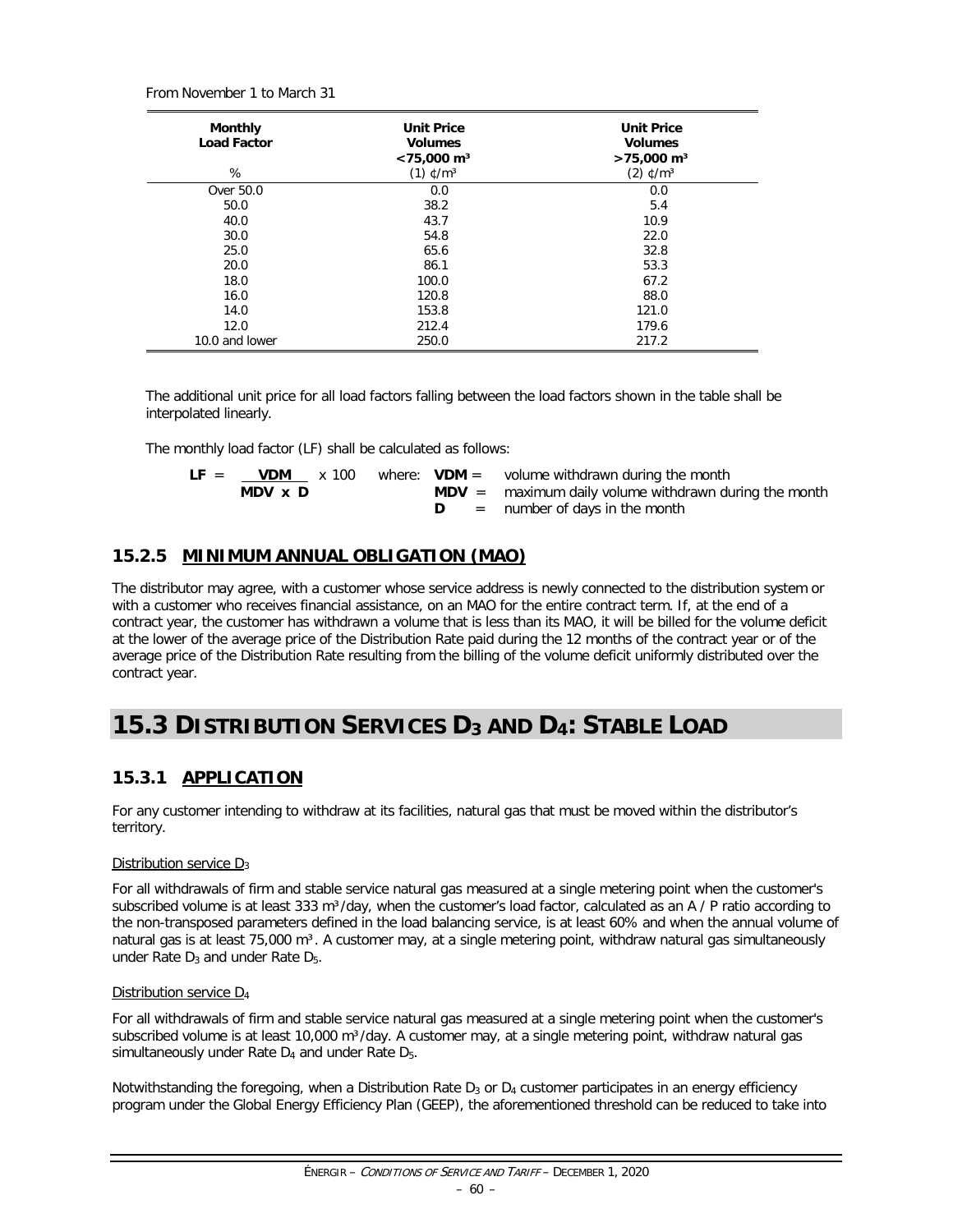account the marginal reduction recognized by the program for the average length of time the efficiency measure is implemented. Where applicable, the new threshold is equal to the subscribed volume before the measure was implemented, less a volume equal to the daily marginal reduction recognized by the program.

# **15.3.2 DISTRIBUTION RATES D3 AND D4**

#### **15.3.2.1 Minimum Daily Obligation**

For each  $m<sup>3</sup>$  of subscribed volume at the levels indicated below, the unit prices are as follows:

|       | <b>Subscribed Volume</b> | Price<br>$\ell/m^3/Day$ |           |    |           |       |
|-------|--------------------------|-------------------------|-----------|----|-----------|-------|
| first | 333                      | from                    | $\Omega$  | to | 333       | 9.245 |
| next  | 667                      | from                    | 333       | to | 1,000     | 7.431 |
| next  | 2,000                    | from                    | 1,000     | to | 3,000     | 5.058 |
| next  | 7.000                    | from                    | 3,000     | to | 10,000    | 4.178 |
| next  | 20,000                   | from                    | 10,000    | to | 30,000    | 3.045 |
| next  | 70,000                   | from                    | 30,000    | to | 100,000   | 2.369 |
| next  | 200,000                  | from                    | 100,000   | to | 300,000   | 1.681 |
| next  | 700,000                  | from                    | 300,000   | to | 1,000,000 | 1.355 |
|       | $m3$ exceeding 1,000,000 |                         | 1,000,000 |    | and over  | 0.918 |

The result of the calculation is multiplied by the number of days in the billing period.

#### **15.3.2.2 Unit Price for the Volume Withdrawn up to the Subscribed Volume**

For withdrawals up to the subscribed volume multiplied by the number of days in the billing period for a customer without daily readings and for daily withdrawals up to the subscribed volume for a customer with daily readings, the unit price is 0.350¢/m<sup>3</sup>.

#### **15.3.2.3 Reduction According to Contract Term**

The average unit price calculated pursuant to Articles 15.3.2.1 and 15.3.2.2 may be reduced by a percentage calculated as follows:

Minimum (19% x Contract Term in Months - 12; 19%) 48

**plus**, for contract terms longer than 60 months

Minimum (5% x Contract Term in Months - 60; 5%) 120

**plus**, for contract terms longer than 180 months

Minimum (2% x Contract Term in Months - 180; 2%) 60

The maximum percentage reduction is 26%.

#### **15.3.2.4 Additional Reductions**

In an initial contract negotiated with a customer whose service address is newly connected to the distribution system, the distributor and the customer may agree on a percentage reduction not exceeding 5%, additional to that calculated under Article 15.3.2.3, for the first year only.

A customer with a subscribed volume greater than or equal to  $1,000,000$  m $3$ /day is entitled to an additional reduction subject to the prior authorization of the Régie de l'énergie.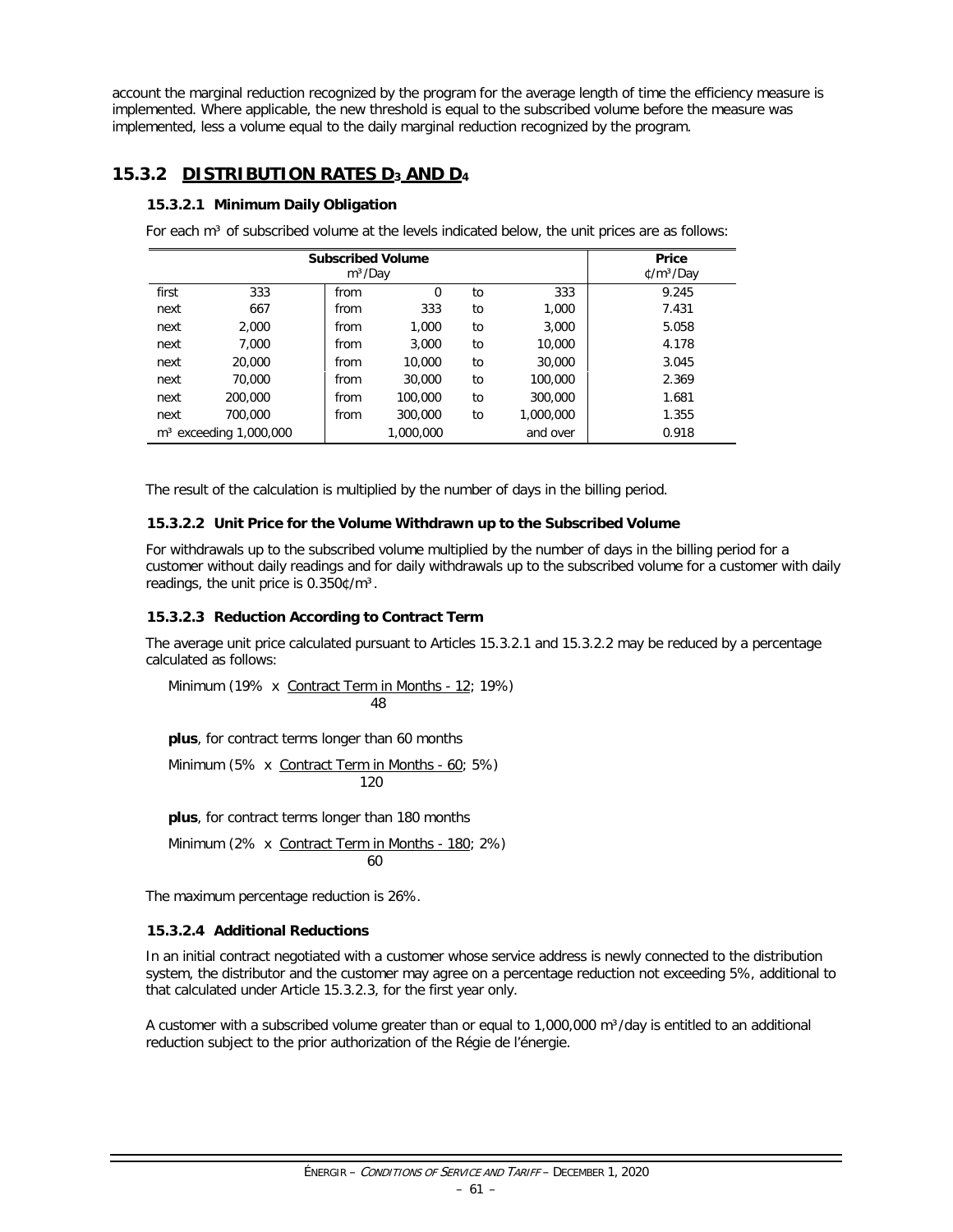#### **15.3.2.5 Withdrawals in Excess of 100% of the Subscribed Volume**

For withdrawals in excess of 100% of the subscribed volume multiplied by the number of days in the billing period for a customer without daily readings, and for daily withdrawals in excess of 100% of subscribed volume for a customer with daily readings:

The average unit rate for each  $m<sup>3</sup>$  exceeding the subscribed volume shall be established by means of the rate schedule below, beginning with the level corresponding to the subscribed volume, by weighting of the rates of each  $m<sup>3</sup>$  in excess of the subscribed volume up to the average daily volume exceeding the subscribed volume.

|       | <b>Subscribed Volume and Daily Volume</b> | Price<br>$\ell/m^3/Day$ |         |    |          |        |
|-------|-------------------------------------------|-------------------------|---------|----|----------|--------|
| first | 333                                       | from                    | O       | to | 333      | 14.843 |
| next  | 667                                       | from                    | 333     | to | 1,000    | 11.243 |
| next  | 2,000                                     | from                    | 1.000   | to | 3,000    | 8.321  |
| next  | 7.000                                     | from                    | 3,000   | to | 10,000   | 5.847  |
| next  | 20,000                                    | from                    | 10,000  | to | 30,000   | 4.706  |
| next  | 70,000                                    | from                    | 30,000  | to | 100,000  | 3.903  |
|       | $m3$ exceeding 100,000                    |                         | 100,000 |    | and over | 3.232  |

#### **15.3.2.6 Unauthorized Withdrawals**

All withdrawals in excess of 150% of the subscribed volume multiplied by the number of days in the billing period for a customer without daily readings and all daily withdrawals in excess of 150% of the subscribed volume for a customer with daily readings, made from November 1 to March 31, are subject to a penalty of 50¢/m<sup>3</sup> and to the price of natural gas traded at Iroquois.

For a customer providing its own supply service, unauthorized withdrawal volumes will be added to the sum of the DCVs to determine the volume imbalances for the contract period.

# **15.3.3 RATE REBATE TO COMPETE WITH FUEL OIL**

If required by the competitive situation, under Rate  $D_3$  only, the distributor and the customer may agree for up to 12 months, within the limits of the Rate Flexibility Program, a copy of which is available upon request, to a percentage reduction applicable to the Distribution Rate.

# **15.3.4 CONTRACT EXTENSION**

A Distribution Rate  $D_3$  or  $D_4$  customer may extend its contract by one year and maintain the same reduction for the contract term provided it does so at least the following number of months prior to the expiry of its contract:

Contract Term in Months - 12 2

This time may not exceed 24 months.

# **15.3.5 REVISION OF SUBSCRIBED VOLUME**

#### **15.3.5.1 By the Customer**

Except to replace natural gas by another energy source, a customer may in the course of the contract reduce its subscribed volume by up to 10% beginning with the second year and for each additional year. However, in the case of a new contract, the subscribed volume must at all times remain at least 75% of its initial level during the contract term. The customer must provide written notice of at least three months.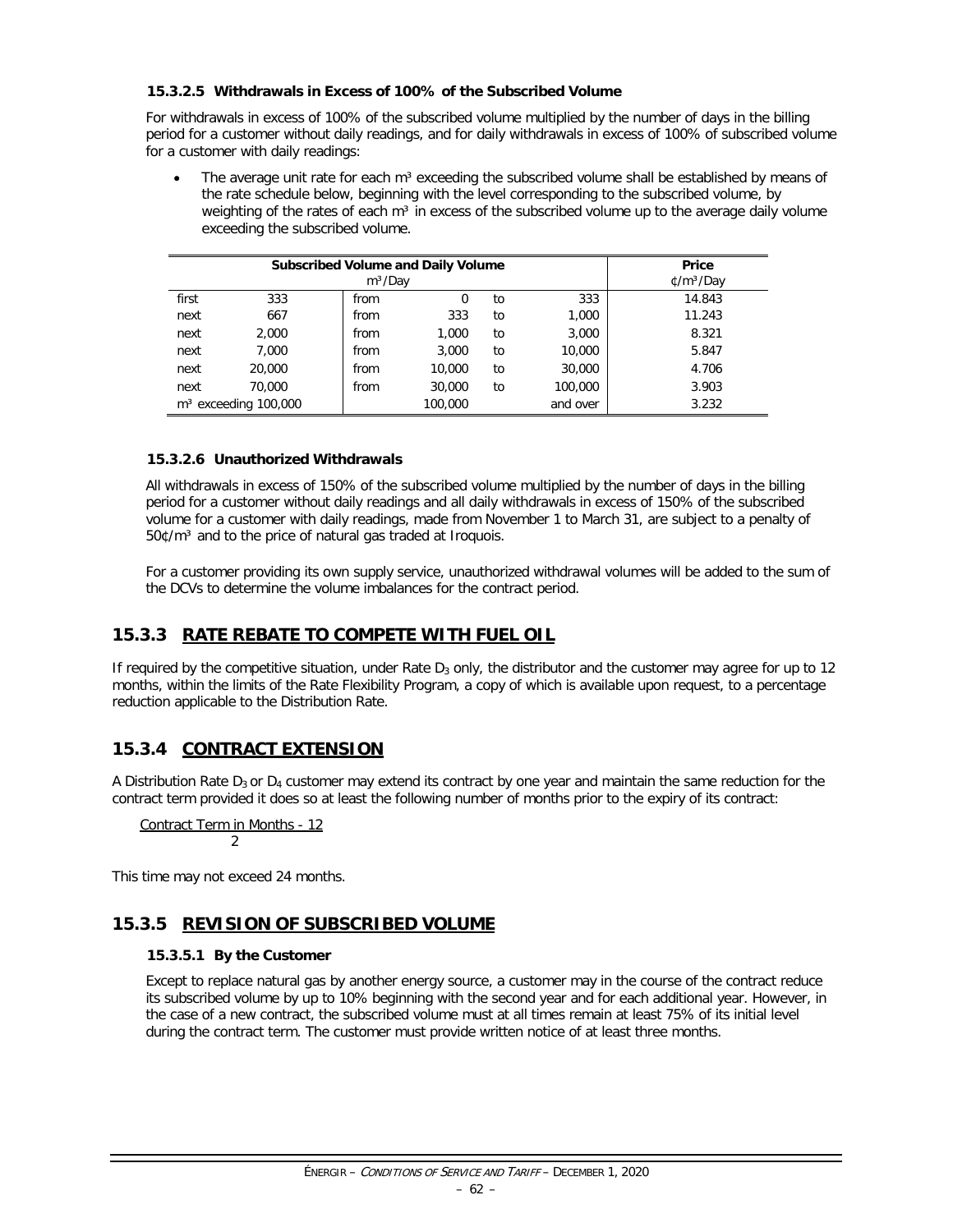At all times, the customer's subscribed volume must be at least 333 m<sup>3</sup>/day under Rate  $D_3$  and 10,000 m<sup>3</sup>/day under Rate D4.

Notwithstanding the foregoing, the customer is required to comply, as applicable, with the minimum annual obligation terms agreed under Articles 4.3.4 and 15.3.6.

#### **15.3.5.2 Following Implementation of an Energy Efficiency Measure**

Notwithstanding the foregoing, when a Distribution Rate  $D_3$  or  $D_4$  service customer in an energy efficiency program under the Global Energy Efficiency Plan (GEEP), he is entitled to a reduction of its subscribed volume equal to the daily marginal reduction recognized by the energy efficiency program. In the case of a new contract, the initial subscribed volume may also be reduced by the value of the marginal reduction. This reduction of the subscribed volume will be effective from the date of implementation of the energy efficiency program for which the marginal reduction is recognized.

A customer wishing to benefit from the reduction in its projected annual volume must so notify the distributor no later than one year after the date of payment of the financial assistance.

# **15.3.6 MINIMUM ANNUAL OBLIGATION (MAO)**

The distributor may agree, with a customer whose service address is newly connected to the distribution system or with a customer who receives financial assistance, on an MAO for the entire contract term. If the volumes used during the contract year for billing purposes for the customer's distribution service are below the customer's MAO, it will be billed for the volume deficit at the lower of the average price of the Distribution Rate paid during the 12 months of the contract year or of the average price of the Distribution Rate resulting from the billing of the volume deficit uniformly distributed over the contract year.

# **15.4 DISTRIBUTION SERVICE D5: INTERRUPTIBLE**

# **15.4.1 APPLICATION**

For any customer intending to withdraw, at its facilities, natural gas that must be moved within the distributor's territory.

For withdrawals of interruptible service natural gas measured at a single metering point when the sum of the subscribed volume under Rate  $D_3$  or  $D_4$  and 1/365 of the minimum volume for the contract period under interruptible service is at least 3,200 m<sup>3</sup>/day.

Notwithstanding the foregoing, when a Distribution Rate  $D_5$  customer participates in an energy efficiency program under the Global Energy Efficiency Plan (GEEP), the aforementioned threshold referred to below can be reduced to take into account the marginal reduction recognized by the program for the average length of time the efficiency measure is implemented. Where applicable, the new threshold is established using as the minimum volume for the interruptible service contract period the projected annual volume when the measure is implemented, as calculated in Article 15.4.3.3.2, multiplied by the agreed upon minimum annual obligation (MAO) percentage.

To be eligible for this service, the customer must use the distributor's transportation service.

A customer may choose Category A or B, depending on the desired guarantee for availability of service. However, the customer may avail itself of interruptible service under Category B only if it is economic and operationally possible for the distributor to agree to it. Article 15.4.6 indicates the maximum number of interruption days for each Category.

A customer may, at a single metering point, withdraw natural gas simultaneously under Rate  $D_5$  and under Rate  $D_3$ or D4. However, a customer cannot withdraw natural gas, at a single metering point, under both Category A and Category B of Distribution Rate D<sub>5</sub> simultaneously.

The distributor and the customer may agree on a maximum daily volume of interruptible service.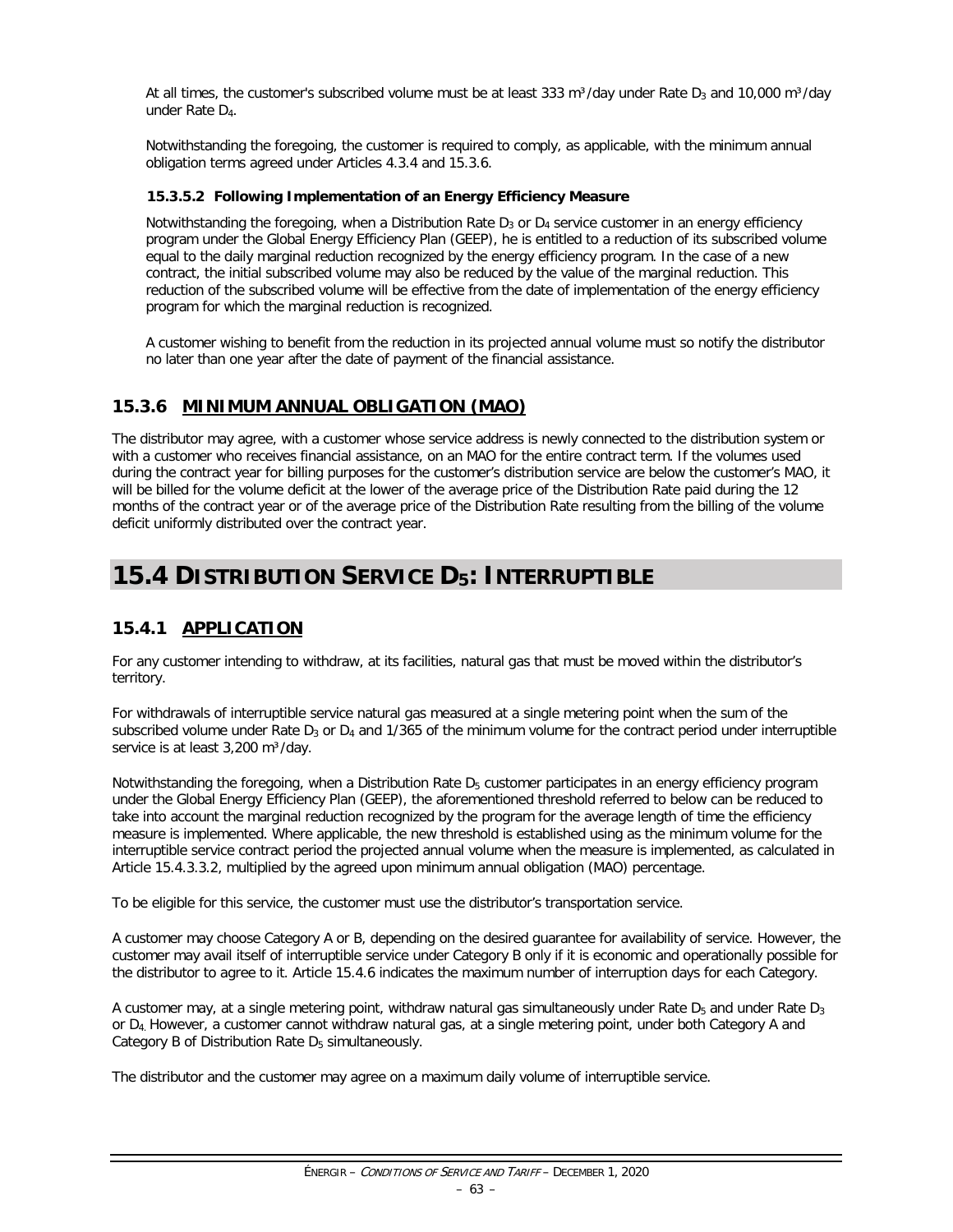# **15.4.2 DISTRIBUTION RATE D5**

#### **15.4.2.1 Unit Prices for the Volume Withdrawn**

For each m<sup>3</sup> of volume withdrawn, the unit price is a weighted average calculated on the basis of the sum of the subscribed volume under Rate  $D_3$  or  $D_4$  and 1/365 of the projected interruptible service volume. For a make-up gas service contract, the projected volume is divided by the number of days of the contract period.

|       | For Each m <sup>3</sup> of Subscribed Volume under Firm Service and of<br>Projected Daily Volume under Interruptible Service | <b>Price</b>   |         |    |          |        |
|-------|------------------------------------------------------------------------------------------------------------------------------|----------------|---------|----|----------|--------|
|       |                                                                                                                              | $\text{C/m}^3$ |         |    |          |        |
| first | 3,000                                                                                                                        | from           | 0       | to | 3,000    | 12.389 |
| next  | 7.000                                                                                                                        | from           | 3,000   | to | 10,000   | 9.058  |
| next  | 20,000                                                                                                                       | from           | 10,000  | to | 30,000   | 7.850  |
| next  | 70,000                                                                                                                       | from           | 30,000  | to | 100,000  | 5.191  |
| next  | 200,000                                                                                                                      | from           | 100,000 | to | 300,000  | 4.393  |
|       | $m3$ exceeding 300,000                                                                                                       |                | 300,000 |    | and over | 3.846  |

|  |  | This unit price is the result of the distribution of the volumes among the levels below: |  |  |  |  |
|--|--|------------------------------------------------------------------------------------------|--|--|--|--|
|  |  |                                                                                          |  |  |  |  |

#### **15.4.2.2 Reduction According to Minimum Annual Obligation (MAO)**

The average unit price calculated pursuant to Article 15.4.2.1 may be reduced by a percentage calculated as follows:

Minimum (30% x 
$$
\frac{\% \text{ of MAO} - 25\%}{60\%}
$$
; 30%)

#### **15.4.2.3 Reduction According to Contract Term**

The average unit price calculated pursuant to Article 15.4.2.1 may be reduced by a percentage calculated as follows:

Minimum (40% x Contract Term in Months - 12; 40%) 48

The reduction according to the contract term is only available when the customer commits to an agreed upon minimum annual obligation (MAO) percentage of at least 25%.

#### **15.4.2.4 Additional Reduction**

For the initial contract negotiated with a customer whose service address is newly connected to the distribution system, the distributor and the customer may agree on a percentage reduction, not exceeding 15%, additional to those calculated in Articles 15.4.2.2 and 15.4.2.3, for the first year only.

#### **15.4.2.5 Unauthorized Withdrawals Exceeding Maximum Daily Volume**

All natural gas withdrawals in excess of the maximum daily volume are subject to a penalty of  $50¢/m³$ .

#### **15.4.2.6 Unauthorized Withdrawals During Interruptions**

All natural gas withdrawals made despite receipt of an interruption notice is subject to a penalty of  $50¢/m³$  and to the greater of the daily price index of Iroquois or No. 6 fuel oil delivered to Montreal as provided by the daily price N6NY2.OC Resid No. 6 NY 2 %S delivered in Montreal.

If a customer has a stable load service contract, it will pay this penalty and this market price on volumes in excess of subscribed volume.

The daily volumes of natural gas withdrawn under "Make-up Gas to Avoid an Interruption" service or "Competitive Make-up Gas" service, up to 102% of the actual delivery of make-up gas during the interruption day are not subject to the penalty of  $50¢/m<sup>3</sup>$ . The supply service terms and conditions are those of Article 11.2.3.3.1.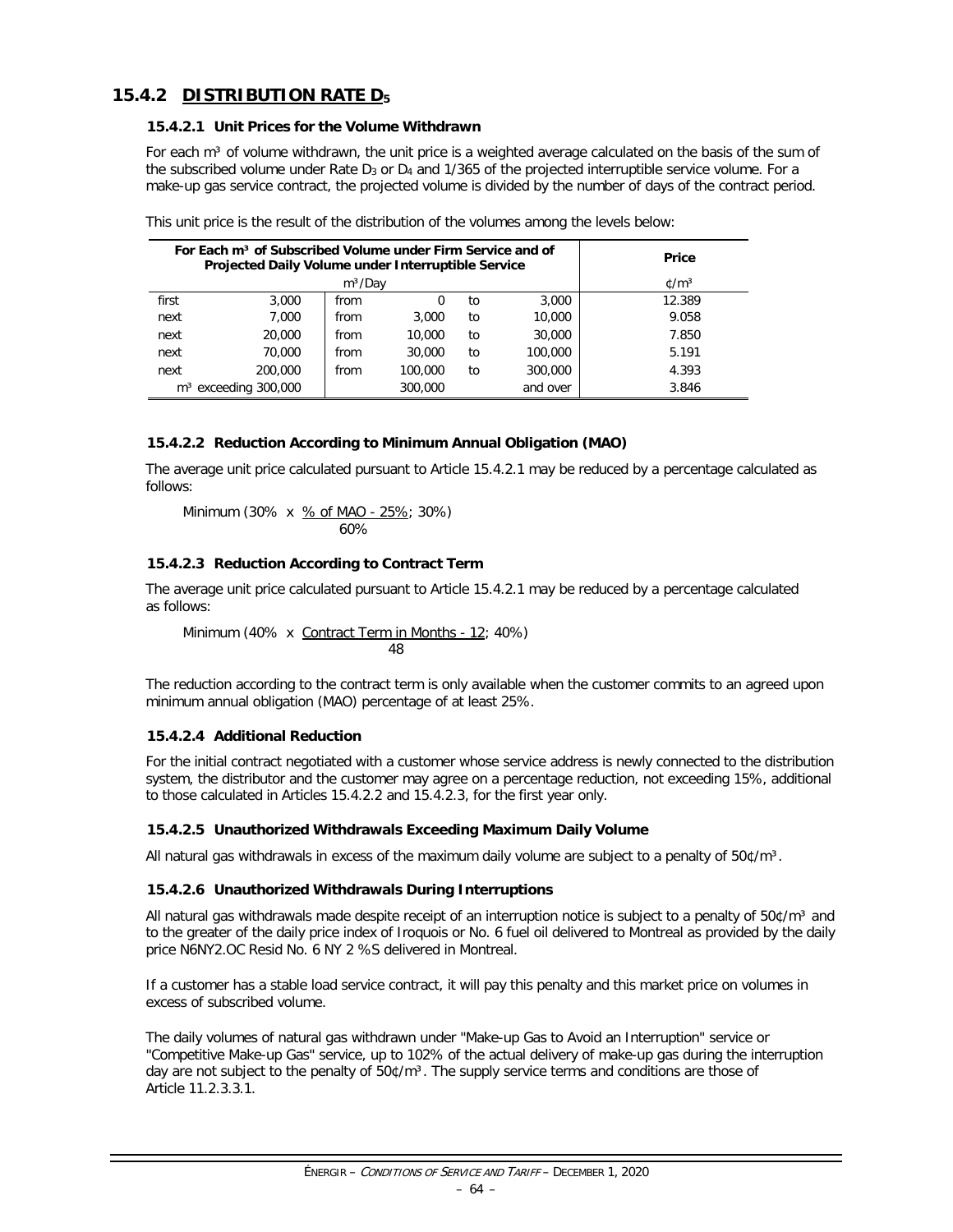# **15.4.3 MINIMUM ANNUAL OBLIGATION (MAO)**

The volume withdrawn during each contract year must be at least equal to the applicable MAO for the same period.

#### **15.4.3.1 Establishment of MAO**

The applicable MAO for each contract year is equal to the projected annual volume multiplied by the agreed upon MAO percentage.

At the end of the contract year, the MAO shall be adjusted by subtracting from it an agreed upon daily volume (or, failing that, 1/365 of the projected volume) for each interruption day, including the unauthorized withdrawal days.

#### **15.4.3.2 Billing of the Volume Deficit**

At the end of the contract year, the volume withdrawn over the contract year shall be adjusted by subtracting from it the volumes withdrawn:

- 1. as unauthorized withdrawals during interruptions;
- 2. under a "Make-up Gas to Avoid an Interruption" contract; and
- 3. under a "Competitive Make-up Gas" contract.

If at the end of a contract year, a customer has withdrawn an adjusted volume that is less than its adjusted MAO, it will be billed for the volume deficit at the price determined in accordance with Articles 15.4.2.1 to 15.4.2.4, taking into account, where applicable, the competition rate adjustment described in Article 15.4.4.

#### **15.4.3.3 Revision of MAO**

#### **15.4.3.3.1 By the Customer**

Except to replace natural gas by another energy source, a customer may in the course of the contract reduce its initial MAO up to 20% beginning with the second year and, for each additional year, by an additional 5%. However, the MAO must at all times remain at least 50% of its initial level during the contract term. The customer must provide prior written notice of at least three months for a reduction of 20% or less and at least six months for a reduction of more than 20%.

When the MAO percentage is modified during the contract year, the volume deficit is calculated annually for each agreed upon MAO percentage. The two volume deficits obtained are prorated according to the number of days each MAO percentage was in effect.

Notwithstanding the foregoing, the customer is required to comply, as applicable, with the minimum annual obligation terms agreed under Article 4.3.4.

#### **15.4.3.3.2 Following Implementation of an Energy Efficiency Measure**

Notwithstanding the foregoing, when a Distribution Rate  $D<sub>5</sub>$  customer participates in an energy efficiency program under the Global Energy Efficiency Plan (GEEP), a new projected annual volume is established. The new projected annual volume is equal to the volume used to calculate the MAO (initial projected volume) less the marginal reduction recognized by the program and is applied from the date the measure is implemented.

A customer wishing to benefit from the reduction in its projected annual volume must so notify the distributor no later than one year after the date of payment of the financial assistance.

#### For the contract year the measure is implemented

The volume used to calculate the MAO is determined from the initial projected volume and the new projected annual volume prorated in accordance with the volumes withdrawn in the corresponding periods of the year preceding the implementation of the measure.

#### For each subsequent contract year

The volume used to calculate the MAO is the new projected annual volume.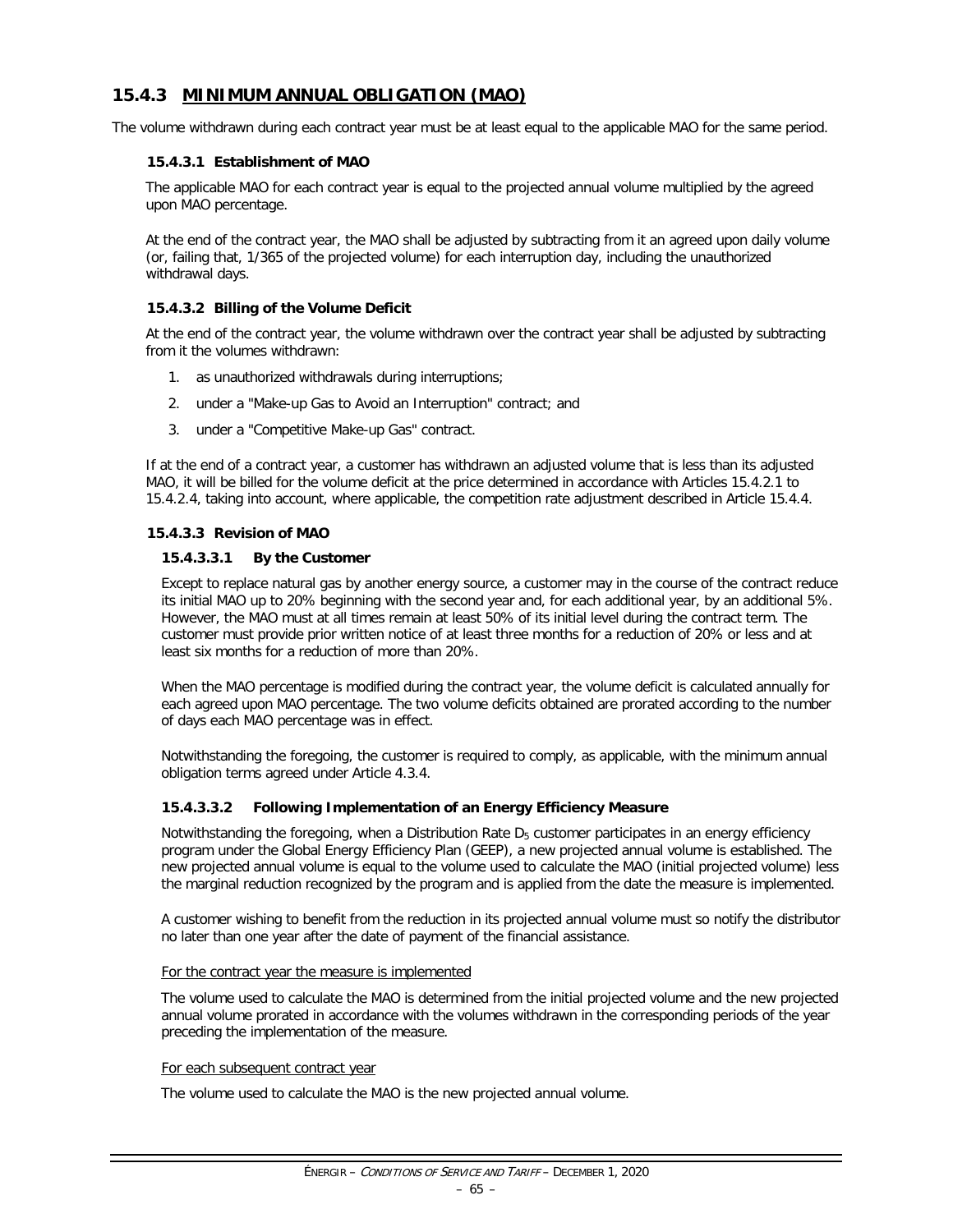# **15.4.4 COMPETITION RATE ADJUSTMENT**

The distributor and the customer may agree on a negotiated percentage adjustment applicable to the Distribution Rate calculated in accordance with Article 15.4.2.1.

### **15.4.5 COMBINATION OF RATES D3 AND D5 OR D4 AND D5**

When a customer withdraws natural gas simultaneously under Rates  $D_3$  and  $D_5$  or  $D_4$  and  $D_5$ , at a single metering point, the volume withdrawn during a day is first considered as volume withdrawn under Rate  $D_3$  or  $D_4$  up to the limit of the subscribed volume. The volume is subsequently considered withdrawn under Rate D<sub>5</sub>.

# **15.4.6 INTERRUPTIONS**

1. The distributor must, on an annual basis, give service priority to interruptible customers in ascending order of subrates and, to the extent possible, within each of the subrates in descending order of prices, while complying with the maximum number of interruption days.

| Sum of Subscribed Volume under Firm Service<br>and Projected Daily Volume under Interruptible<br><b>Service</b> |                                       |                            | <b>Maximum Number of</b><br><b>Interruption Days*</b> |                   |
|-----------------------------------------------------------------------------------------------------------------|---------------------------------------|----------------------------|-------------------------------------------------------|-------------------|
| <b>Subrate D<sub>5</sub></b>                                                                                    | <b>Between</b><br>m <sup>3</sup> /Day | and<br>m <sup>3</sup> /Day | Category A                                            | <b>Category B</b> |
| 5.5                                                                                                             | 3,000                                 | 10,000                     | 59                                                    | 20                |
| 5.6                                                                                                             | 10,000                                | 30,000                     | 59                                                    | 20                |
| 5.7                                                                                                             | 30,000                                | 100,000                    | 60                                                    | 30                |
| 5.8                                                                                                             | 100,000                               | 300,000                    | 63                                                    | 30                |
| 5.9                                                                                                             | 300,000                               | and over                   | 68                                                    | 30                |

The maximum number of interruption days is determined in accordance with the following table:

\* Applicable up to the limit of the projected volume

2. Notwithstanding 1. above, "Competitive Make-Up Gas" service customers are the first to be notified of an interruption day. These customers must then limit their withdrawals to the volume they are committed to deliver (DCV) during the planned interruption day;

The maximum number of days of limited consumption is 68 days;

- 3. Until otherwise notified, the customer must cease or decrease, as the case may be, its withdrawals of natural gas to the extent determined by the distributor, at the date and time indicated on the interruption notice received from the distributor. The distributor must give such interruption notice at least 2 hours before the beginning of the interruption;
- 4. Except for the "Competitive Make-Up Gas" service, natural gas service must be interrupted at least one full day per year;
- 5. Each year, the distributor must send to all its interruptible customers a copy of its interruption policy; a copy of the policy is also available to any customer who requests it;
- 6. In case of default by the customer to comply with the interruption notice issued by the distributor, the latter can proceed to an interruption at the service address without it being required to notify the customer in more details.

### **15.4.7 CONTRACT EXTENSION**

A customer may extend its contract by one year and maintain the same reduction for the contract term provided it does so at least the following number of months prior to the expiry of its contract:

Contract Term in Months - 12  $\overline{2}$ 

The time cannot exceed 24 months.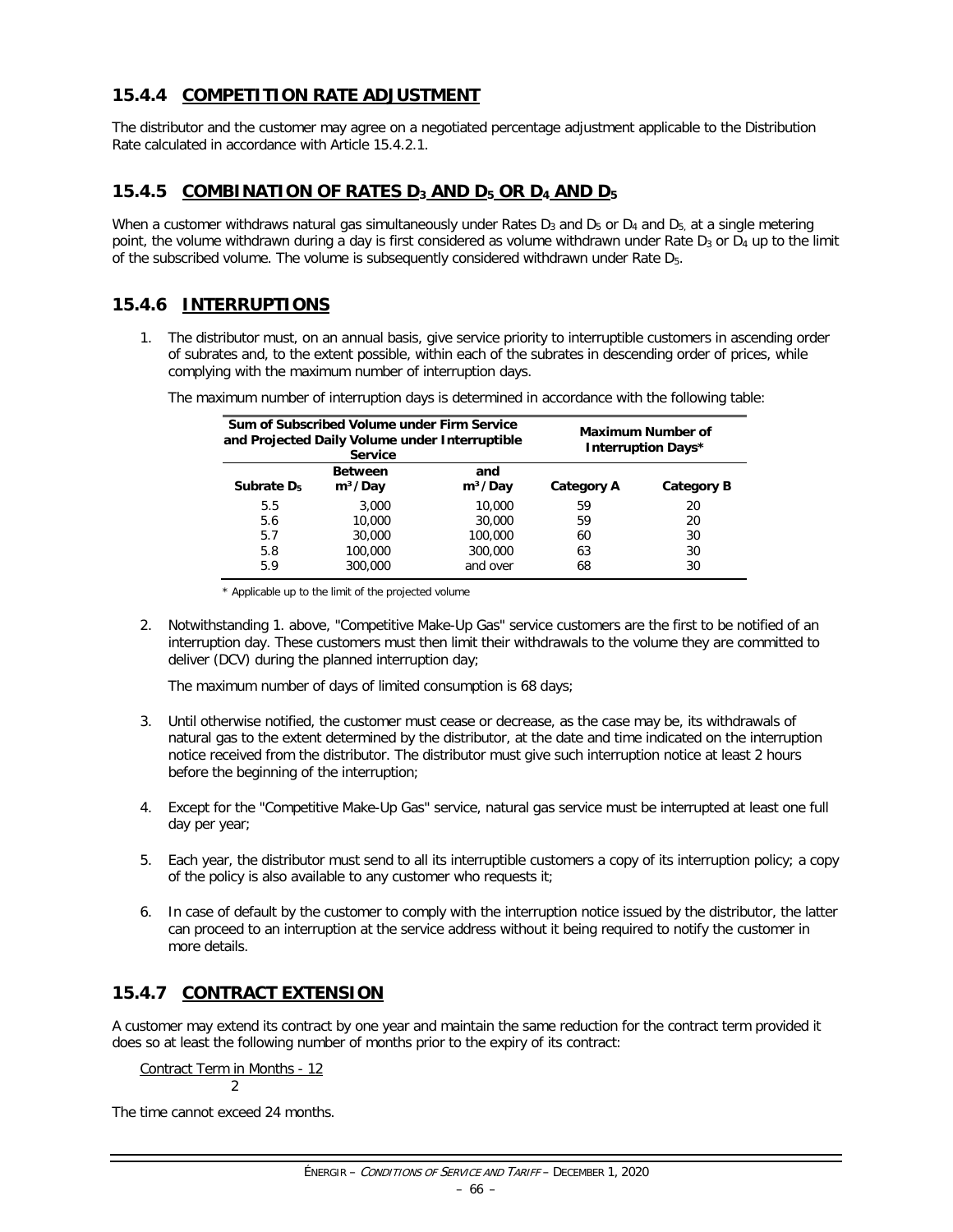#### **This corrected page replaces page 67 of the original document dated December 1, 2020. The receipt rate for the Coop Agri-Énergie Warwick receipt point has been added as of June 23, 2021.**

# **15.5 RECEIPT SERVICE DR**

# **15.5.1 APPLICATION**

For a customer who wishes to inject natural gas produced in the territory served by the distributor into the distributor's gas system.

# **15.5.2 RECEIPT RATE**

The receipt rates may be periodically adjusted to reflect actual cost.

#### **15.5.2.1 Prices at Receipt Points**

#### **15.5.2.1.1 Minimum Daily Obligation**

For each  $m<sup>3</sup>$  of maximum contractual capacity (MCC), the unit prices shall be as follows, depending on the receipt point:

| <b>Receipt Point</b>      | <b>Price – Investments section</b><br>$(\text{C/m}^3/\text{day})$ | <b>Price - Distribution section</b><br>$(\text{C/m}^3/\text{day})$ |
|---------------------------|-------------------------------------------------------------------|--------------------------------------------------------------------|
| Saint-Hyacinthe           | 0.398                                                             | 0.395                                                              |
| Coop Agri-Énergie Warwick | 1.433                                                             | 0.951                                                              |

#### **15.5.2.1.2 Unit Prices for the Volume Injected**

For each m<sup>3</sup> of volume injected, the unit prices shall be as follows, depending on the receipt point:

| <b>Receipt Point</b>      | <b>Price</b><br>$(\text{C/m}^3)$ |
|---------------------------|----------------------------------|
| Saint-Hyacinthe           | 0.105                            |
| Coop Agri-Énergie Warwick | 0.105                            |

#### **15.5.2.2 Prices at Delivery Points for Customer who Injects Natural Gas**

#### **15.5.2.2.1 Unit Prices for Volumes Delivered Within the Territory**

For each m<sup>3</sup> of volume delivered within the territory, the unit prices shall be as follows, based on the consumption zone:

| <b>Consumption Zone</b> | <b>Price</b><br>$(\text{C/m}^3)$ |
|-------------------------|----------------------------------|
| Estrie                  | 0.000                            |

#### **15.5.2.2.2 Unit Price for Volumes Delivered Outside the Territory**

For each m<sup>3</sup> of volume delivered outside the territory, the unit price shall be  $0.700 \sqrt[6]{m^3}$ .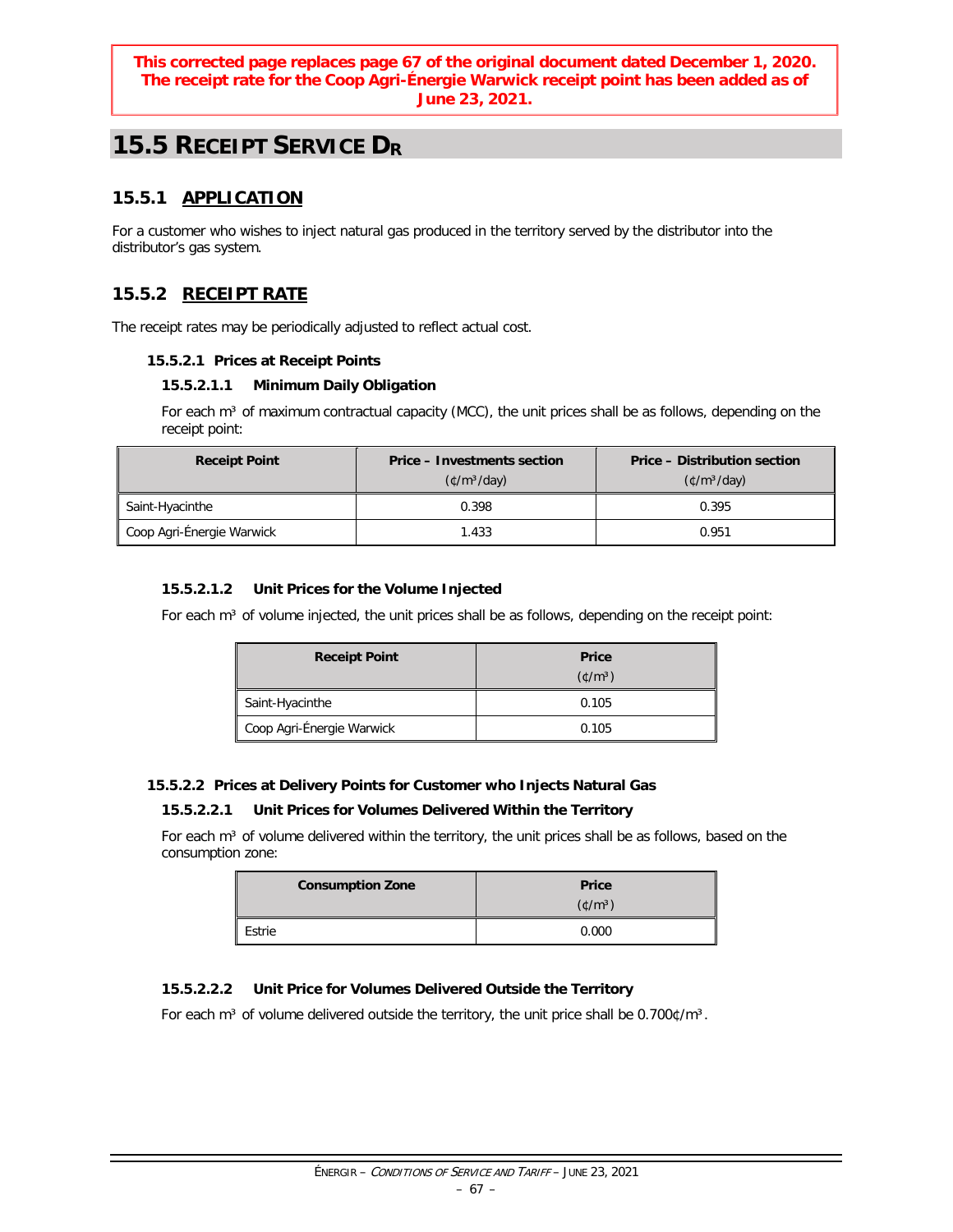# **15.5.3 CONTRACT RENEWAL AND INDEMNITY**

The contract concluded with the customer may include a clause by which it is automatically renewed at its expiry or a clause requiring the customer to pay the distributor an indemnity at maturity of the term. The indemnity shall equal the book value of the assets at the end of the term.

If another customer who wishes to inject natural gas into the distributor's system requests access, during the period covered by the indemnity, to part of all of the MCC freed up by the customer who paid the indemnity, the indemnity may be partially reimbursed by the distributor in accordance with the agreement between the parties.

# **15.5.4 NATURAL GAS PRESSURE, COMPOSITION AND CALORIFIC VALUE**

The customer's natural gas must be delivered at a pressure sufficient to allow natural gas to be injected in the distributor's system at the receipt point but shall not exceed the maximum pressure provided in the contract.

The natural gas injected by the customer must meet the TransCanada PipeLines, Canadian Mainline criteria as approved by the National Energy Board.

If the natural gas injected does not comply with the required standards, the distributor may suspend receipt of the nonconforming gas without notice. The customer shall still be required to fulfill its obligations to the distributor. The customer shall also reimburse the distributor for all costs incurred by the nonconformity of the natural gas.

# **15.5.5 REVISION OF MAXIMUM CONTRACTUAL CAPACITY (MCC)**

The MCC may be increased during a contract term if it is economic and operationally possible for the distributor to increase the capacity at the receipt point.

The MCC may not be decreased unless the distributor consents to the transfer of the portion of the MCC the customer wishes to dispose of is transferred to another customer who wishes to inject natural gas into the system.

In all cases, revision of the MCC requires an agreement between the parties.

### **15.5.6 DAILY OVERRUNS OF MAXIMUM CONTRACT CAPACITY (MCC)**

A customer who wishes to inject, on a particular day, a natural gas volume that is greater than its MCC must request the distributor's permission beforehand.

If it is operationally possible for the distributor to accept this additional volume of natural gas from the customer, it shall be billed the sum of 110% x the price of the minimum daily obligation, the unit price for the volume injected applicable at the receipt point and the unit price for the volume delivered within the territory applicable to the consumption zone or  $m<sup>3</sup>$ the unit price for the volume delivered outside the territory, as the case may be.

If multiple requests to inject additional volumes of natural gas are made concurrently and said volumes exceed the distributor's ability to accept the natural gas, the available capacity shall be prorated according to the excess volumes requested.

### **15.5.7 POSSESSION AND CONTROL**

Gas received by the distributor shall be deemed to be in the custody and under the control of the distributor from the time it is received into the distribution system until it is delivered outside of the distribution system.

### **15.5.8 REQUEST FOR NOMINATION**

Subject to Article 15.5.6, requests for nomination received before the deadline of the "Timely" nomination window shall be accepted by the distributor and shall be effective the next gas day.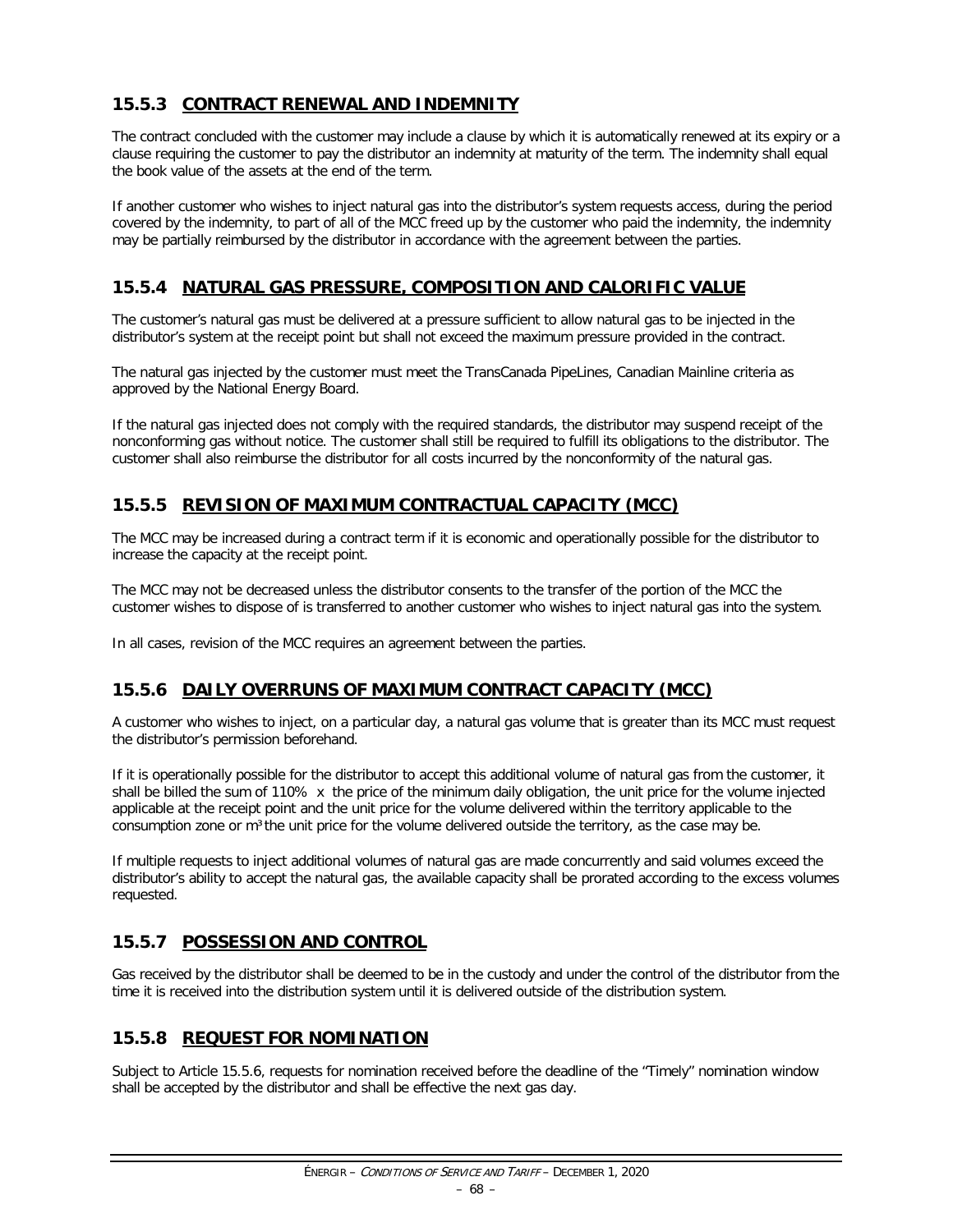All requests for nomination or revision of nominated volumes received after the "Timely" nomination window can only occur when it is economic and operationally possible for the distributor to agree to it. If applicable, the last request received and accepted cancels the previous.

The request must be submitted in writing to the distributor by email or by fax if need be, by means of the form provided for this purpose. For purposes of this article, an email is deemed to be written.

A customer must address its request for a nomination or nominated volume revision adjustment to the distributor by the following deadlines:

| <b>Nomination</b><br><b>Windows</b> | <b>Beginning of Effective Gas Injection</b> | <b>Nomination Deadline</b> |
|-------------------------------------|---------------------------------------------|----------------------------|
| Timely                              | Next Gas Day at 10:00 EST                   | Day before at 11:00 ET     |
| Evening                             | Next Gas Day at 10:00 EST                   | Day before at 18:00 ET     |
| Intra-Day 1                         | Current Gas Day at 15:00 EST                | Current day at 10:00 ET    |
| Intra-Day 2                         | Current Gas Day at 19:00 EST                | Current day at 14:30 ET    |
| Intra-Day 3                         | Current Gas Day at 23:00 EST                | Current day at 19:00 ET    |

### **15.5.9 SIMULTANEOUS INJECTION TO THE SAME RECEIPT POINT**

#### **15.5.9.1 Application**

For any receipt point for which multiple customers simultaneously inject natural gas.

#### **15.5.9.2 Designation of an Operator**

An operator must be designated by customers injecting at a single receipt point.

The operator must provide daily the volumes nominated respectively for each customer of the same receipt point.

Prior to any simultaneous injection to the same receipt point, customers shall inform the distributor, in writing, of the identity of the operator. Customers shall also communicate in writing any change in the identity of the operator.

#### **15.5.9.3 Nominated Volumes Reported by the Operator**

The nominated volumes reported by the operator will be used to enforce the Conditions of Service and Tariff in respect of each customer injecting simultaneously to the same receipt point.

For the purposes of the application of the *Conditions of Service and Tariff*, customers who inject simultaneously to the same receipt point will remain responsible of the information provided to the distributor by the operator.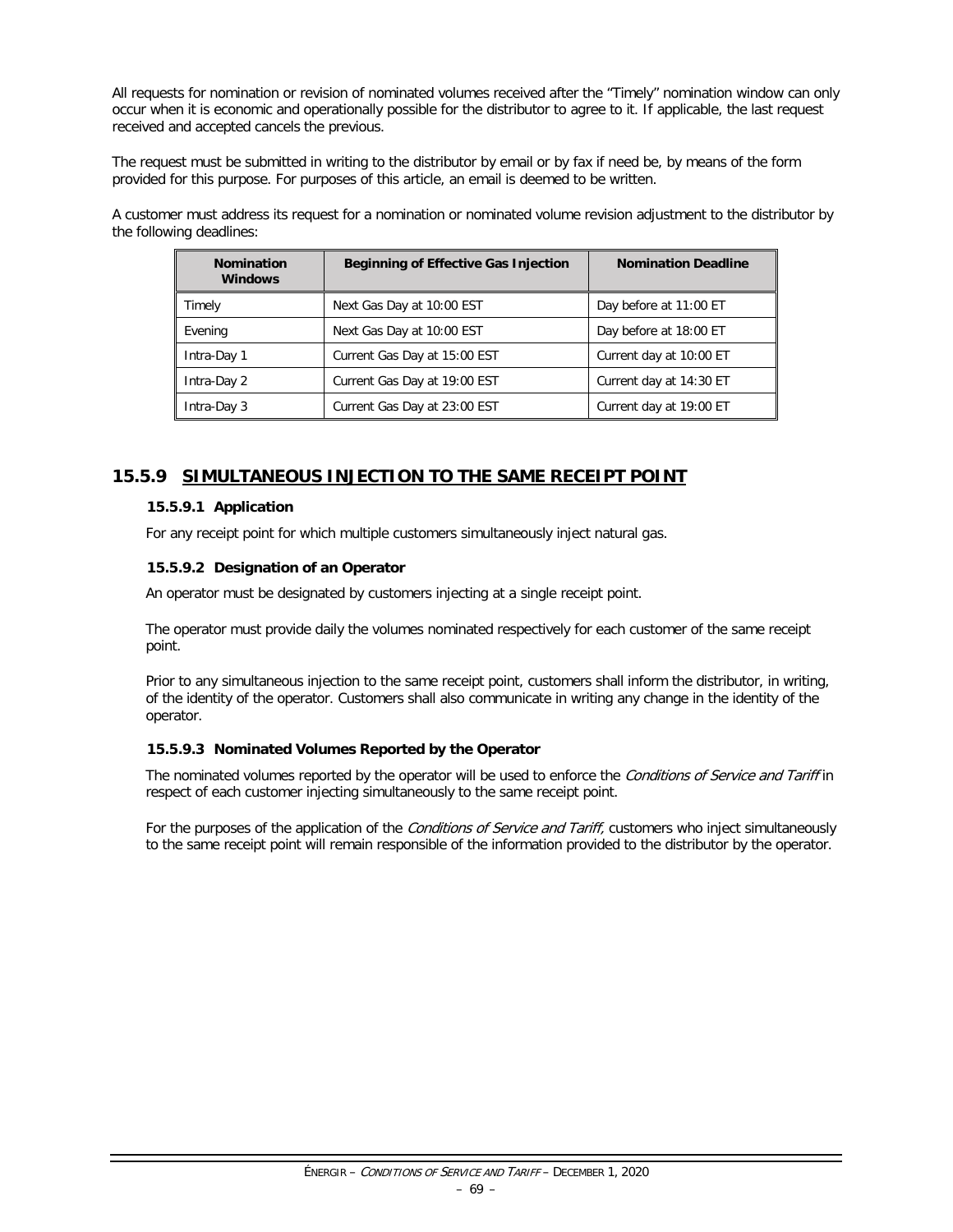# **16. CAP-AND-TRADE EMISSION ALLOWANCES SYSTEM**

# **16.1 DISTRIBUTOR'S SERVICE**

# **16.1.1 APPLICATION**

For any customer who withdraws natural gas and did not provide the exemption declaration approved by Énergir's GHG emissions auditor for the period.

### **16.1.2 CAP-AND-TRADE EMISSION ALLOWANCES SYSTEM (CTEAS) SERVICE RATE**

#### **16.1.2.1 CTEAS Price**

For each m<sup>3</sup> of natural gas volume withdrawn, the CTEAS price, as of December 1, 2020, is 3.957¢/m<sup>3</sup>. The price may be adjusted monthly to reflect the actual cost of acquisition.

# **16.2 CUSTOMER-PROVIDED SERVICE**

# **16.2.1 APPLICATION**

For any customer who is registered as an emitter in the latest list published by the Minister under Article 35 of the Regulation respecting a cap-and-trade system for greenhouse gas emission allowances (chapter Q-2, r. 46.1).

### **16.2.2 RATE**

#### **16.2.2.1 Service Price**

A customer shall not be billed for the price of cap-and-trade emission allowances system distributor's service.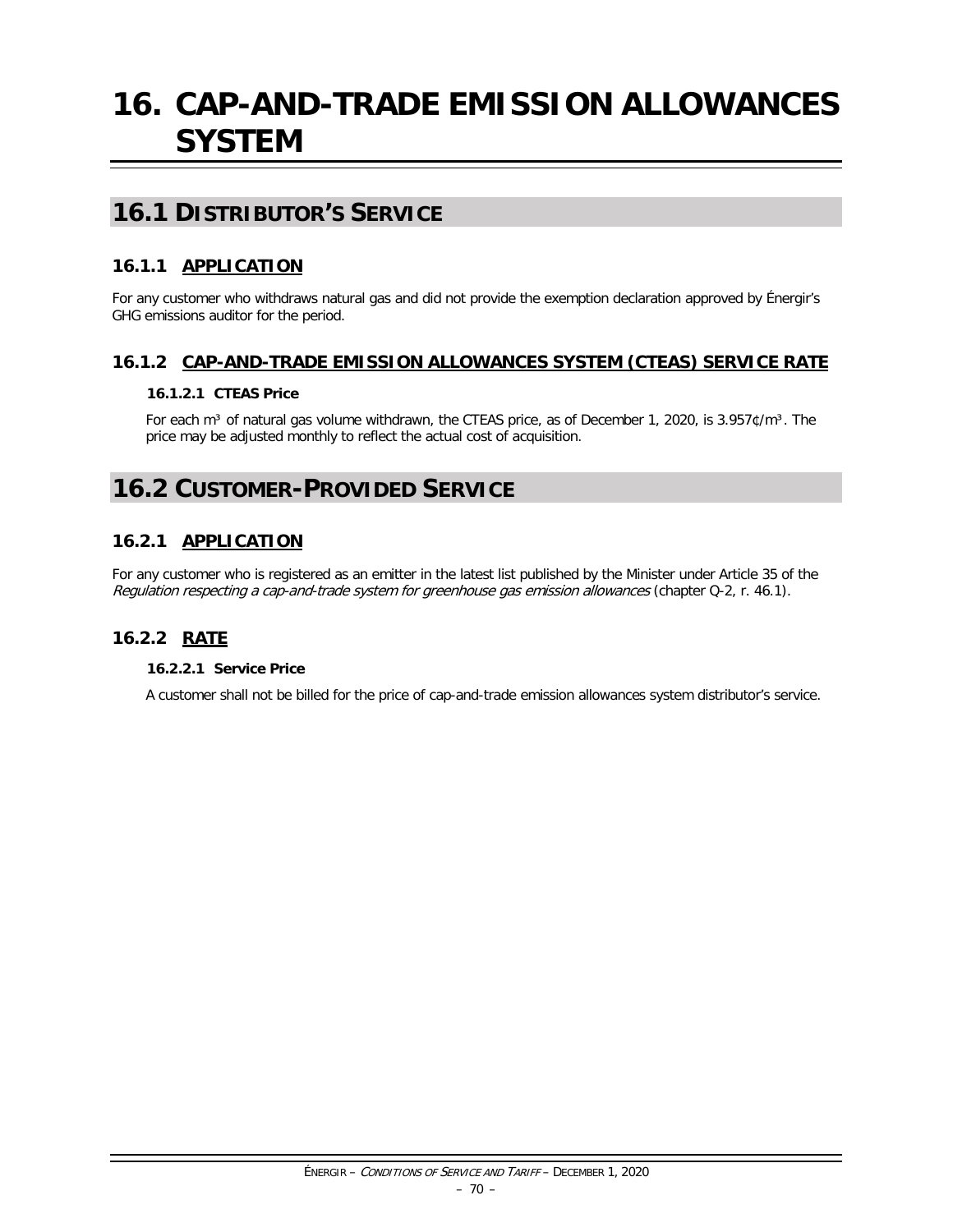## **17. OTHER APPLICABLE CHARGES**

### **17.1.1 DISTRIBUTION SYSTEM CONNECTION CHARGE**

The charge provided for in Article 4.3.2 shall be \$300.

### **17.1.2 CHARGE FOR NON-STANDARD CONNECTION**

The charge provided for in Article 4.3.3 shall be as follows:

- 1. Where an S6 or S20 metering device is installed, \$50 per linear metre;
- 2. In all other cases, the price determined by the distributor on the basis of an estimate of the costs.

### **17.1.3 CHARGE FOR REDUCTION OF CONNECTION TIME**

The charge provided for in Article 4.4.2 shall be as follows:

- 1. \$500 if an S6 or S20 metering device is to be installed in less than 30 business days;
- 2. \$750 if an S40 to S50 metering device is to be installed in less than 40 business days and \$1 000 if an R80 to R450 metering device is to be installed;
- 3. In all other cases, the price shall be determined by the distributor on the basis of an estimate of the costs.

### **17.1.4 CHARGE FOLLOWING REQUEST TO VERIFY A METERING DEVICE**

The charge provided for in Article 5.5 shall be as follows:

- 1. \$250 in the case of an S6 or S20 type meter;
- 2. \$580 in the case of an S40 or S50 type meter;
- 3. In all other cases, the price shall be determined by the distributor on the basis of an estimate of the costs.

### **17.1.5 CHARGE FOR NON-HONOURED PAYMENT**

The charge provided for in Article 7.2.1 shall be \$25.

### **17.1.6 LATE PAYMENT CHARGE**

The late payment charge provided for in Article 9.3 shall be 1.5%.

### **17.1.7 COLLECTION CHARGE**

The charge provided for in Article 9.4.2 shall be \$50.

### **17.1.8 RECONNECTION CHARGE**

The charge provided for in Articles 2.1.1, 4.4.1 and 9.5 shall be as follows:

- 1.  $$225$  for customers whose annual volume is less than 10,950 m<sup>3</sup>;
- 2.  $$310$  for customers whose annual volume is 10,950 m<sup>3</sup> or more.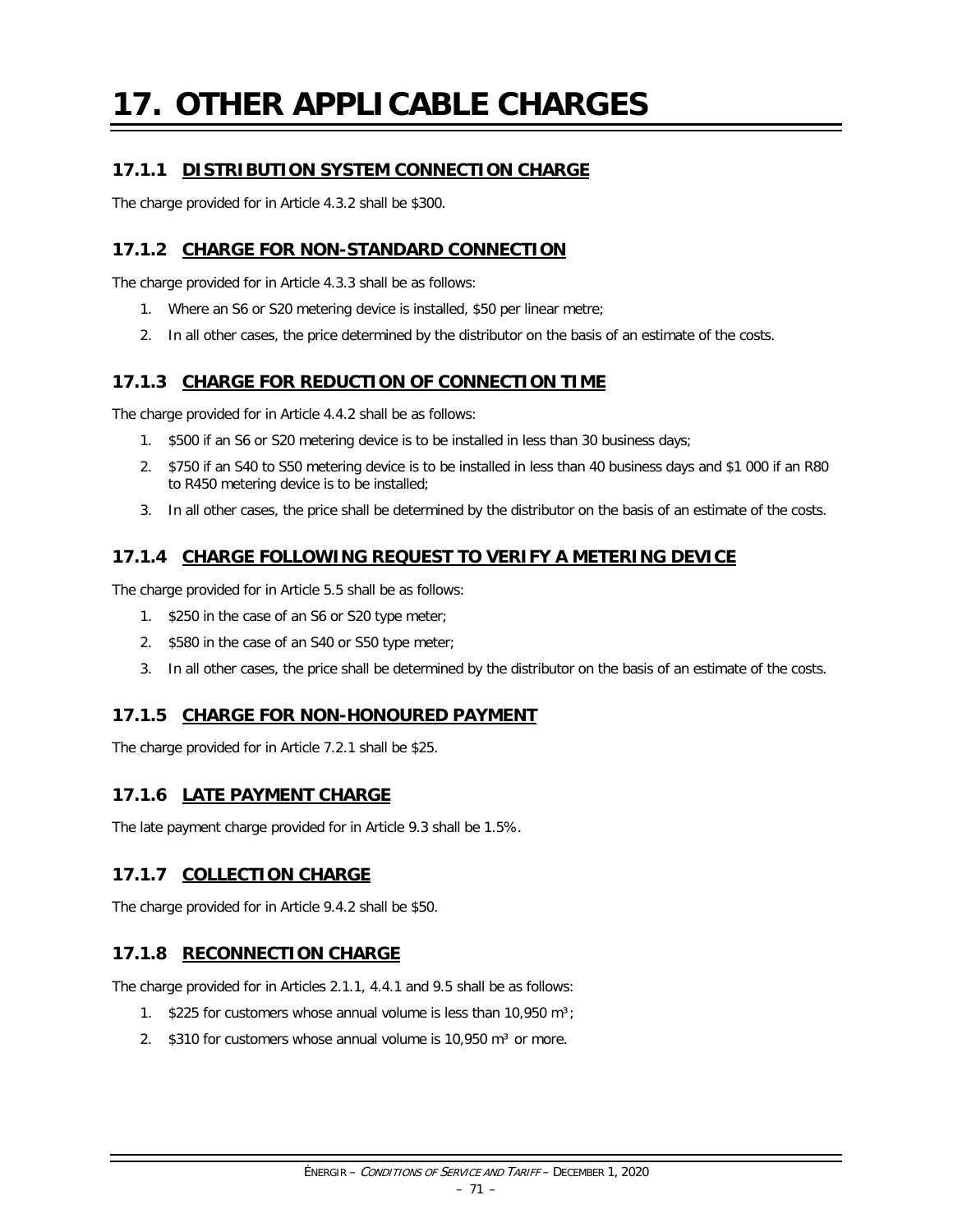# Section IV

# Effective Date and Transitional Provisions